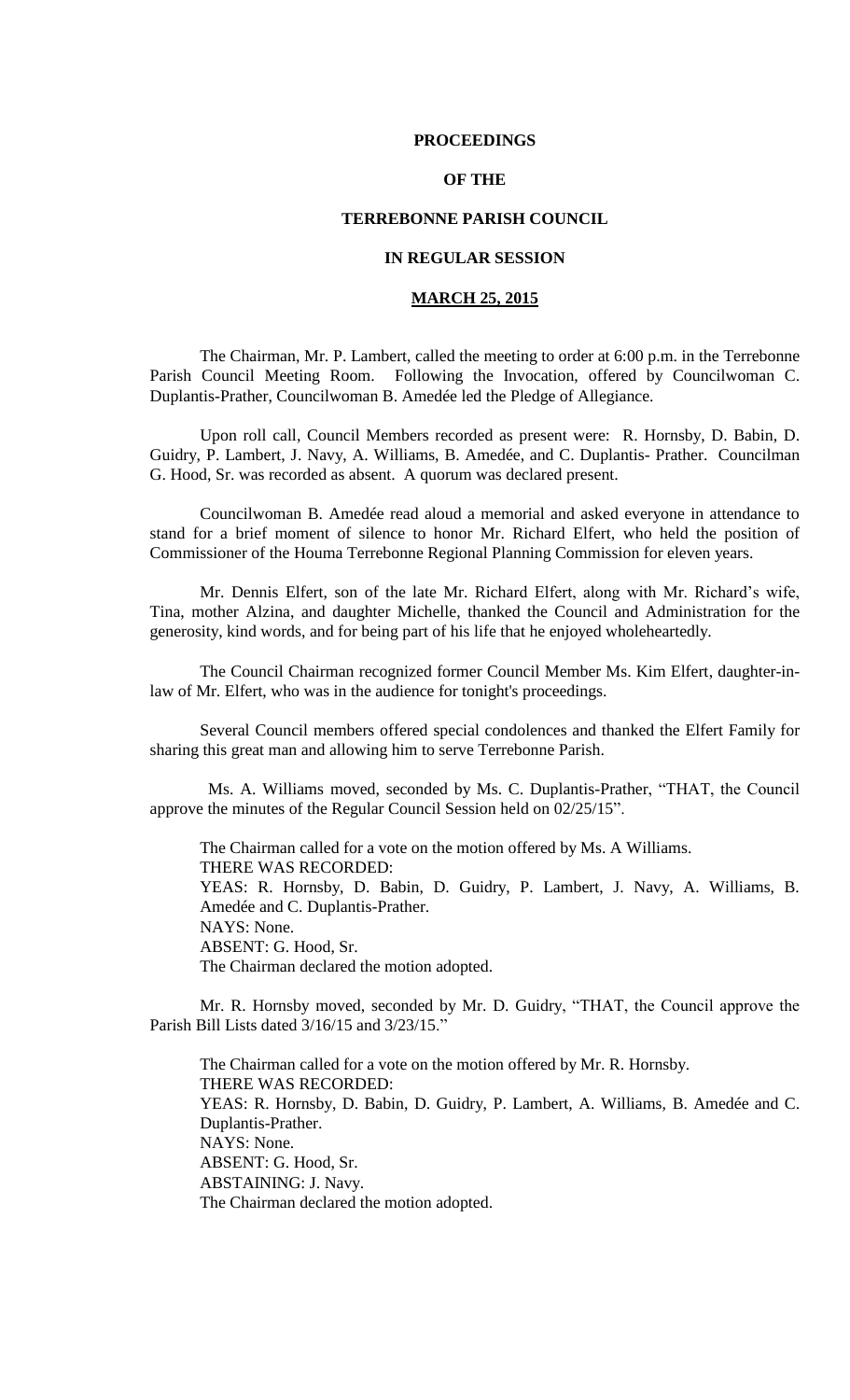Ms. C. Duplantis-Prather moved, seconded by Ms. A. Williams, "THAT, the Council approve the Parish Manual Check List for February 2015."

The Chairman called for a vote on the motion offered by Ms. C. Duplantis-Prather. THERE WAS RECORDED: YEAS: R. Hornsby, D. Babin, D. Guidry, P. Lambert, J. Navy, A. Williams, B. Amedée and C. Duplantis-Prather. NAYS: None. ABSENT: G. Hood, Sr. The Chairman declared the motion adopted.

Ms. B. Amedée moved, seconded by Ms. A. Williams, "THAT, the Council deviate from the Regular Council agenda to allow an add-on to the agenda a proclamation declaring April 2015 as 'National Autism Awareness Month'."

The Chairman called for a vote on the motion offered by Ms. B. Amedée. THERE WAS RECORDED: YEAS: R. Hornsby, D. Babin, D. Guidry, P. Lambert, J. Navy, A. Williams, B. Amedée and C. Duplantis-Prather. NAYS: None. ABSENT: G. Hood, Sr. The Chairman declared the motion adopted.

The Chairman called for comments from the public on the aforementioned add on; there were none.

Councilwoman B. Amedée read aloud a proclamation declaring April 2015 as "National Autism Awareness Month".

Ms. Stephanie Guidry, the Community Outreach Coordinator for the Autism Society Bayou, thanked the Council and Parish President M. Claudet for the proclamation, and explained that the Autism Society's purpose is to promote and advocate for the general welfare of persons with Autism, to support families of individuals with Autism, and to raise awareness of Autism. Ms. Guidry invited anyone interested in learning more about autism to visit their web page at www.bayouautism.org.

Nine year old Miss Lillian Guidry stated that she has Autism and thanked the Council for celebrating April as Autism month.

Councilwoman B. Amedée and Council Chairman P. Lambert thanked Miss Guidry for her hard work and dedication to Autism awareness; and recognized and thanked the members of the Stella Learning Center and families in attendance of tonight's proceeding for their involvement in this process.

Ms. C. Duplantis-Prather moved, seconded by Ms. A. Williams to continue with the regular order of business."

The Chairman called for a vote on the motion offered by Ms. C. Duplantis-Prather. THERE WAS RECORDED: YEAS: R. Hornsby, D. Babin, D. Guidry, P. Lambert, J. Navy, A. Williams, B. Amedée and C. Duplantis-Prather. NAYS: None. ABSENT: G. Hood, Sr. The Chairman declared the motion adopted.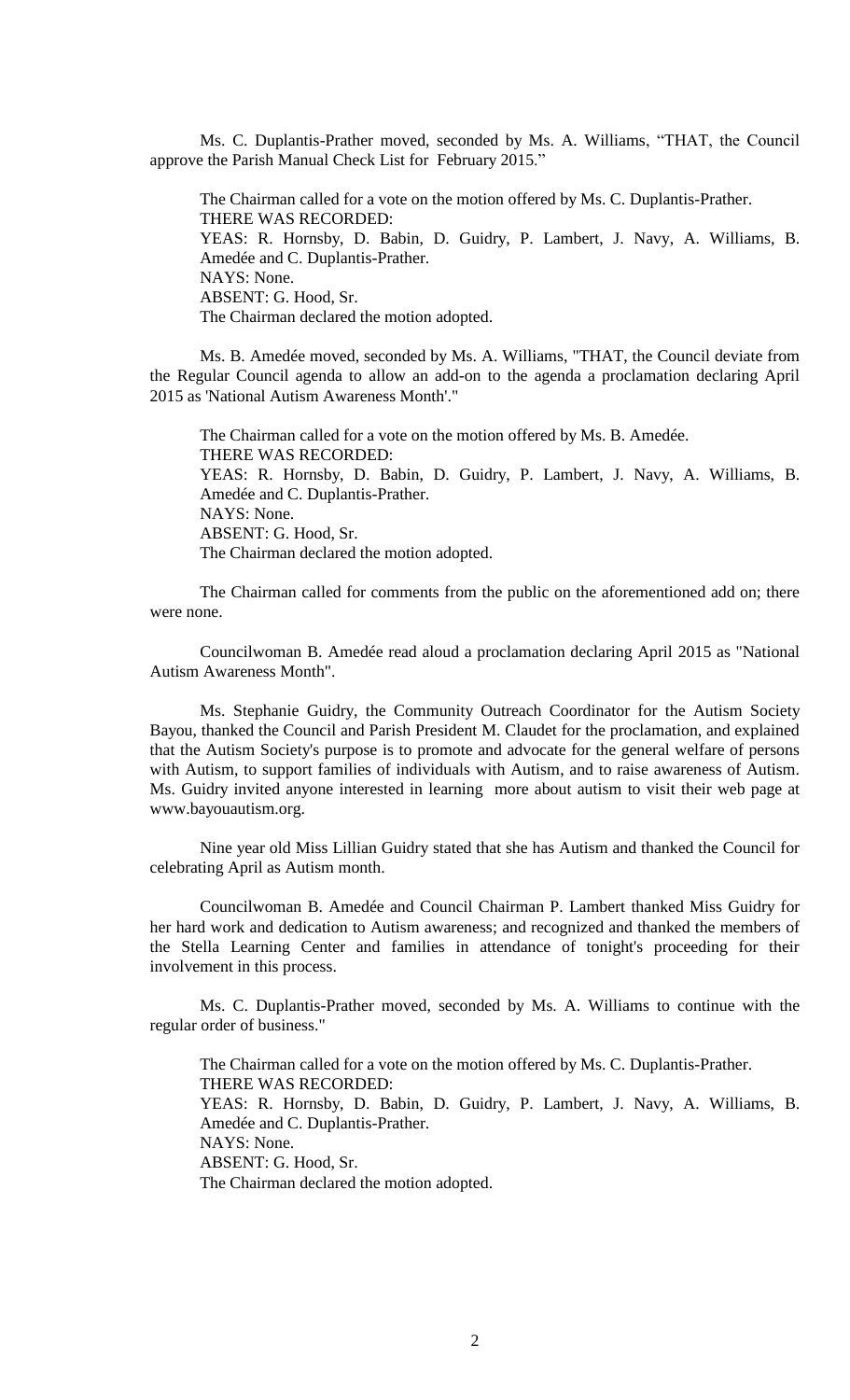Councilman J. Navy read aloud a commendation honoring Sgt. Lee Lyons as the 2014 HPD Police Officer of the year.

Sergeant Lee Lyons thanked the Council, Administration, his fellow colleagues and the community for this great honor and award; noting that he has always enjoyed his job and once he is retired he will do his best to continue to help the Parish and its residents.

Houma Police Chief Todd Duplantis presented an award to Sgt. Lyons and expressed that he displays everything the Houma Police Department motto describes "Honor, Pride and Dedication" and added that he is a great asset to the Police Department as well as to the Terrebonne Parish Community. Chief Duplantis also noted that Mr. Henry Lyons, the late father of Sgt. Lee Lyons, made local history for being the first African American policeman in Houma.

Several council members congratulated and thanked Sgt. Lyons for the tremendous job he has done for his department as well as all the communities within Terrebonne Parish noting that his predecessor will have "tough shoes to fill".

Councilwoman A. Williams acknowledged the Neighborhood Watch members and Sgt. Lyons' family who were in tonight's audience.

Councilwoman A. Williams read aloud a commendation honoring Kaylian Hartman as the 2014 Dispatcher of the year.

Houma Police Chief Todd Duplantis presented an award to Ms. Hartman and stated that Ms. Hartman is an individual with special skills, high work ethics as well as great morals and values. He noted that this is the second consecutive year Ms. Hartman has received this honorable award.

Ms. Hartman thanked the Council, Administration, her peers and colleagues and stated that it has been an honor and pleasure to work for and serve the community.

Several Council members congratulated and thanked Ms. Hartman for her poise, dedication and hard work she has displayed and encouraged her to keep up the good work.

Ms. A. Williams moved, seconded by Mr. R. Hornsby, "THAT, it now being 6:48 p.m., the Council open public hearings."

The Chairman called for a vote on the motion offered by Ms. A Williams. THERE WAS RECORDED: YEAS: R. Hornsby, D. Babin, D. Guidry, P. Lambert, J. Navy, A. Williams, B. Amedée and C. Duplantis-Prather. NAYS: None. ABSENT: G. Hood, Sr. The Chairman declared the motion adopted.

The Council Chairman read aloud a memo from Councilman G. Hood, Sr. explaining that his absence from tonight's proceeding is due to his being out of state on a personal matter.

The Council Chairman recognized the Boy Scout Troop No. 337 from Schriever who were in attendance tonight working on their citizenship badges.

The Chairman recognized the public for comments on the following:

A. Nine proposed ordinances to declare as surplus tax properties adjudicated to the Terrebonne Parish Consolidated Government (5644-A Highway 56, 508 Woodside Dr., 507 Woodhaven Dr., 9172 1/2 Main St., 105 Anacin St., 107 Avet St., 128 Lower Country Dr., 129 Saint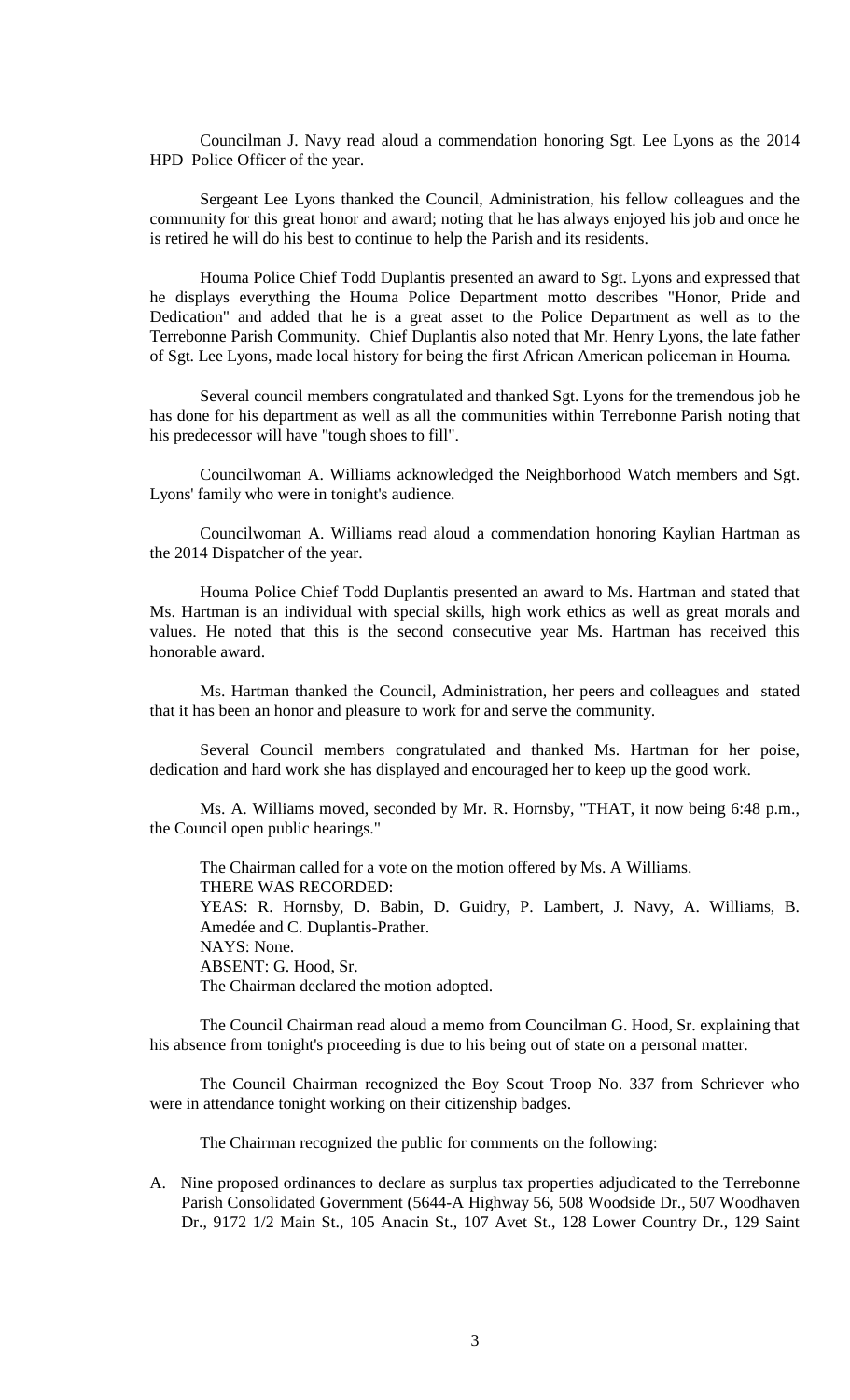Matt St., and 319 R J Dr.) and to acquire authorization to dispose of said properties in accordance with LA R. S. 47:2196.

There were no comments from the public on the proposed ordinance(s).

Mr. R. Hornsby moved, seconded by Ms. C. Duplantis-Prather, "THAT, the Council close the aforementioned public hearing."

The Chairman called for a vote on the motion offered by Mr. R. Hornsby. THERE WAS RECORDED: YEAS: R. Hornsby, D. Babin, D. Guidry, P. Lambert, B. Amedée and C. Duplantis-Prather. NAYS: None. ABSENT: J. Navy, A. Williams, and G. Hood, Sr. The Chairman declared the motion adopted.

OFFERED BY: Mr. D. Babin SECONDED BY: Mr. R. Hornsby

#### ORDINANCE NO. 8521

AN ORDINANCE DECLARING PROPERTY ADJUDICATED TO TERREBONNE PARISH CONSOLIDATED GOVERNMENT AS SURPLUS AND NOT NEEDED FOR A PUBLIC PURPOSE; **ON THE RIGHT DESCENDING BANK OF BAYOU LITTLE CAILLOU. A BATTURE PORTION MEASURING FRONT OF 1/4 ARPENT BY DEPTH TO THE HIGHWAY. CB 2246/277. (ACCOUNT #A07-33035) (5644 A HIGHWAY 56)** WITH AN OWNER OF RECORD OF **LARRY BENOIT ESTATE** AND TO ADDRESS OTHER MATTERS RELATIVE THERETO.

WHEREAS, **100%** of immovable property owned by **LARRY BENOIT ESTATE** and described below was adjudicated to the Terrebonne Parish Consolidated Government on **JUNE 24, 2011** for nonpayment of taxes; and

WHEREAS, LA R.S. 47:2196, *et seq.* authorizes the parish to sell adjudicated property in accordance with law; and

WHEREAS, the three (3) year period for redemption provided by Art. 7, §25 of the Louisiana Constitution has elapsed without redemption; and

WHEREAS, the Terrebonne Parish Consolidated Government now wishes to declare the property described below surplus and not needed for a public purpose and to dispose of said property in accordance with LA R.S. 47:2196, *et seq*.; and

NOW BE IT ORDAINED by the Terrebonne Parish Council, on behalf of the Terrebonne Parish Consolidated Government, that the following described property adjudicated to the Terrebonne Parish Consolidated Government, with an owner of record of **LARRY BENOIT ESTATE** and depicted on the attached plat, if any, is hereby declared surplus:

# **ON THE RIGHT DESCENDING BANK OF BAYOU LITTLE CAILLOU. A BATTURE PORTION MEASURING FRONT OF 1/4 ARPENT BY DEPTH TO THE HIGHWAY. CB 2246/277. (ACCOUNT #A07-33035) (5644 A Highway 56)**

BE IT FURTHER ORDAINED, by the Terrebonne Parish Council, on behalf of the Terrebonne Parish Consolidated Government, that Administration be hereby authorized to dispose of the property in accordance with LA R.S. 47:2196, *et seq*. and inclusive of the following terms.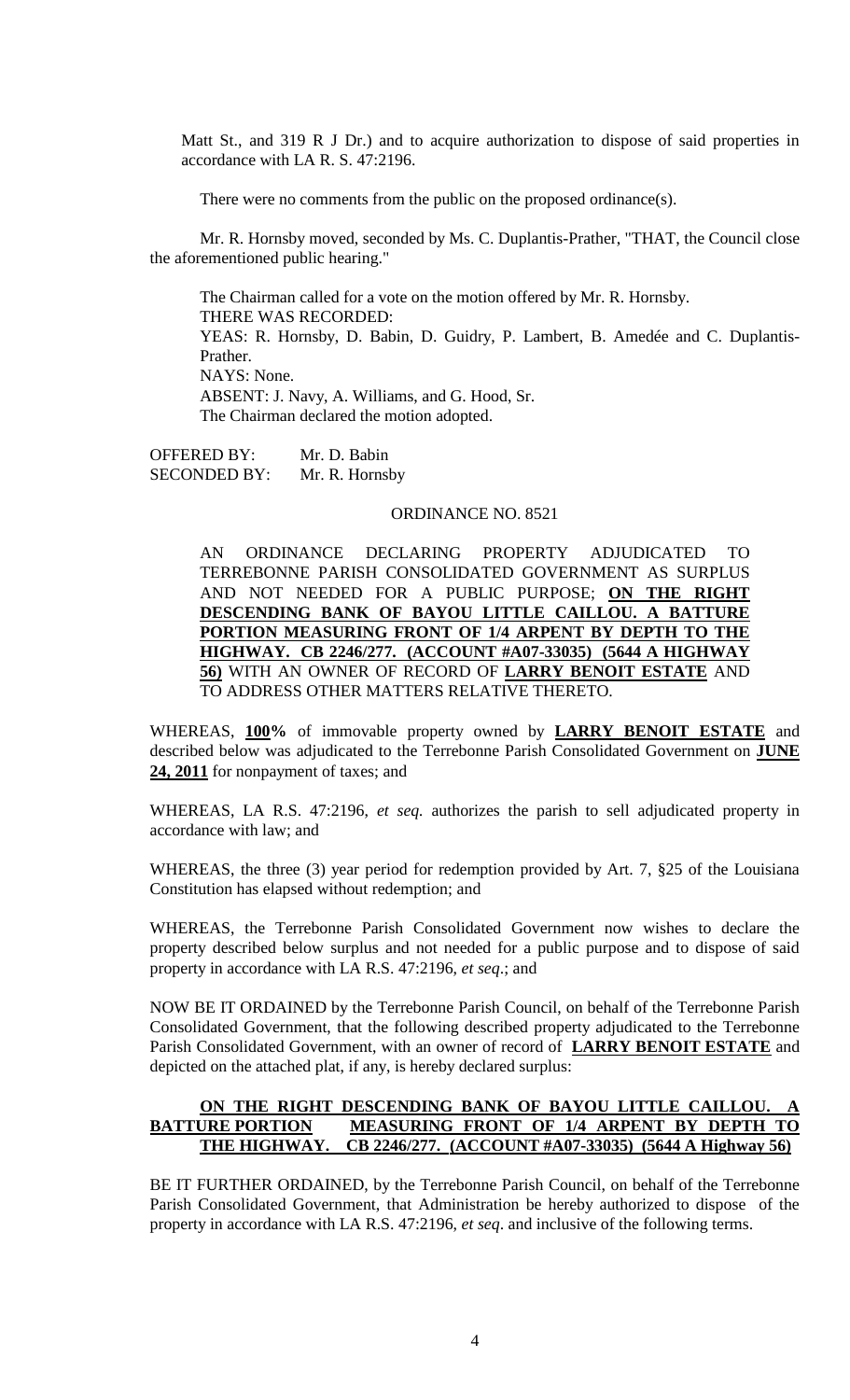### SECTION I

Each bid shall be accompanied by a deposit in the form of a Certified Check, Cashier's Check, Money Order or Bid Bond with Power of Attorney (Letters of Credit WILL NOT be accepted) in the amount of five percent (5%) of the proposed price made payable to the Terrebonne Parish Consolidated Government. Bid deposits made for non-winning bids shall be returned. The bid deposit made with the winning bid shall be non-refundable, unless redemption occurs, and paid towards the purchase price. The balance of the purchase price is due at the time of closing and payable in the form of a Certified Check, Cashier's Check, or Money Order.

## SECTION II

Additionally, the winning bidder shall bear the cost of recording the sale document into the conveyance records of the Parish of Terrebonne pursuant to La. R.S. 47:2207.

#### SECTION III

The winning bidder, otherwise known as the Purchaser or Acquirer, of this adjudicated property is solely responsible for compliance with La. R.S. 47:2206 regarding notification of parties who may have had an interest in the property regarding their rights of redemption and La. R.S. 47:2208 regarding recordation of those notices. Copies of the applicable law will be distributed along with bid packets for this adjudicated property. Terrebonne Parish Consolidated Government has not and will not perform these requirements; thus, it is the purchaser's or acquiring person's responsibility to do so. Terrebonne Parish Consolidated Government encourages the Purchaser or Acquiring Person to consult legal counsel regarding Louisiana law on adjudicated property.

### SECTION IV

By acquiring bid documents for the bid/purchase of this adjudicated property, each bidder acknowledges that he/she/it has received all information discussed in this ordinance as well as the statutes (laws) discussed in Section II above, and that he/she/it understands these procedures must be followed in order to fully protect he/she/its rights in the adjudicated property purchased from the parish.

### SECTION V

If any word, clause, phrase, section or other portion of this ordinance shall be declared null, void, invalid, illegal, or unconstitutional, the remaining words, clauses, phrases, sections and other portions of this ordinance shall remain in force and effect, the provisions of this ordinance hereby being declared to be severable.

### SECTION VI

Any ordinance or part thereof in conflict herewith is hereby repealed.

#### SECTION VII

This ordinance shall become effective upon approval by the Parish President or as otherwise provided in Section 2-13 (b) of the Home Rule Charter for a Consolidated Government for Terrebonne Parish, whichever occurs sooner.

This ordinance, having been introduced and laid on the table for at least two weeks, was voted upon as follows:

### THERE WAS RECORDED: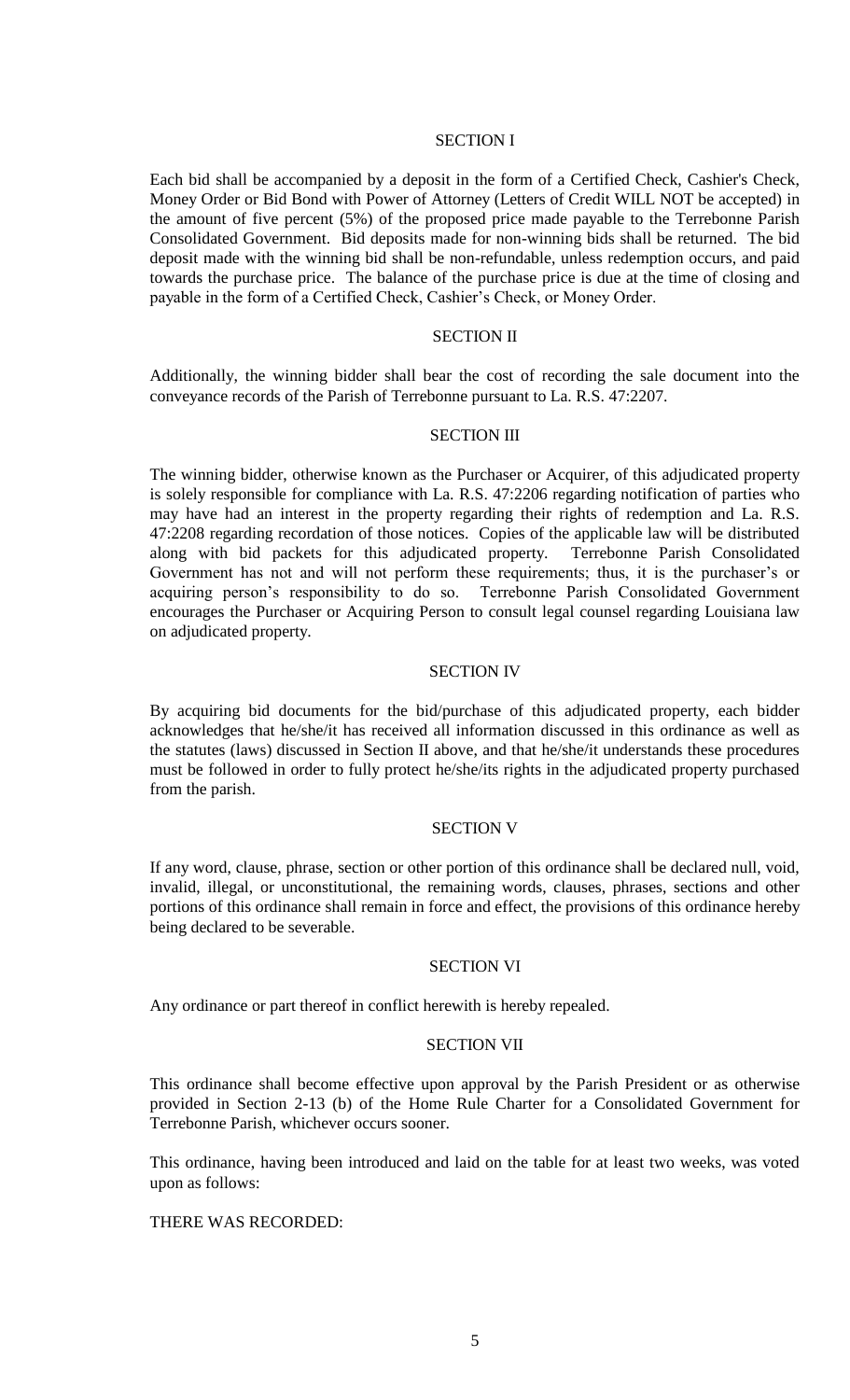YEAS: R. Hornsby, D. Babin, D. Guidry, P. Lambert, B. Amedee, and C. Duplantis-Prather. NAYS: None. NOT VOTING: None. ABSTAINING: None. ABSENT: J. Navy, A. Williams, and G. Hood, Sr. The Chairman declared the ordinance adopted on this, the 25th day of March 2015.

OFFERED BY: Mr. D. Babin SECONDED BY: Mr. R. Hornsby

### ORDINANCE NO. 8522

AN ORDINANCE DECLARING PROPERTY ADJUDICATED TO TERREBONNE PARISH CONSOLIDATED GOVERNMENT AS SURPLUS AND NOT NEEDED FOR A PUBLIC PURPOSE; **LOT 4 BLOCK 2 ADDEN #2 ROBERTA GROVE SUBD. (REVISED). CB 2246/70. (ACCOUNT #A03C-12968) (508 WOODSIDE DRIVE)** WITH AN OWNER OF RECORD OF **ELSIE EVA HOTARD CHARPENTIER** AND TO ADDRESS OTHER MATTERS RELATIVE THERETO.

WHEREAS, **100%** of immovable property owned by **ELSIE EVA HOTARD CHARPENTIER** and described below was adjudicated to the Terrebonne Parish Consolidated Government on **JUNE 24, 2011** for nonpayment of taxes; and

WHEREAS, LA R.S. 47:2196, *et seq.* authorizes the parish to sell adjudicated property in accordance with law; and

WHEREAS, the three (3) year period for redemption provided by Art. 7, §25 of the Louisiana Constitution has elapsed without redemption; and

WHEREAS, the Terrebonne Parish Consolidated Government now wishes to declare the property described below surplus and not needed for a public purpose and to dispose of said property in accordance with LA R.S. 47:2196, *et seq*.; and

NOW BE IT ORDAINED by the Terrebonne Parish Council, on behalf of the Terrebonne Parish Consolidated Government, that the following described property adjudicated to the Terrebonne Parish Consolidated Government, with an owner of record of **ELSIE EVA HOTARD CHARPENTIER** and depicted on the attached plat, if any, is hereby declared surplus:

# **LOT 4 BLOCK 2 ADDEN #2 ROBERTA GROVE SUBD. (REVISED). CB 2246/70. (ACCOUNT #A03C-12968) (508 WOODSIDE DRIVE)**

BE IT FURTHER ORDAINED, by the Terrebonne Parish Council, on behalf of the Terrebonne Parish Consolidated Government, that Administration be hereby authorized to dispose of the property in accordance with LA R.S. 47:2196, *et seq*. and inclusive of the following terms.

#### SECTION I

Each bid shall be accompanied by a deposit in the form of a Certified Check, Cashier's Check, Money Order or Bid Bond with Power of Attorney (Letters of Credit WILL NOT be accepted) in the amount of five percent (5%) of the proposed price made payable to the Terrebonne Parish Consolidated Government. Bid deposits made for non-winning bids shall be returned. The bid deposit made with the winning bid shall be non-refundable, unless redemption occurs, and paid towards the purchase price. The balance of the purchase price is due at the time of closing and payable in the form of a Certified Check, Cashier's Check, or Money Order.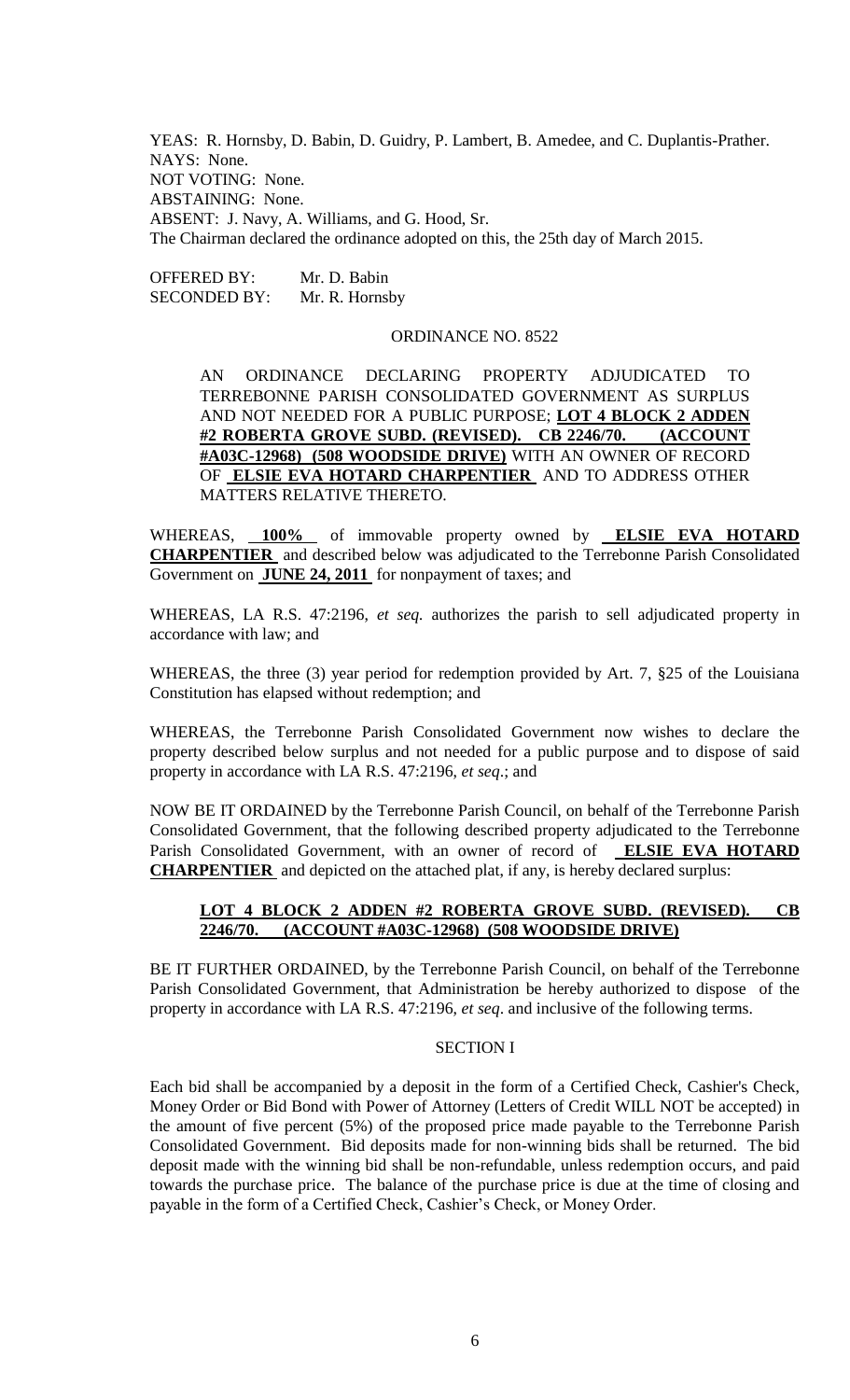### SECTION II

Additionally, the winning bidder shall bear the cost of recording the sale document into the conveyance records of the Parish of Terrebonne pursuant to La. R.S. 47:2207.

### **SECTION III**

The winning bidder, otherwise known as the Purchaser or Acquirer, of this adjudicated property is solely responsible for compliance with La. R.S. 47:2206 regarding notification of parties who may have had an interest in the property regarding their rights of redemption and La. R.S. 47:2208 regarding recordation of those notices. Copies of the applicable law will be distributed along with bid packets for this adjudicated property. Terrebonne Parish Consolidated Government has not and will not perform these requirements; thus, it is the purchaser's or acquiring person's responsibility to do so. Terrebonne Parish Consolidated Government encourages the Purchaser or Acquiring Person to consult legal counsel regarding Louisiana law on adjudicated property.

#### SECTION IV

By acquiring bid documents for the bid/purchase of this adjudicated property, each bidder acknowledges that he/she/it has received all information discussed in this ordinance as well as the statutes (laws) discussed in Section II above, and that he/she/it understands these procedures must be followed in order to fully protect he/she/its rights in the adjudicated property purchased from the parish.

### SECTION V

If any word, clause, phrase, section or other portion of this ordinance shall be declared null, void, invalid, illegal, or unconstitutional, the remaining words, clauses, phrases, sections and other portions of this ordinance shall remain in force and effect, the provisions of this ordinance hereby being declared to be severable.

#### SECTION VI

Any ordinance or part thereof in conflict herewith is hereby repealed.

#### SECTION VII

This ordinance shall become effective upon approval by the Parish President or as otherwise provided in Section 2-13 (b) of the Home Rule Charter for a Consolidated Government for Terrebonne Parish, whichever occurs sooner.

This ordinance, having been introduced and laid on the table for at least two weeks, was voted upon as follows:

THERE WAS RECORDED: YEAS: R. Hornsby, D. Babin, D. Guidry, P. Lambert, B. Amedee, and C. Duplantis-Prather. NAYS: None. NOT VOTING: None. ABSTAINING: None. ABSENT: J. Navy, A. Williams, and G. Hood, Sr. The Chairman declared the ordinance adopted on this, the 25th day of March 2015.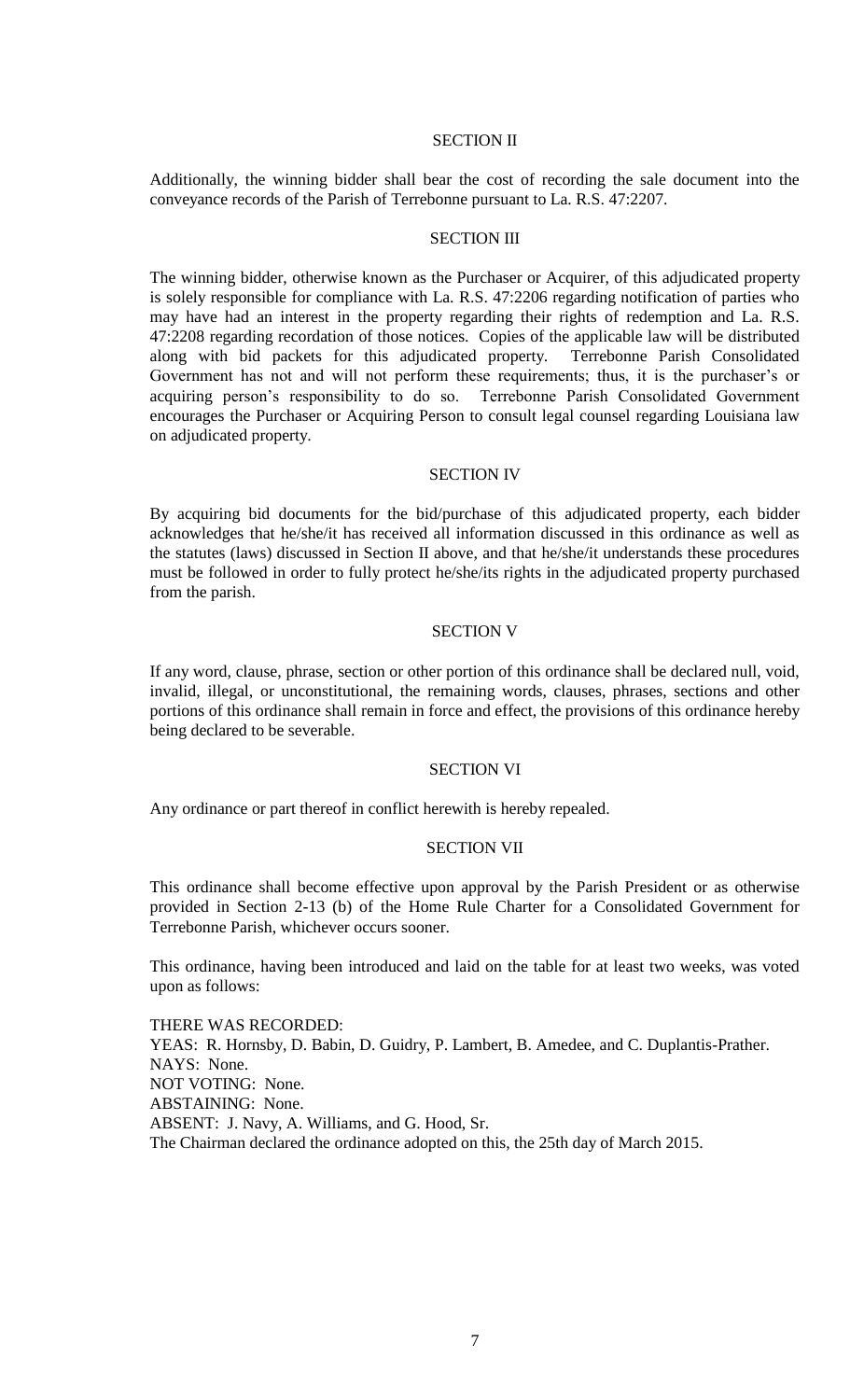OFFERED BY: Mr. D. Babin SECONDED BY: Mr. R. Hornsby

### ORDINANCE NO. 8523

AN ORDINANCE DECLARING PROPERTY ADJUDICATED TO TERREBONNE PARISH CONSOLIDATED GOVERNMENT AS SURPLUS AND NOT NEEDED FOR A PUBLIC PURPOSE; **LOT 18 BLOCK 2 ADDEN. #2 ROBERTA GROVE SUBD. (REVISED). CB 2246/67. (ACCOUNT #A03C-12967) (507 WOODHAVEN DRIVE)** WITH AN OWNER OF RECORD OF **ELSIE EVA HOTARD CHARPENTIER** AND TO ADDRESS OTHER MATTERS RELATIVE THERETO.

WHEREAS, **100%** of immovable property owned by **ELSIE EVA HOTARD CHARPENTIER** and described below was adjudicated to the Terrebonne Parish Consolidated Government on **JUNE 24, 2011** for nonpayment of taxes; and

WHEREAS, LA R.S. 47:2196, *et seq.* authorizes the parish to sell adjudicated property in accordance with law; and

WHEREAS, the three (3) year period for redemption provided by Art. 7, §25 of the Louisiana Constitution has elapsed without redemption; and

WHEREAS, the Terrebonne Parish Consolidated Government now wishes to declare the property described below surplus and not needed for a public purpose and to dispose of said property in accordance with LA R.S. 47:2196, *et seq*.; and

NOW BE IT ORDAINED by the Terrebonne Parish Council, on behalf of the Terrebonne Parish Consolidated Government, that the following described property adjudicated to the Terrebonne Parish Consolidated Government, with an owner of record of **ELSIE EVA HOTARD CHARPENTIER** and depicted on the attached plat, if any, is hereby declared surplus:

# **LOT 18 BLOCK 2 ADDEN. #2 ROBERTA GROVE SUBD. (REVISED). CB 2246/67. (ACCOUNT #A03C-12967) (507 WOODHAVEN DRIVE)**

BE IT FURTHER ORDAINED, by the Terrebonne Parish Council, on behalf of the Terrebonne Parish Consolidated Government, that Administration be hereby authorized to dispose of the property in accordance with LA R.S. 47:2196, *et seq*. and inclusive of the following terms.

### SECTION I

Each bid shall be accompanied by a deposit in the form of a Certified Check, Cashier's Check, Money Order or Bid Bond with Power of Attorney (Letters of Credit WILL NOT be accepted) in the amount of five percent (5%) of the proposed price made payable to the Terrebonne Parish Consolidated Government. Bid deposits made for non-winning bids shall be returned. The bid deposit made with the winning bid shall be non-refundable, unless redemption occurs, and paid towards the purchase price. The balance of the purchase price is due at the time of closing and payable in the form of a Certified Check, Cashier's Check, or Money Order.

# SECTION II

Additionally, the winning bidder shall bear the cost of recording the sale document into the conveyance records of the Parish of Terrebonne pursuant to La. R.S. 47:2207.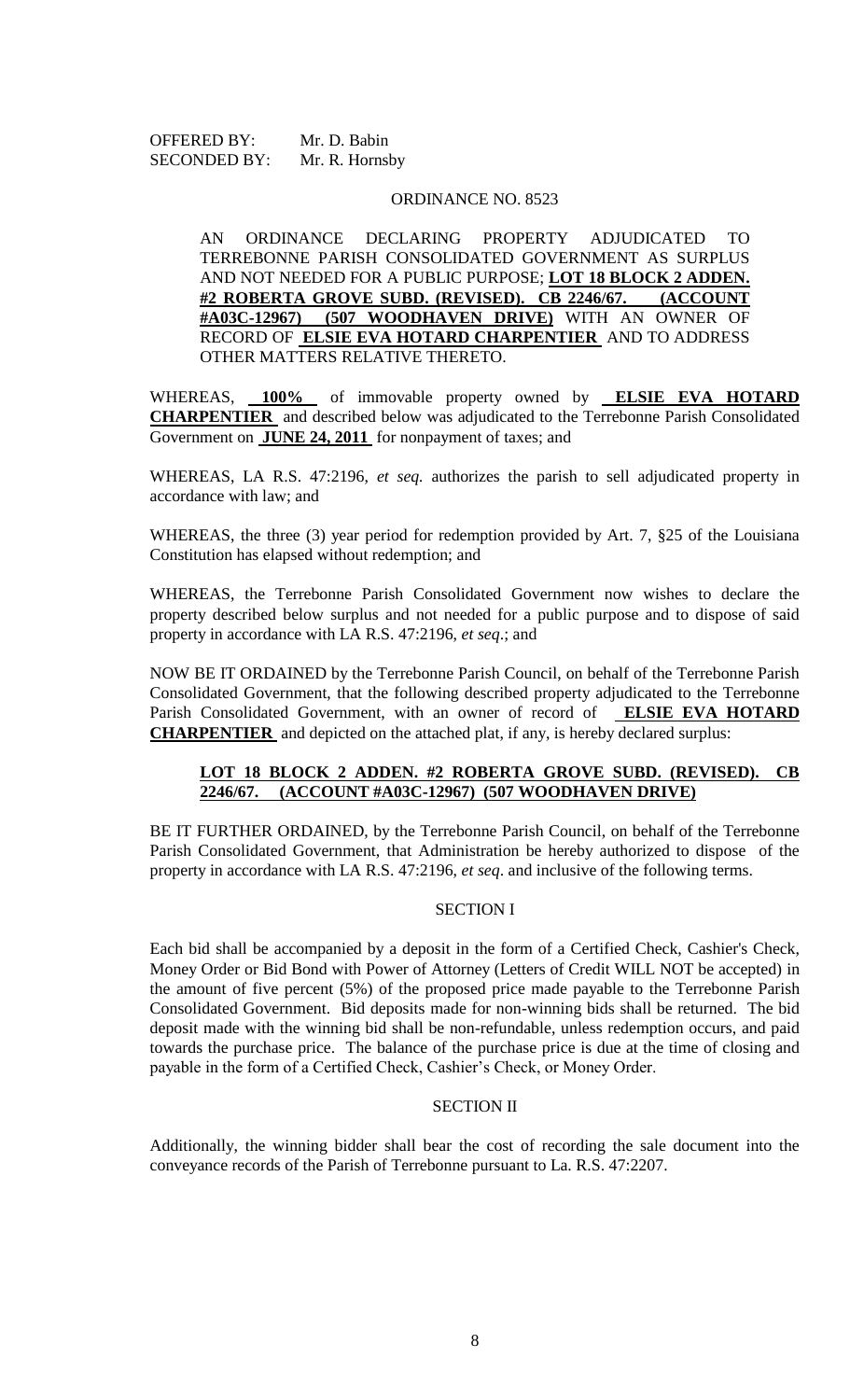### SECTION III

The winning bidder, otherwise known as the Purchaser or Acquirer, of this adjudicated property is solely responsible for compliance with La. R.S. 47:2206 regarding notification of parties who may have had an interest in the property regarding their rights of redemption and La. R.S. 47:2208 regarding recordation of those notices. Copies of the applicable law will be distributed along with bid packets for this adjudicated property. Terrebonne Parish Consolidated Government has not and will not perform these requirements; thus, it is the purchaser's or acquiring person's responsibility to do so. Terrebonne Parish Consolidated Government encourages the Purchaser or Acquiring Person to consult legal counsel regarding Louisiana law on adjudicated property.

## SECTION IV

By acquiring bid documents for the bid/purchase of this adjudicated property, each bidder acknowledges that he/she/it has received all information discussed in this ordinance as well as the statutes (laws) discussed in Section II above, and that he/she/it understands these procedures must be followed in order to fully protect he/she/its rights in the adjudicated property purchased from the parish.

#### SECTION V

If any word, clause, phrase, section or other portion of this ordinance shall be declared null, void, invalid, illegal, or unconstitutional, the remaining words, clauses, phrases, sections and other portions of this ordinance shall remain in force and effect, the provisions of this ordinance hereby being declared to be severable.

#### SECTION VI

Any ordinance or part thereof in conflict herewith is hereby repealed.

### SECTION VII

This ordinance shall become effective upon approval by the Parish President or as otherwise provided in Section 2-13 (b) of the Home Rule Charter for a Consolidated Government for Terrebonne Parish, whichever occurs sooner.

This ordinance, having been introduced and laid on the table for at least two weeks, was voted upon as follows:

THERE WAS RECORDED: YEAS: R. Hornsby, D. Babin, D. Guidry, P. Lambert, B. Amedee, and C. Duplantis-Prather. NAYS: None. NOT VOTING: None. ABSTAINING: None. ABSENT: J. Navy, A. Williams, and G. Hood, Sr. The Chairman declared the ordinance adopted on this, the 25th day of March 2015.

OFFERED BY: Mr. D. Babin SECONDED BY: Mr. R. Hornsby

### ORDINANCE NO. 8524

AN ORDINANCE DECLARING PROPERTY ADJUDICATED TO TERREBONNE PARISH CONSOLIDATED GOVERNMENT AS SURPLUS AND NOT NEEDED FOR A PUBLIC PURPOSE; **LOT 75 X 50 FT. BEING**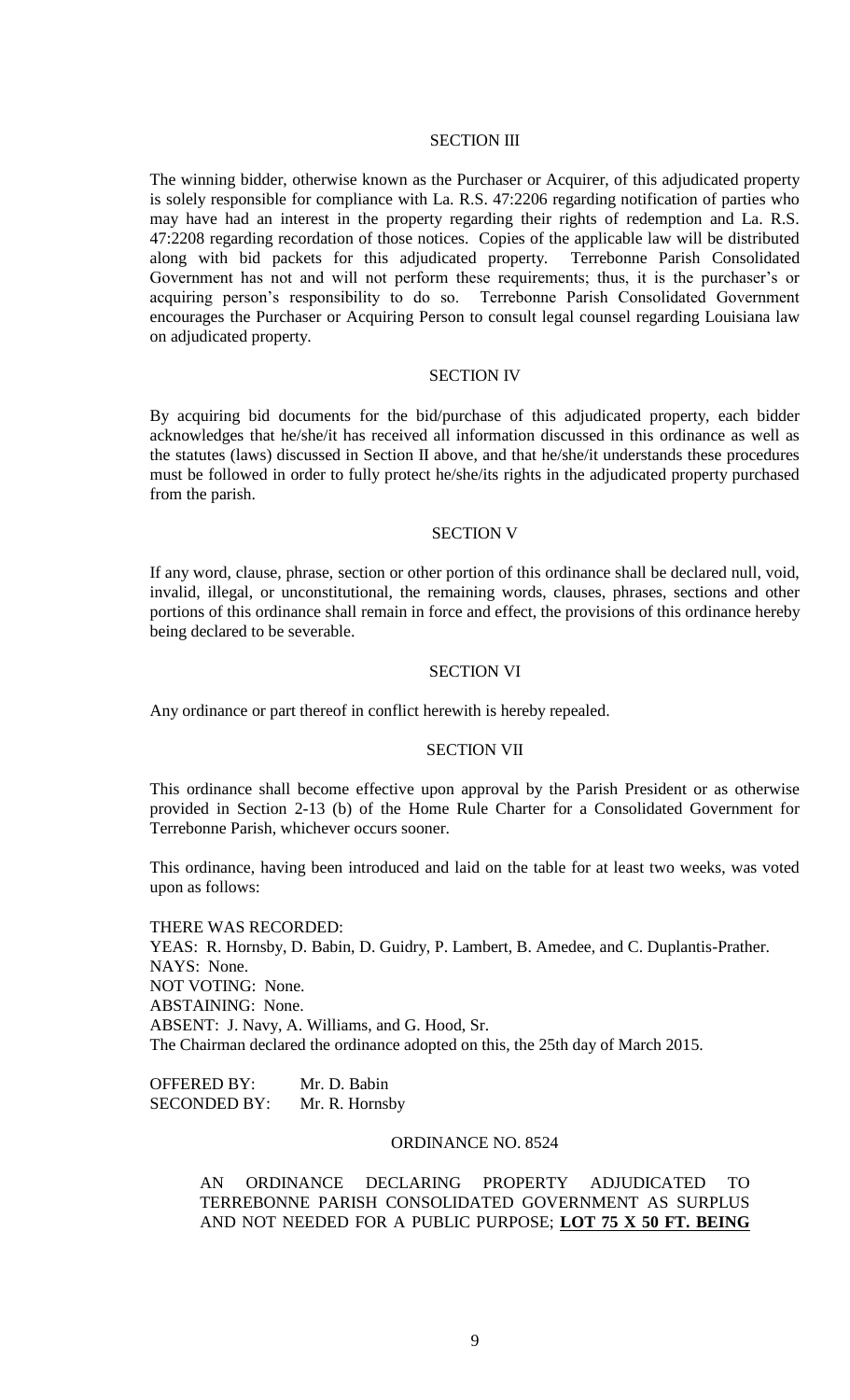# **PORTION OF LOTS 5 & 6 BLOCK E MECHANICVILLE. CB 2246/34. (ACCOUNT #A03C-17500) (9172 ½ MAIN ST.)** WITH AN OWNER OF RECORD OF **AD VAL, INC.** AND TO ADDRESS OTHER MATTERS RELATIVE THERETO.

WHEREAS, **100%** of immovable property owned by **AD VAL, INC.** and described below was adjudicated to the Terrebonne Parish Consolidated Government on **JUNE 24, 2011** for nonpayment of taxes; and

WHEREAS, LA R.S. 47:2196, *et seq.* authorizes the parish to sell adjudicated property in accordance with law; and

WHEREAS, the three (3) year period for redemption provided by Art. 7, §25 of the Louisiana Constitution has elapsed without redemption; and

WHEREAS, the Terrebonne Parish Consolidated Government now wishes to declare the property described below surplus and not needed for a public purpose and to dispose of said property in accordance with LA R.S. 47:2196, *et seq*.; and

NOW BE IT ORDAINED by the Terrebonne Parish Council, on behalf of the Terrebonne Parish Consolidated Government, that the following described property adjudicated to the Terrebonne Parish Consolidated Government, with an owner of record of **AD VAL, INC.** and depicted on the attached plat, if any, is hereby declared surplus:

# 50 FT. BEING PORTION OF LOTS 5 & 6 BLOCK E **MECHANICVILLE. CB 2246/34. (ACCOUNT #A03C-17500) (9172 1/2 ST.)**

BE IT FURTHER ORDAINED, by the Terrebonne Parish Council, on behalf of the Terrebonne Parish Consolidated Government, that Administration be hereby authorized to dispose of the property in accordance with LA R.S. 47:2196, *et seq*. and inclusive of the following terms.

# SECTION I

Each bid shall be accompanied by a deposit in the form of a Certified Check, Cashier's Check, Money Order or Bid Bond with Power of Attorney (Letters of Credit WILL NOT be accepted) in the amount of five percent (5%) of the proposed price made payable to the Terrebonne Parish Consolidated Government. Bid deposits made for non-winning bids shall be returned. The bid deposit made with the winning bid shall be non-refundable, unless redemption occurs, and paid towards the purchase price. The balance of the purchase price is due at the time of closing and payable in the form of a Certified Check, Cashier's Check, or Money Order.

# SECTION II

Additionally, the winning bidder shall bear the cost of recording the sale document into the conveyance records of the Parish of Terrebonne pursuant to La. R.S. 47:2207.

### SECTION III

The winning bidder, otherwise known as the Purchaser or Acquirer, of this adjudicated property is solely responsible for compliance with La. R.S. 47:2206 regarding notification of parties who may have had an interest in the property regarding their rights of redemption and La. R.S. 47:2208 regarding recordation of those notices. Copies of the applicable law will be distributed along with bid packets for this adjudicated property. Terrebonne Parish Consolidated Government has not and will not perform these requirements; thus, it is the purchaser's or acquiring person's responsibility to do so. Terrebonne Parish Consolidated Government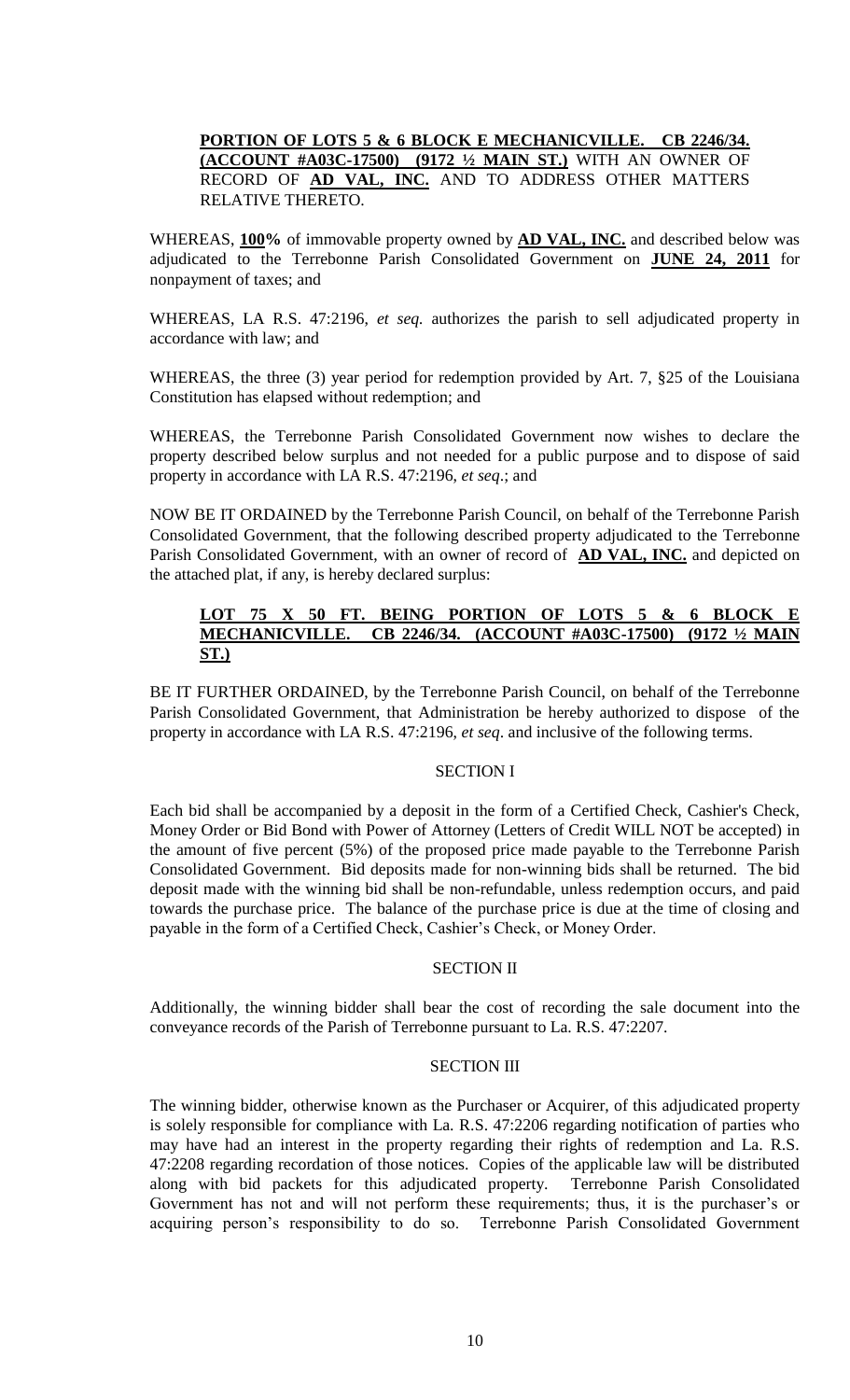encourages the Purchaser or Acquiring Person to consult legal counsel regarding Louisiana law on adjudicated property.

### SECTION IV

By acquiring bid documents for the bid/purchase of this adjudicated property, each bidder acknowledges that he/she/it has received all information discussed in this ordinance as well as the statutes (laws) discussed in Section II above, and that he/she/it understands these procedures must be followed in order to fully protect he/she/its rights in the adjudicated property purchased from the parish.

### SECTION V

If any word, clause, phrase, section or other portion of this ordinance shall be declared null, void, invalid, illegal, or unconstitutional, the remaining words, clauses, phrases, sections and other portions of this ordinance shall remain in force and effect, the provisions of this ordinance hereby being declared to be severable.

#### SECTION VI

Any ordinance or part thereof in conflict herewith is hereby repealed.

#### SECTION VII

This ordinance shall become effective upon approval by the Parish President or as otherwise provided in Section 2-13 (b) of the Home Rule Charter for a Consolidated Government for Terrebonne Parish, whichever occurs sooner.

This ordinance, having been introduced and laid on the table for at least two weeks, was voted upon as follows:

THERE WAS RECORDED: YEAS: R. Hornsby, D. Babin, D. Guidry, P. Lambert, B. Amedee, and C. Duplantis-Prather. NAYS: None. NOT VOTING: None. ABSTAINING: None. ABSENT: J. Navy, A. Williams, and G. Hood, Sr. The Chairman declared the ordinance adopted on this, the 25th day of March 2015.

OFFERED BY: Mr. D. Babin SECONDED BY: Mr. R. Hornsby

### ORDINANCE NO. 8525

AN ORDINANCE DECLARING PROPERTY ADJUDICATED TO TERREBONNE PARISH CONSOLIDATED GOVERNMENT AS SURPLUS AND NOT NEEDED FOR A PUBLIC PURPOSE; **ON THE LEFT DESCENDING BANK OF BAYOU LITTLE CAILLOU. BOUNDED NORTH & SOUTH BY ANDERSON SMITH. LOT 30 X 60' ON EAST SIDE SHIRLEY LANE. CB 2246/271. (ACCOUNT #A07-32763) (105 ANACIN STREET)** WITH AN OWNER OF RECORD OF **AD VAL, INC.** AND TO ADDRESS OTHER MATTERS RELATIVE THERETO.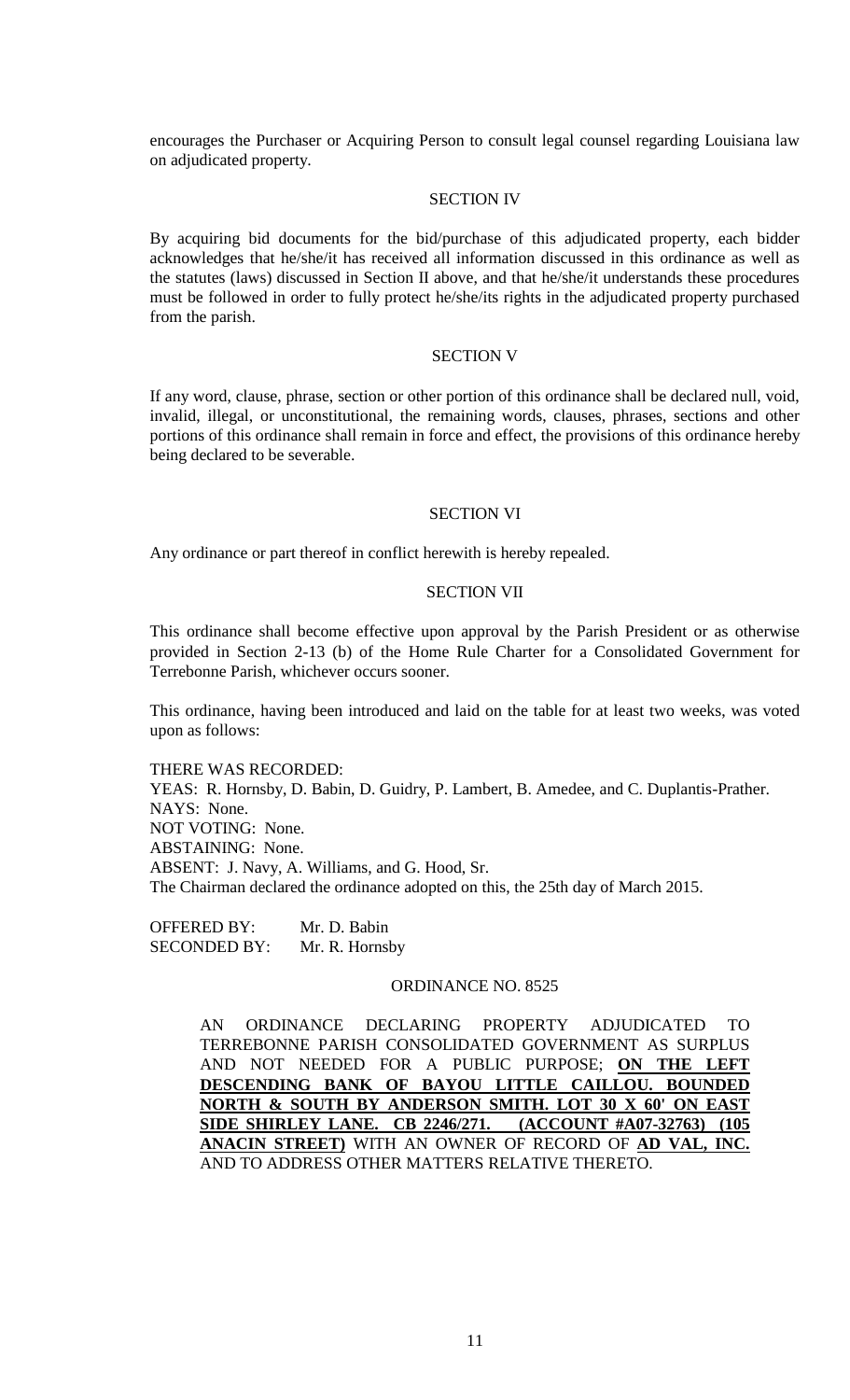WHEREAS, **100%** of immovable property owned by **AD VAL, INC.** and described below was adjudicated to the Terrebonne Parish Consolidated Government on **JUNE 24, 2011** for nonpayment of taxes; and

WHEREAS, LA R.S. 47:2196, *et seq.* authorizes the parish to sell adjudicated property in accordance with law; and

WHEREAS, the three (3) year period for redemption provided by Art. 7, §25 of the Louisiana Constitution has elapsed without redemption; and

WHEREAS, the Terrebonne Parish Consolidated Government now wishes to declare the property described below surplus and not needed for a public purpose and to dispose of said property in accordance with LA R.S. 47:2196, *et seq*.; and

NOW BE IT ORDAINED by the Terrebonne Parish Council, on behalf of the Terrebonne Parish Consolidated Government, that the following described property adjudicated to the Terrebonne Parish Consolidated Government, with an owner of record of **AD VAL, INC.** and depicted on the attached plat, if any, is hereby declared surplus:

# **ON THE LEFT DESCENDING BANK OF BAYOU LITTLE CAILLOU. BOUNDED NORTH & SOUTH BY ANDERSON SMITH. LOT 30 X 60' ON EAST SIDE SHIRLEY LANE. CB 2246/271. (ACCOUNT #A07-32763) (105 ANACIN STREET)**

BE IT FURTHER ORDAINED, by the Terrebonne Parish Council, on behalf of the Terrebonne Parish Consolidated Government, that Administration be hereby authorized to dispose of the property in accordance with LA R.S. 47:2196, *et seq*. and inclusive of the following terms.

# SECTION I

Each bid shall be accompanied by a deposit in the form of a Certified Check, Cashier's Check, Money Order or Bid Bond with Power of Attorney (Letters of Credit WILL NOT be accepted) in the amount of five percent (5%) of the proposed price made payable to the Terrebonne Parish Consolidated Government. Bid deposits made for non-winning bids shall be returned. The bid deposit made with the winning bid shall be non-refundable, unless redemption occurs, and paid towards the purchase price. The balance of the purchase price is due at the time of closing and payable in the form of a Certified Check, Cashier's Check, or Money Order.

# SECTION II

Additionally, the winning bidder shall bear the cost of recording the sale document into the conveyance records of the Parish of Terrebonne pursuant to La. R.S. 47:2207.

# SECTION III

The winning bidder, otherwise known as the Purchaser or Acquirer, of this adjudicated property is solely responsible for compliance with La. R.S. 47:2206 regarding notification of parties who may have had an interest in the property regarding their rights of redemption and La. R.S. 47:2208 regarding recordation of those notices. Copies of the applicable law will be distributed along with bid packets for this adjudicated property. Terrebonne Parish Consolidated Government has not and will not perform these requirements; thus, it is the purchaser's or acquiring person's responsibility to do so. Terrebonne Parish Consolidated Government encourages the Purchaser or Acquiring Person to consult legal counsel regarding Louisiana law on adjudicated property.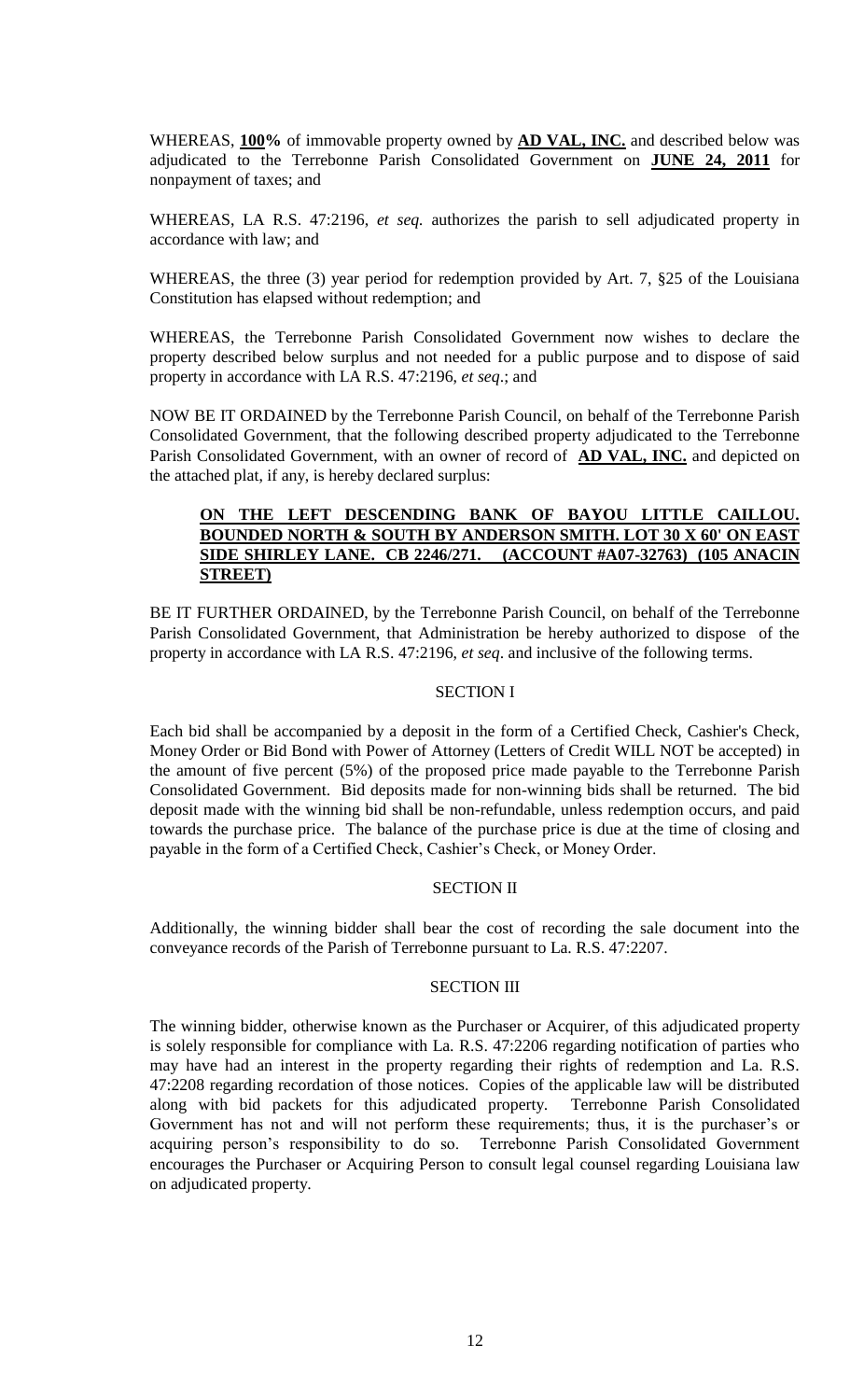### SECTION IV

By acquiring bid documents for the bid/purchase of this adjudicated property, each bidder acknowledges that he/she/it has received all information discussed in this ordinance as well as the statutes (laws) discussed in Section II above, and that he/she/it understands these procedures must be followed in order to fully protect he/she/its rights in the adjudicated property purchased from the parish.

#### SECTION V

If any word, clause, phrase, section or other portion of this ordinance shall be declared null, void, invalid, illegal, or unconstitutional, the remaining words, clauses, phrases, sections and other portions of this ordinance shall remain in force and effect, the provisions of this ordinance hereby being declared to be severable.

## SECTION VI

Any ordinance or part thereof in conflict herewith is hereby repealed.

#### SECTION VII

This ordinance shall become effective upon approval by the Parish President or as otherwise provided in Section 2-13 (b) of the Home Rule Charter for a Consolidated Government for Terrebonne Parish, whichever occurs sooner.

This ordinance, having been introduced and laid on the table for at least two weeks, was voted upon as follows:

THERE WAS RECORDED: YEAS: R. Hornsby, D. Babin, D. Guidry, P. Lambert, B. Amedee, and C. Duplantis-Prather. NAYS: None. NOT VOTING: None. ABSTAINING: None. ABSENT: J. Navy, A. Williams, and G. Hood, Sr. The Chairman declared the ordinance adopted on this, the 25th day of March 2015.

OFFERED BY: Mr. D. Babin SECONDED BY: Mr. R. Hornsby

### ORDINANCE NO. 8526

AN ORDINANCE DECLARING PROPERTY ADJUDICATED TO TERREBONNE PARISH CONSOLIDATED GOVERNMENT AS SURPLUS AND NOT NEEDED FOR A PUBLIC PURPOSE; **ON THE LEFT DESCENDING BANK OF BAYOU GRAND CAILLOU. LOTS 4, 9, 10 & 11 BLOCK 1 AVET SUBD. ALSO TRACT A-2 ALONG THE NORTHERN SIDE OF LOT 4 AVET SUBD. ALSO TRACT 60' ON NORTH LOT 9, 60' ON NORTH LOT 10, 60' ON NORTH LOT 11 AVET SUBD. BEING A PORTION OF TRACT A-3. ALSO TRACT EAST OF AVET SUBD. & AVET STREET BY DEPTH OF SURVEY OR CONFIRMATION. CB 2246/148. (ACCOUNT #A04-43330) (107 AVET STREET)** WITH AN OWNER OF RECORD OF **MERLIN J. AVET** AND TO ADDRESS OTHER MATTERS RELATIVE THERETO.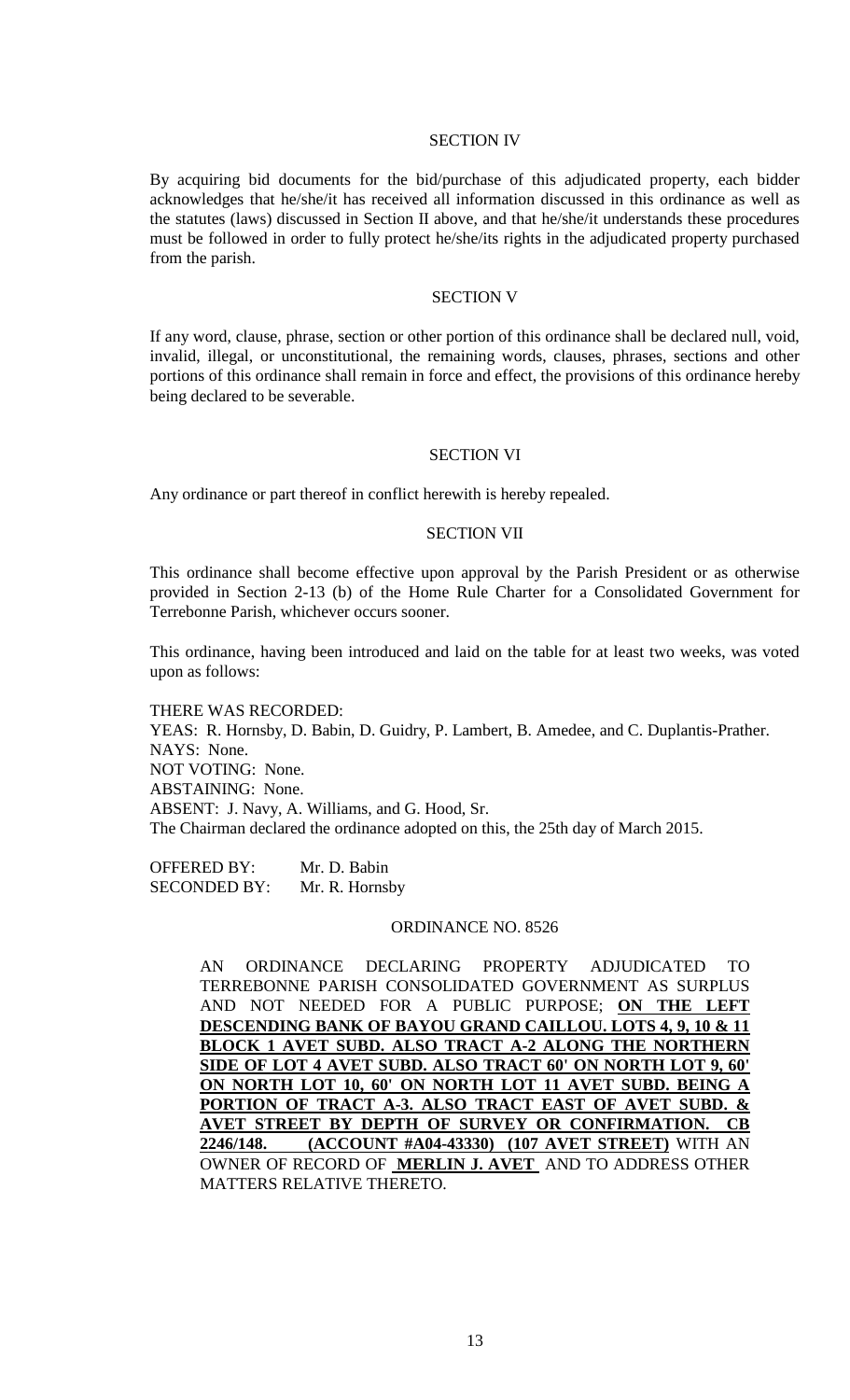WHEREAS, **100%** of immovable property owned by **MERLIN J. AVET** and described below was adjudicated to the Terrebonne Parish Consolidated Government on **JUNE 24, 2011**  for nonpayment of taxes; and

WHEREAS, LA R.S. 47:2196, *et seq.* authorizes the parish to sell adjudicated property in accordance with law; and

WHEREAS, the three (3) year period for redemption provided by Art. 7, §25 of the Louisiana Constitution has elapsed without redemption; and

WHEREAS, the Terrebonne Parish Consolidated Government now wishes to declare the property described below surplus and not needed for a public purpose and to dispose of said property in accordance with LA R.S. 47:2196, *et seq*.; and

NOW BE IT ORDAINED by the Terrebonne Parish Council, on behalf of the Terrebonne Parish Consolidated Government, that the following described property adjudicated to the Terrebonne Parish Consolidated Government, with an owner of record of **MERLIN J. AVET** and depicted on the attached plat, if any, is hereby declared surplus:

# **ON THE LEFT DESCENDING BANK OF BAYOU GRAND CAILLOU. LOTS 4, 9, 10 & 11 BLOCK 1 AVET SUBD. ALSO TRACT A-2 ALONG THE NORTHERN SIDE OF LOT 4 AVET SUBD. ALSO TRACT 60' ON NORTH LOT 9, 60' ON NORTH LOT 10, 60' ON NORTH LOT 11 AVET SUBD. BEING A PORTION OF TRACT A-3. ALSO TRACT EAST OF AVET SUBD. & AVET STREET BY DEPTH OF SURVEY OR CONFIRMATION. CB 2246/148. (ACCOUNT # A04- 43330) (107 AVET STREET)**

BE IT FURTHER ORDAINED, by the Terrebonne Parish Council, on behalf of the Terrebonne Parish Consolidated Government, that Administration be hereby authorized to dispose of the property in accordance with LA R.S. 47:2196, *et seq*. and inclusive of the following terms.

# SECTION I

Each bid shall be accompanied by a deposit in the form of a Certified Check, Cashier's Check, Money Order or Bid Bond with Power of Attorney (Letters of Credit WILL NOT be accepted) in the amount of five percent (5%) of the proposed price made payable to the Terrebonne Parish Consolidated Government. Bid deposits made for non-winning bids shall be returned. The bid deposit made with the winning bid shall be non-refundable, unless redemption occurs, and paid towards the purchase price. The balance of the purchase price is due at the time of closing and payable in the form of a Certified Check, Cashier's Check, or Money Order.

# SECTION II

Additionally, the winning bidder shall bear the cost of recording the sale document into the conveyance records of the Parish of Terrebonne pursuant to La. R.S. 47:2207.

## SECTION III

The winning bidder, otherwise known as the Purchaser or Acquirer, of this adjudicated property is solely responsible for compliance with La. R.S. 47:2206 regarding notification of parties who may have had an interest in the property regarding their rights of redemption and La. R.S. 47:2208 regarding recordation of those notices. Copies of the applicable law will be distributed along with bid packets for this adjudicated property. Terrebonne Parish Consolidated Government has not and will not perform these requirements; thus, it is the purchaser's or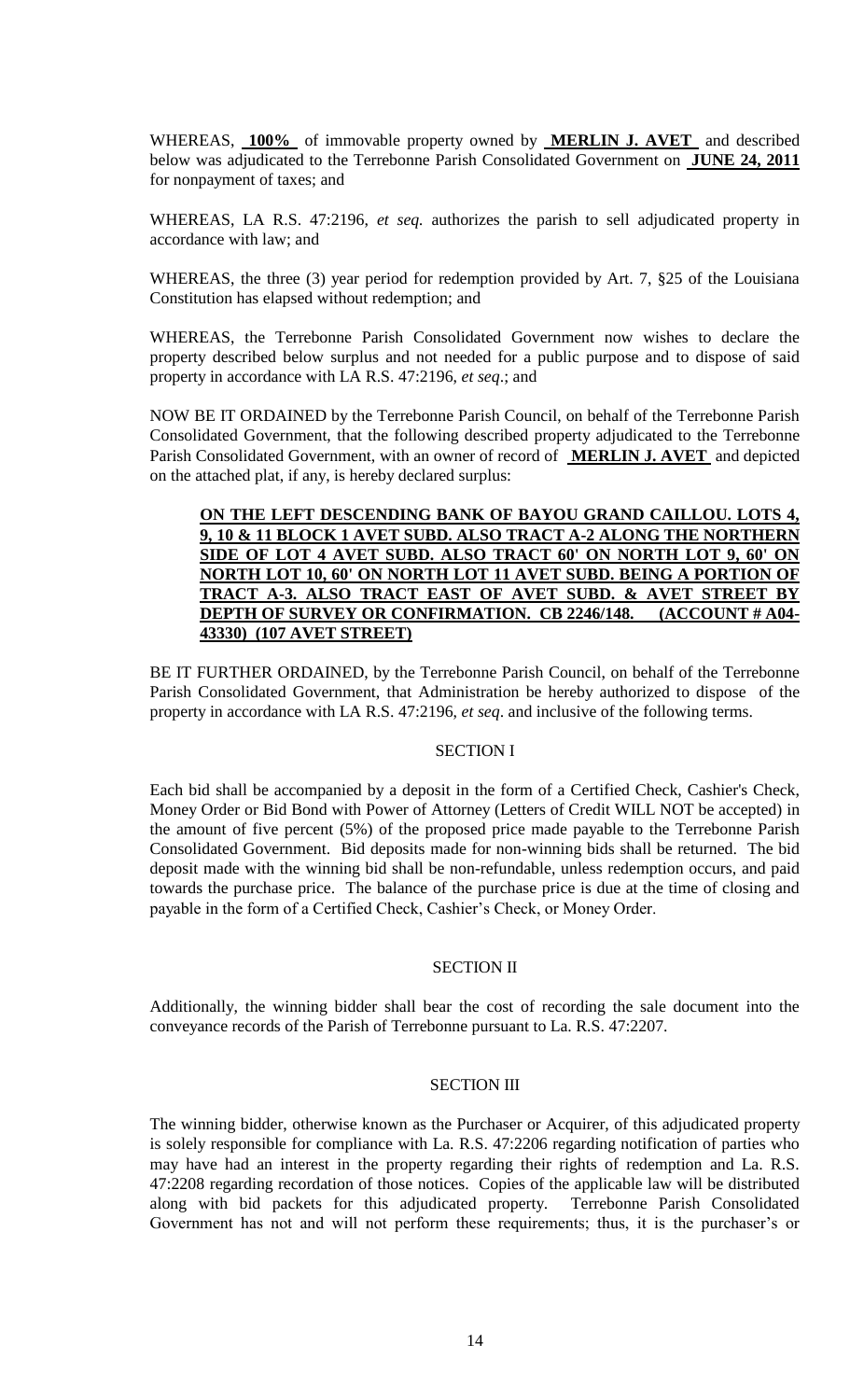acquiring person's responsibility to do so. Terrebonne Parish Consolidated Government encourages the Purchaser or Acquiring Person to consult legal counsel regarding Louisiana law on adjudicated property.

### SECTION IV

By acquiring bid documents for the bid/purchase of this adjudicated property, each bidder acknowledges that he/she/it has received all information discussed in this ordinance as well as the statutes (laws) discussed in Section II above, and that he/she/it understands these procedures must be followed in order to fully protect he/she/its rights in the adjudicated property purchased from the parish.

### SECTION V

If any word, clause, phrase, section or other portion of this ordinance shall be declared null, void, invalid, illegal, or unconstitutional, the remaining words, clauses, phrases, sections and other portions of this ordinance shall remain in force and effect, the provisions of this ordinance hereby being declared to be severable.

### SECTION VI

Any ordinance or part thereof in conflict herewith is hereby repealed.

#### SECTION VII

This ordinance shall become effective upon approval by the Parish President or as otherwise provided in Section 2-13 (b) of the Home Rule Charter for a Consolidated Government for Terrebonne Parish, whichever occurs sooner.

This ordinance, having been introduced and laid on the table for at least two weeks, was voted upon as follows:

THERE WAS RECORDED: YEAS: R. Hornsby, D. Babin, D. Guidry, P. Lambert, B. Amedee, and C. Duplantis-Prather. NAYS: None. NOT VOTING: None. ABSTAINING: None. ABSENT: J. Navy, A. Williams, and G. Hood, Sr. The Chairman declared the ordinance adopted on this, the 25th day of March 2015.

OFFERED BY: Mr. D. Babin SECONDED BY: Mr. R. Hornsby

### ORDINANCE NO. 8527

AN ORDINANCE DECLARING PROPERTY ADJUDICATED TO TERREBONNE PARISH CONSOLIDATED GOVERNMENT AS SURPLUS AND NOT NEEDED FOR A PUBLIC PURPOSE; **TRACT 1 AS SHOWN ON "MAP SHOWING THE REDIVISION OF PROPERTY BELONGING TO GLENN MATHERNE, ETAL IN SECTIONS 2, 3 & 13, T18S - R18E." CB 2246/226. (ACCOUNT #A05-28932) (128 LOWER COUNTRY DRIVE (WAS PREVIOUSLY 130 LOWER COUNTRY DRIVE))** WITH AN OWNER OF RECORD OF **AD VAL, INC.** AND TO ADDRESS OTHER MATTERS RELATIVE THERETO.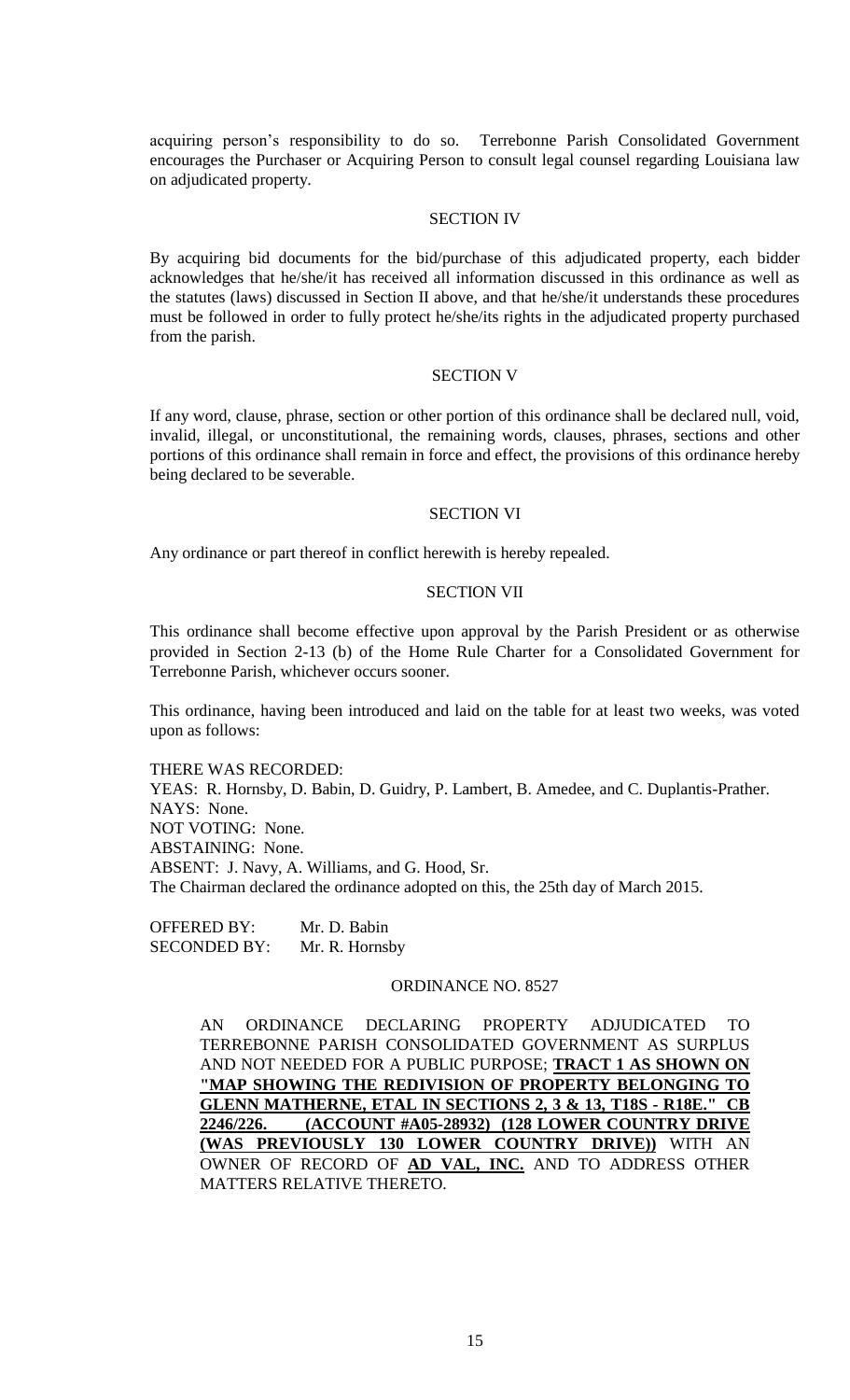WHEREAS, **100%** of immovable property owned by **AD VAL, INC.** and described below was adjudicated to the Terrebonne Parish Consolidated Government on **JUNE 24, 2011** for nonpayment of taxes; and

WHEREAS, LA R.S. 47:2196, *et seq.* authorizes the parish to sell adjudicated property in accordance with law; and

WHEREAS, the three (3) year period for redemption provided by Art. 7, §25 of the Louisiana Constitution has elapsed without redemption; and

WHEREAS, the Terrebonne Parish Consolidated Government now wishes to declare the property described below surplus and not needed for a public purpose and to dispose of said property in accordance with LA R.S. 47:2196, *et seq*.; and

NOW BE IT ORDAINED by the Terrebonne Parish Council, on behalf of the Terrebonne Parish Consolidated Government, that the following described property adjudicated to the Terrebonne Parish Consolidated Government, with an owner of record of **AD VAL, INC.** and depicted on the attached plat, if any, is hereby declared surplus:

# **TRACT 1 AS SHOWN ON "MAP SHOWING THE REDIVISION OF PROPERTY BELONGING TO GLENN MATHERNE, ETAL IN SECTIONS 2, 3 & 13, T18S - R18E." CB 2246/226. (ACCOUNT #A05-28932) (128 LOWER COUNTRY DRIVE (WAS PREVIOUSLY 130 LOWER COUNTRY DRIVE))**

BE IT FURTHER ORDAINED, by the Terrebonne Parish Council, on behalf of the Terrebonne Parish Consolidated Government, that Administration be hereby authorized to dispose of the property in accordance with LA R.S. 47:2196, *et seq*. and inclusive of the following terms.

# SECTION I

Each bid shall be accompanied by a deposit in the form of a Certified Check, Cashier's Check, Money Order or Bid Bond with Power of Attorney (Letters of Credit WILL NOT be accepted) in the amount of five percent (5%) of the proposed price made payable to the Terrebonne Parish Consolidated Government. Bid deposits made for non-winning bids shall be returned. The bid deposit made with the winning bid shall be non-refundable, unless redemption occurs, and paid towards the purchase price. The balance of the purchase price is due at the time of closing and payable in the form of a Certified Check, Cashier's Check, or Money Order.

# SECTION II

Additionally, the winning bidder shall bear the cost of recording the sale document into the conveyance records of the Parish of Terrebonne pursuant to La. R.S. 47:2207.

# SECTION III

The winning bidder, otherwise known as the Purchaser or Acquirer, of this adjudicated property is solely responsible for compliance with La. R.S. 47:2206 regarding notification of parties who may have had an interest in the property regarding their rights of redemption and La. R.S. 47:2208 regarding recordation of those notices. Copies of the applicable law will be distributed along with bid packets for this adjudicated property. Terrebonne Parish Consolidated Government has not and will not perform these requirements; thus, it is the purchaser's or acquiring person's responsibility to do so. Terrebonne Parish Consolidated Government encourages the Purchaser or Acquiring Person to consult legal counsel regarding Louisiana law on adjudicated property.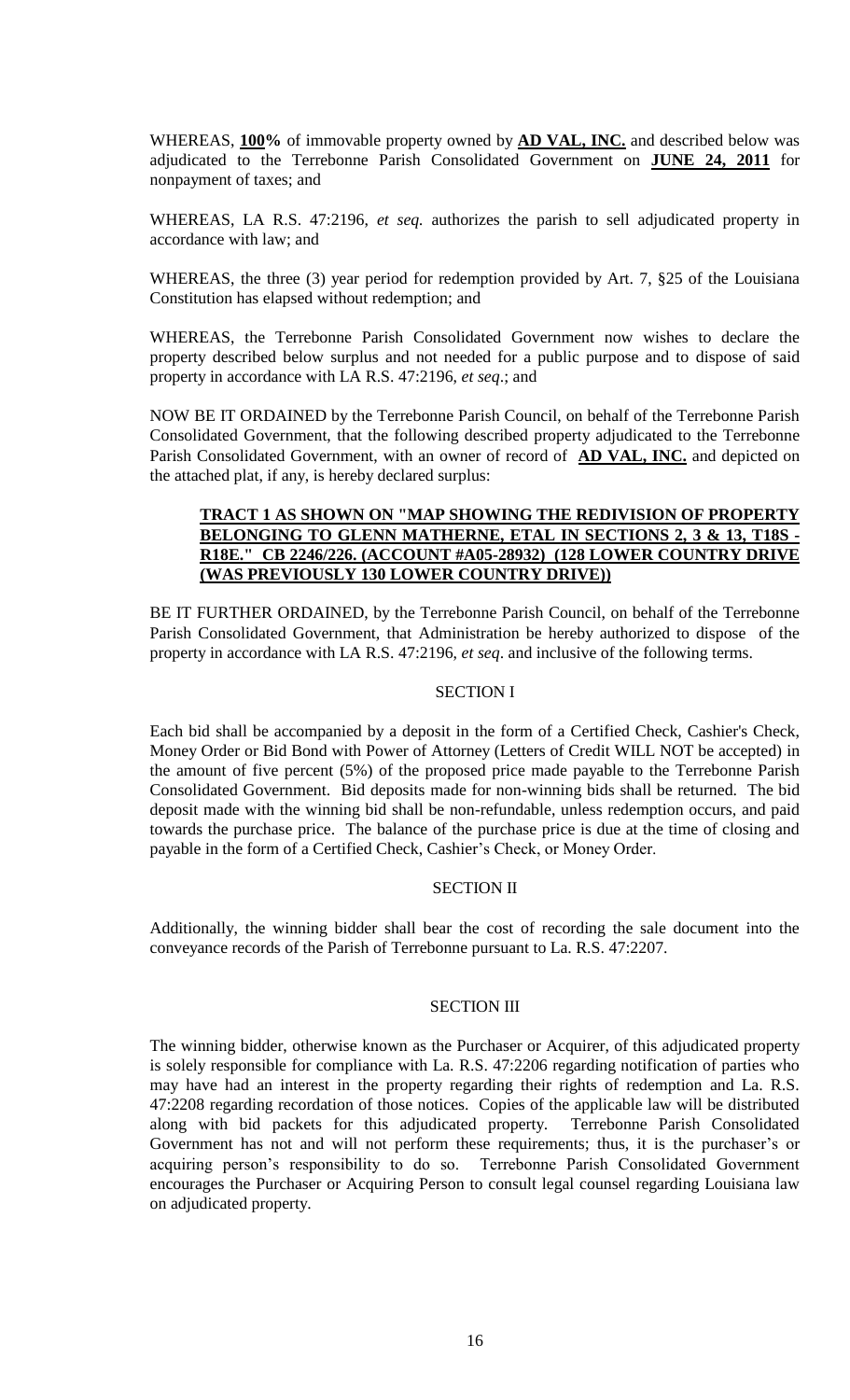### SECTION IV

By acquiring bid documents for the bid/purchase of this adjudicated property, each bidder acknowledges that he/she/it has received all information discussed in this ordinance as well as the statutes (laws) discussed in Section II above, and that he/she/it understands these procedures must be followed in order to fully protect he/she/its rights in the adjudicated property purchased from the parish.

#### SECTION V

If any word, clause, phrase, section or other portion of this ordinance shall be declared null, void, invalid, illegal, or unconstitutional, the remaining words, clauses, phrases, sections and other portions of this ordinance shall remain in force and effect, the provisions of this ordinance hereby being declared to be severable.

#### SECTION VI

Any ordinance or part thereof in conflict herewith is hereby repealed.

### SECTION VII

This ordinance shall become effective upon approval by the Parish President or as otherwise provided in Section 2-13 (b) of the Home Rule Charter for a Consolidated Government for Terrebonne Parish, whichever occurs sooner.

This ordinance, having been introduced and laid on the table for at least two weeks, was voted upon as follows:

THERE WAS RECORDED: YEAS: R. Hornsby, D. Babin, D. Guidry, P. Lambert, B. Amedee, and C. Duplantis-Prather. NAYS: None. NOT VOTING: None. ABSTAINING: None. ABSENT: J. Navy, A. Williams, and G. Hood, Sr. The Chairman declared the ordinance adopted on this, the 25th day of March 2015.

OFFERED BY: Mr. D. Babin SECONDED BY: Mr. R. Hornsby

### ORDINANCE NO. 8528

AN ORDINANCE DECLARING PROPERTY ADJUDICATED TO TERREBONNE PARISH CONSOLIDATED GOVERNMENT AS SURPLUS AND NOT NEEDED FOR A PUBLIC PURPOSE; **ON THE LEFT DESCENDING BANK OF BAYOU TERREBONNE. BOUNDED EAST BY ALVIN LEBLANC. BOUNDED WEST BY ALTON WILLIAMS. 100 X 100 FEET., 700 FEET FROM PUBLIC ROAD ON 14 FOOT LANE. LESS LOT 38.8 FEET X 90 FEET SOLD TO JAMES C. UTLEY. CB 436/575. CB 2246/244. (ACCOUNT #R06-30747) (129 SAINT MATT STREET)** WITH AN OWNER OF RECORD OF **JUDY CARTER** AND TO ADDRESS OTHER MATTERS RELATIVE THERETO.

WHEREAS, **90%** of immovable property owned by **JUDY CARTER** and described below was adjudicated to the Terrebonne Parish Consolidated Government on **JUNE 24, 2011** for nonpayment of taxes; and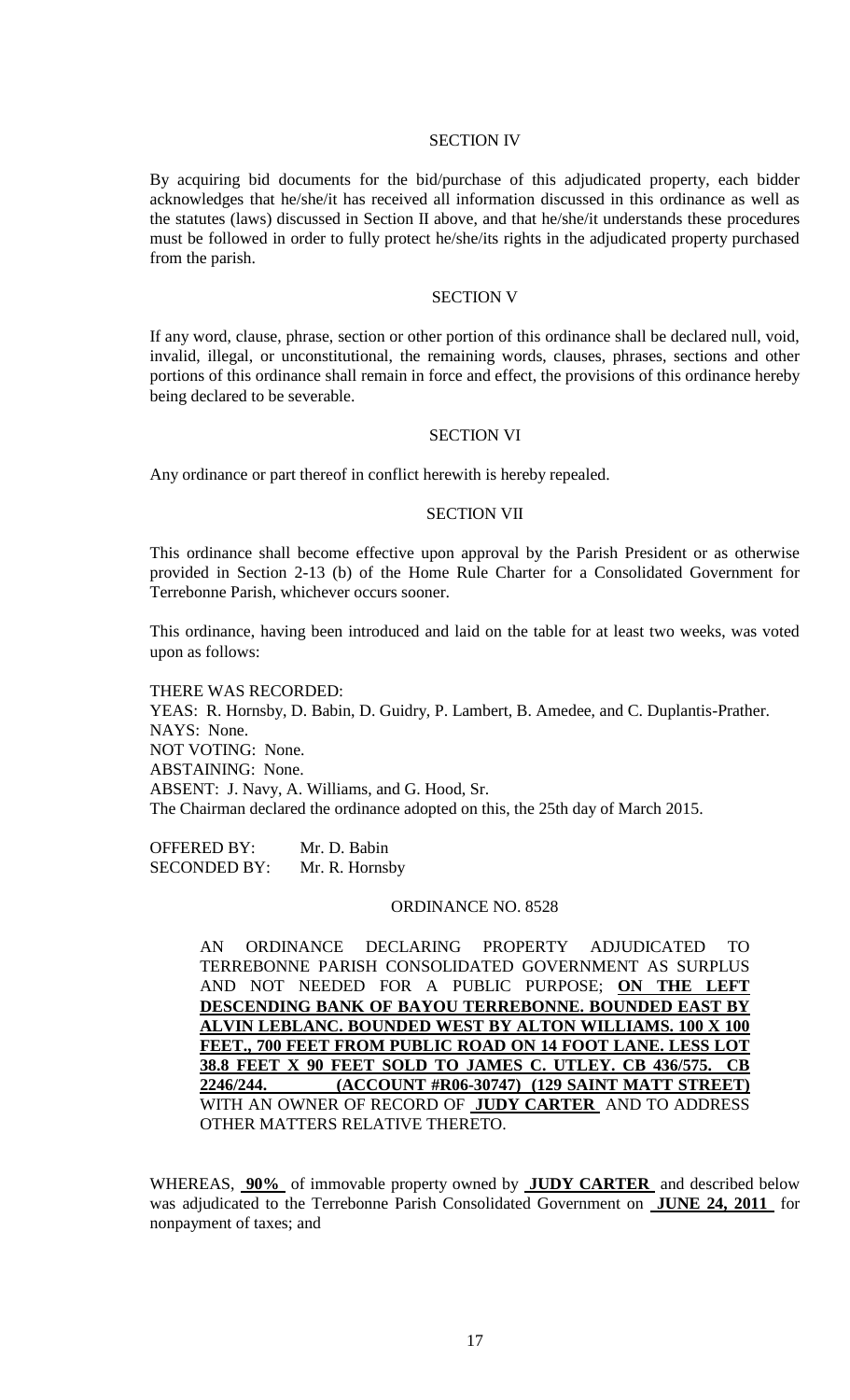WHEREAS, LA R.S. 47:2196, *et seq.* authorizes the parish to sell adjudicated property in accordance with law; and

WHEREAS, the three (3) year period for redemption provided by Art. 7, §25 of the Louisiana Constitution has elapsed without redemption; and

WHEREAS, the Terrebonne Parish Consolidated Government now wishes to declare the property described below surplus and not needed for a public purpose and to dispose of said property in accordance with LA R.S. 47:2196, *et seq*.; and

NOW BE IT ORDAINED by the Terrebonne Parish Council, on behalf of the Terrebonne Parish Consolidated Government, that the following described property adjudicated to the Terrebonne Parish Consolidated Government, with an owner of record of **JUDY CARTER** and depicted on the attached plat, if any, is hereby declared surplus:

## **ON THE LEFT DESCENDING BANK OF BAYOU TERREBONNE. BOUNDED EAST BY ALVIN LEBLANC. BOUNDED WEST BY ALTON WILLIAMS. 100 X 100 FEET., 700 FEET FROM PUBLIC ROAD ON 14 FOOT LANE. LESS LOT 38.8 FEET X 90 FEET SOLD TO JAMES C. UTLEY. CB 436/575. CB 2246/244. (ACCOUNT #r06-30747) (129 SAINT MATT STREET)**

BE IT FURTHER ORDAINED, by the Terrebonne Parish Council, on behalf of the Terrebonne Parish Consolidated Government, that Administration be hereby authorized to dispose of the property in accordance with LA R.S. 47:2196, *et seq*. and inclusive of the following terms.

### SECTION I

Each bid shall be accompanied by a deposit in the form of a Certified Check, Cashier's Check, Money Order or Bid Bond with Power of Attorney (Letters of Credit WILL NOT be accepted) in the amount of five percent (5%) of the proposed price made payable to the Terrebonne Parish Consolidated Government. Bid deposits made for non-winning bids shall be returned. The bid deposit made with the winning bid shall be non-refundable, unless redemption occurs, and paid towards the purchase price. The balance of the purchase price is due at the time of closing and payable in the form of a Certified Check, Cashier's Check, or Money Order.

### SECTION II

Additionally, the winning bidder shall bear the cost of recording the sale document into the conveyance records of the Parish of Terrebonne pursuant to La. R.S. 47:2207.

SECTION III

The winning bidder, otherwise known as the Purchaser or Acquirer, of this adjudicated property is solely responsible for compliance with La. R.S. 47:2206 regarding notification of parties who may have had an interest in the property regarding their rights of redemption and La. R.S. 47:2208 regarding recordation of those notices. Copies of the applicable law will be distributed along with bid packets for this adjudicated property. Terrebonne Parish Consolidated Government has not and will not perform these requirements; thus, it is the purchaser's or acquiring person's responsibility to do so. Terrebonne Parish Consolidated Government encourages the Purchaser or Acquiring Person to consult legal counsel regarding Louisiana law on adjudicated property.

### SECTION IV

By acquiring bid documents for the bid/purchase of this adjudicated property, each bidder acknowledges that he/she/it has received all information discussed in this ordinance as well as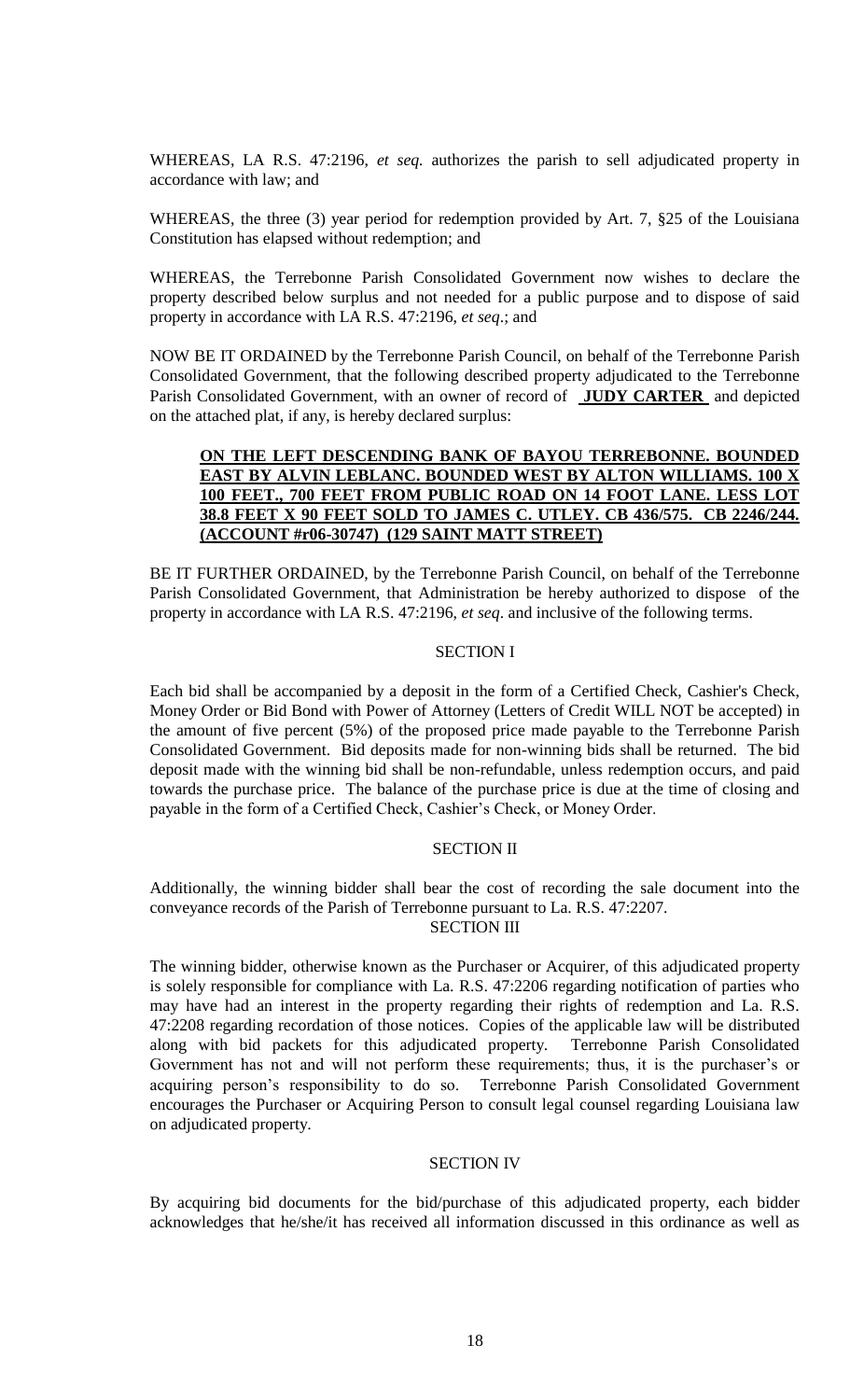the statutes (laws) discussed in Section II above, and that he/she/it understands these procedures must be followed in order to fully protect he/she/its rights in the adjudicated property purchased from the parish.

### SECTION V

If any word, clause, phrase, section or other portion of this ordinance shall be declared null, void, invalid, illegal, or unconstitutional, the remaining words, clauses, phrases, sections and other portions of this ordinance shall remain in force and effect, the provisions of this ordinance hereby being declared to be severable.

### SECTION VI

Any ordinance or part thereof in conflict herewith is hereby repealed.

## SECTION VII

This ordinance shall become effective upon approval by the Parish President or as otherwise provided in Section 2-13 (b) of the Home Rule Charter for a Consolidated Government for Terrebonne Parish, whichever occurs sooner.

This ordinance, having been introduced and laid on the table for at least two weeks, was voted upon as follows:

THERE WAS RECORDED: YEAS: R. Hornsby, D. Babin, D. Guidry, P. Lambert, B. Amedee, and C. Duplantis-Prather. NAYS: None. NOT VOTING: None. ABSTAINING: None. ABSENT: J. Navy, A. Williams, and G. Hood, Sr. The Chairman declared the ordinance adopted on this, the 25th day of March 2015.

OFFERED BY: Mr. D. Babin SECONDED BY: Mr. R. Hornsby

### ORDINANCE NO. 8529

AN ORDINANCE DECLARING PROPERTY ADJUDICATED TO TERREBONNE PARISH CONSOLIDATED GOVERNMENT AS SURPLUS AND NOT NEEDED FOR A PUBLIC PURPOSE; **LOT 17 BLOCK C FAITH SUBD. CB 2249/286. (ACCOUNT #A07-33072) (319 R J DRIVE)** WITH AN OWNER OF RECORD OF **MARIE FORET** AND TO ADDRESS OTHER MATTERS RELATIVE THERETO.

WHEREAS, **100%** of immovable property owned by **MARIE FORET** and described below was adjudicated to the Terrebonne Parish Consolidated Government on **JUNE 24, 2011** for nonpayment of taxes; and

WHEREAS, LA R.S. 47:2196, *et seq.* authorizes the parish to sell adjudicated property in accordance with law; and

WHEREAS, the three (3) year period for redemption provided by Art. 7, §25 of the Louisiana Constitution has elapsed without redemption; and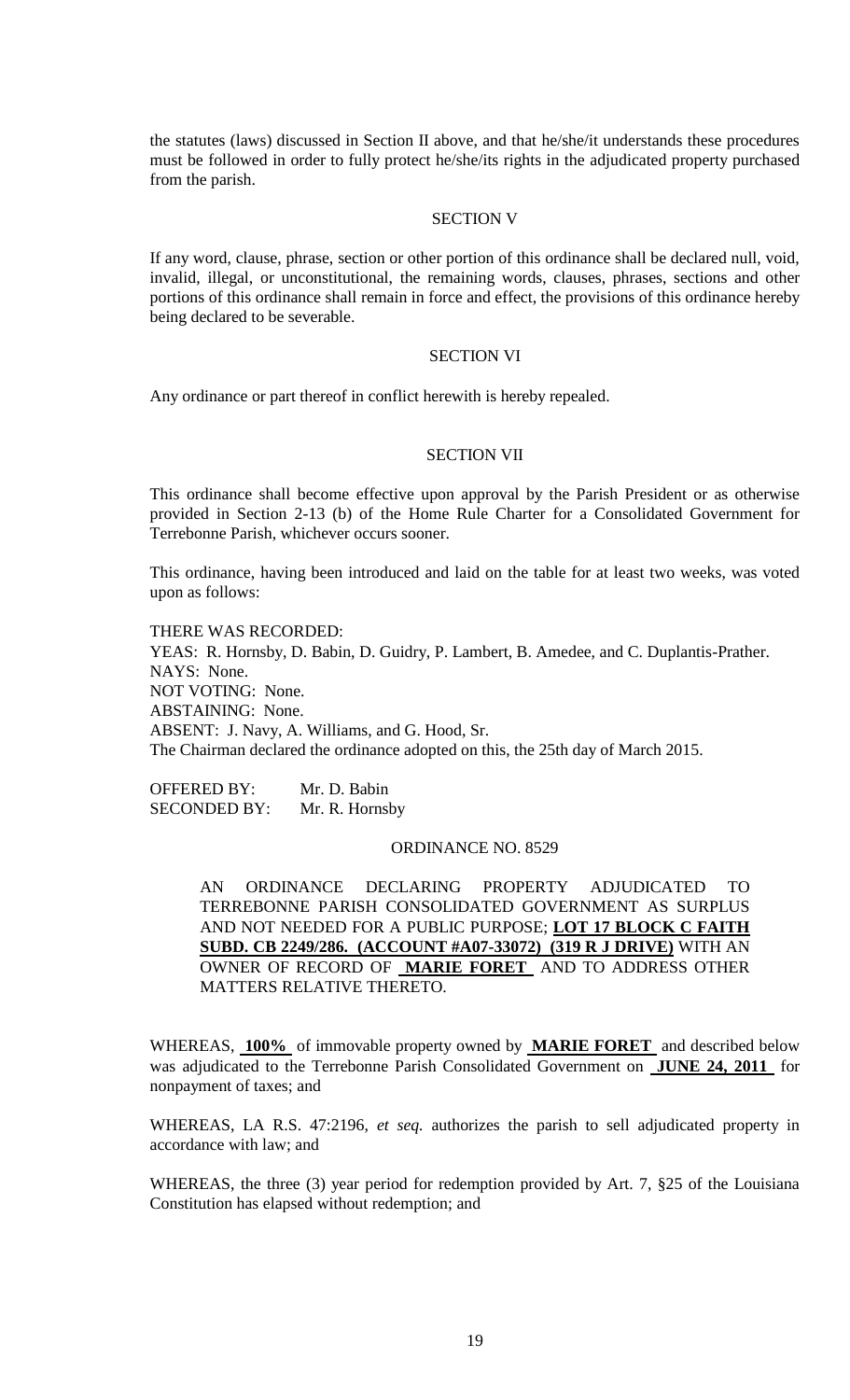WHEREAS, the Terrebonne Parish Consolidated Government now wishes to declare the property described below surplus and not needed for a public purpose and to dispose of said property in accordance with LA R.S. 47:2196, *et seq*.; and

NOW BE IT ORDAINED by the Terrebonne Parish Council, on behalf of the Terrebonne Parish Consolidated Government, that the following described property adjudicated to the Terrebonne Parish Consolidated Government, with an owner of record of **MARIE FORET** and depicted on the attached plat, if any, is hereby declared surplus:

# **LOT 17 BLOCK C FAITH SUBD. CB 2249/286. (ACCOUNT #A07-33072) (319 R J DRIVE)**

BE IT FURTHER ORDAINED, by the Terrebonne Parish Council, on behalf of the Terrebonne Parish Consolidated Government, that Administration be hereby authorized to dispose of the property in accordance with LA R.S. 47:2196, *et seq*. and inclusive of the following terms.

# SECTION I

Each bid shall be accompanied by a deposit in the form of a Certified Check, Cashier's Check, Money Order or Bid Bond with Power of Attorney (Letters of Credit WILL NOT be accepted) in the amount of five percent (5%) of the proposed price made payable to the Terrebonne Parish Consolidated Government. Bid deposits made for non-winning bids shall be returned. The bid deposit made with the winning bid shall be non-refundable, unless redemption occurs, and paid towards the purchase price. The balance of the purchase price is due at the time of closing and payable in the form of a Certified Check, Cashier's Check, or Money Order.

### SECTION II

Additionally, the winning bidder shall bear the cost of recording the sale document into the conveyance records of the Parish of Terrebonne pursuant to La. R.S. 47:2207.

### SECTION III

The winning bidder, otherwise known as the Purchaser or Acquirer, of this adjudicated property is solely responsible for compliance with La. R.S. 47:2206 regarding notification of parties who may have had an interest in the property regarding their rights of redemption and La. R.S. 47:2208 regarding recordation of those notices. Copies of the applicable law will be distributed along with bid packets for this adjudicated property. Terrebonne Parish Consolidated Government has not and will not perform these requirements; thus, it is the purchaser's or acquiring person's responsibility to do so. Terrebonne Parish Consolidated Government encourages the Purchaser or Acquiring Person to consult legal counsel regarding Louisiana law on adjudicated property.

### SECTION IV

By acquiring bid documents for the bid/purchase of this adjudicated property, each bidder acknowledges that he/she/it has received all information discussed in this ordinance as well as the statutes (laws) discussed in Section II above, and that he/she/it understands these procedures must be followed in order to fully protect he/she/its rights in the adjudicated property purchased from the parish.

### SECTION V

If any word, clause, phrase, section or other portion of this ordinance shall be declared null, void, invalid, illegal, or unconstitutional, the remaining words, clauses, phrases, sections and other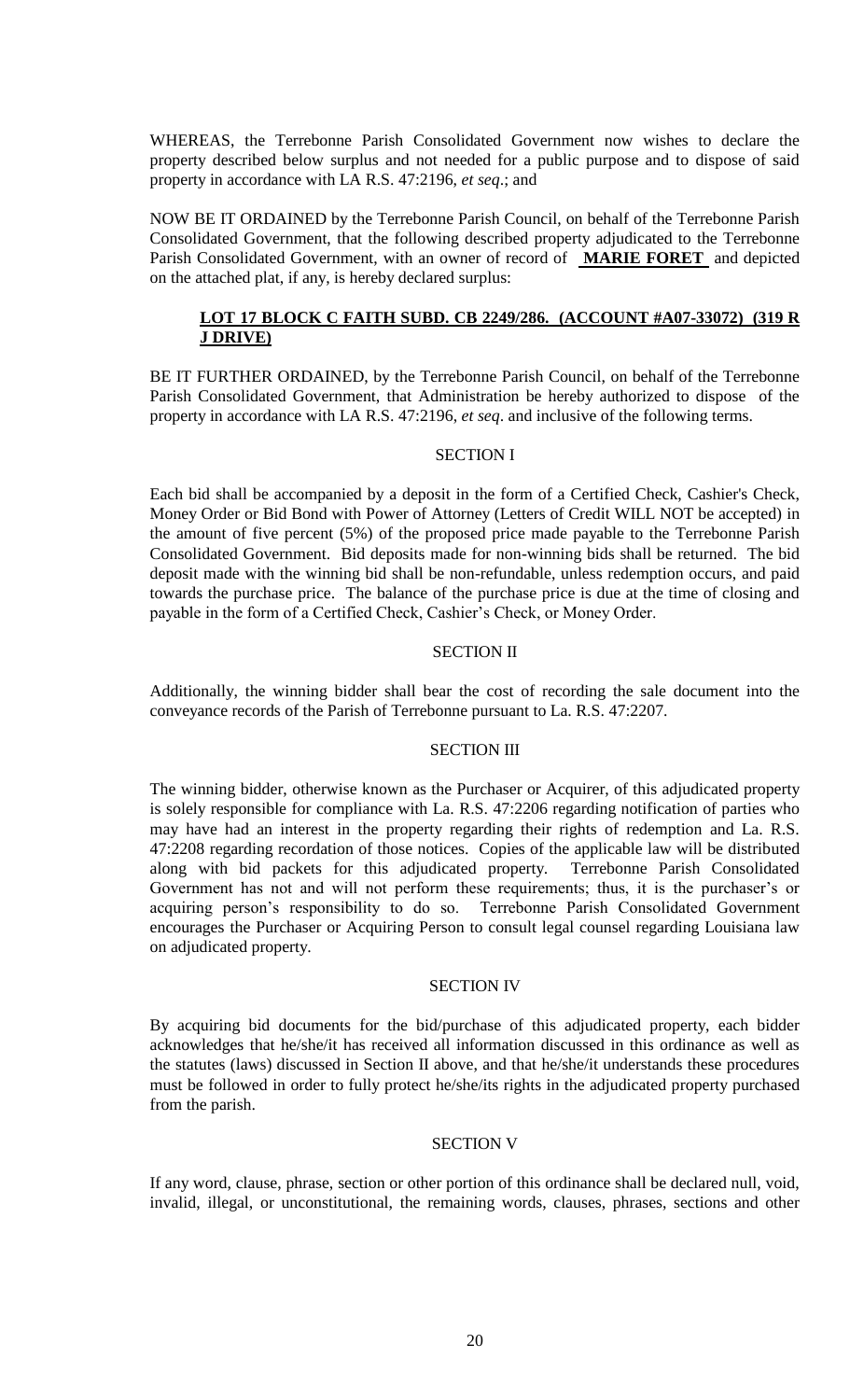portions of this ordinance shall remain in force and effect, the provisions of this ordinance hereby being declared to be severable.

### SECTION VI

Any ordinance or part thereof in conflict herewith is hereby repealed.

### SECTION VII

This ordinance shall become effective upon approval by the Parish President or as otherwise provided in Section 2-13 (b) of the Home Rule Charter for a Consolidated Government for Terrebonne Parish, whichever occurs sooner.

This ordinance, having been introduced and laid on the table for at least two weeks, was voted upon as follows:

THERE WAS RECORDED: YEAS: R. Hornsby, D. Babin, D. Guidry, P. Lambert, B. Amedee, and C. Duplantis-Prather. NAYS: None. NOT VOTING: None. ABSTAINING: None. ABSENT: J. Navy, A. Williams, and G. Hood, Sr. The Chairman declared the ordinance adopted on this, the 25th day of March 2015.

B. A proposed ordinance to amend the 2015 Adopted Operating Budget and the 5 Year Capital Outlay of the Terrebonne Consolidated Government for the following item: I. Falgout Canal Pontoon Bridge, \$2,173,500.

There were no comments from the public on the proposed ordinance.

Mr. R. Hornsby moved, seconded by Ms. B. Amedée, "THAT, the Council close the aforementioned public hearing."

The Chairman called for a vote on the motion offered by Mr. R. Hornsby. THERE WAS RECORDED: YEAS: R. Hornsby, D. Babin, D. Guidry, P. Lambert, J. Navy, A. Williams, B. Amedée and C. Duplantis-Prather. NAYS: None. ABSENT: G. Hood, Sr. The Chairman declared the motion adopted.

OFFERED BY: Mr. D. Babin SECONDED BY: Mr. R. Hornsby

### ORDINANCE NO. 8530

# AN ORDINANCE TO AMEND THE 2015 ADOPTED OPERATING BUDGET AND THE 5 YEAR CAPITAL OUTLAY OF THE TERREBONNE PARISH CONSOLIDATED GOVERNMENT FOR THE FOLLOWING ITEM:

I. FALGOUT CANAL PONTOON BRIDGE, \$2,173,500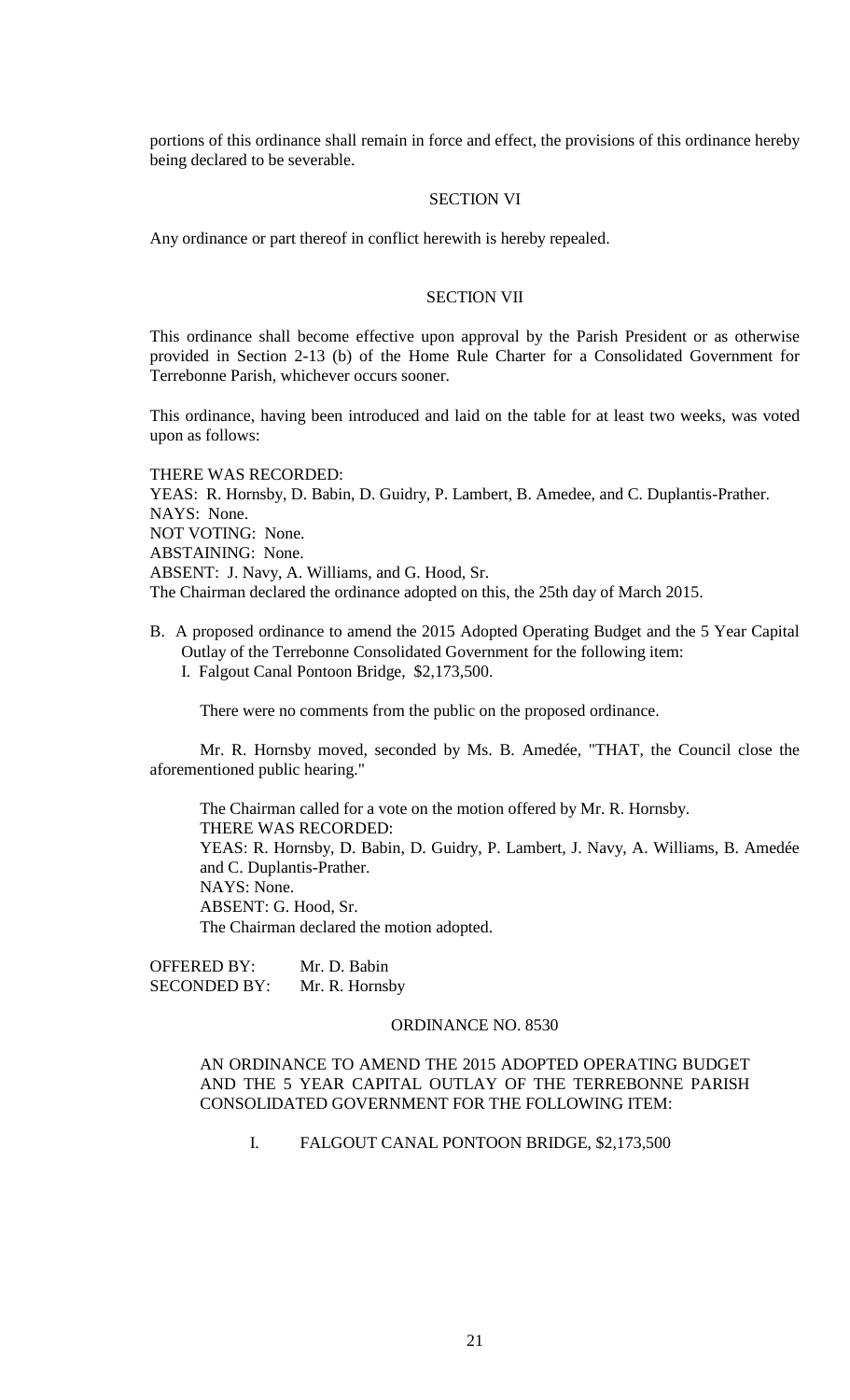### SECTION I

WHEREAS, the Terrebonne Parish Consolidated Government has been awarded Community Development Block Grant (CDBG) funding as a result of the damage caused by Hurricanes Gustav and Ike, and,

WHEREAS, the Cedar Grove to Ashland Drainage Pump Station is in the preliminary design phase of the project, therefore, affording the amount of \$2,173,500 to be reallocated to the Falgout Canal Pontoon Bridge Project, and

WHEREAS, the Falgout Canal Pontoon Bridge needs the additional funding after a review of the budget was conducted in order to proceed with the bidding of this worthwhile project.

NOW, THEREFORE BE IT ORDAINED, by the Terrebonne Parish Council, on behalf of the Terrebonne Parish Consolidated Government, that the 2015 Adopted Budget and the 5 Year Capital Outlay of the Terrebonne Parish Consolidated Government be amended for the Falgout Canal Pontoon Bridge Project. (Attachment A)

### SECTION II

If any word, clause, phrase, section or other portion of this ordinance shall be declared null, void, invalid, illegal, or unconstitutional, the remaining words, clauses, phrases, sections and other portions of this ordinance shall remain in full force and effect, the provisions of this ordinance hereby being declared to be severable.

### SECTION III

This ordinance shall become effective upon approval by the Parish President or as otherwise provided in Section 2-13(b) of the Home Rule Charter for a Consolidated Government for Terrebonne Parish, whichever occurs sooner.

This ordinance, having been introduced and laid on the table for at least two weeks, was voted upon as follows:

### THERE WAS RECORDED:

YEAS: R. Hornsby, D. Babin, D. Guidry, P. Lambert, J. Navy, A. Williams, B. Amedee, and C. Duplantis-Prather. NAYS: None. NOT VOTING: None. ABSTAINING: None. ABSENT: G. Hood, Sr. The Chairman declared the ordinance adopted on this, the 25th day of March 2015.

| <b>ATTACHMENT A - Falgout Canal Pontoon Bridge</b> |                |               |                |
|----------------------------------------------------|----------------|---------------|----------------|
|                                                    |                |               |                |
|                                                    | 2015           |               |                |
|                                                    | <b>Adopted</b> | <b>Change</b> | <b>Amended</b> |
|                                                    |                |               |                |
| Falgout Canal Pontoon Bridge                       | 1,236,950      | 2,173,500     | 3,410,450      |
| Cedar Grove to Ashland Drainage P/S                | 3,876,356      | (2, 173, 500) | 1,702,856      |

C. A proposed ordinance that will establish a "4-Way Stop" at the intersection of Birch Avenue and Central Avenue.

There were no comments from the public on the proposed ordinance.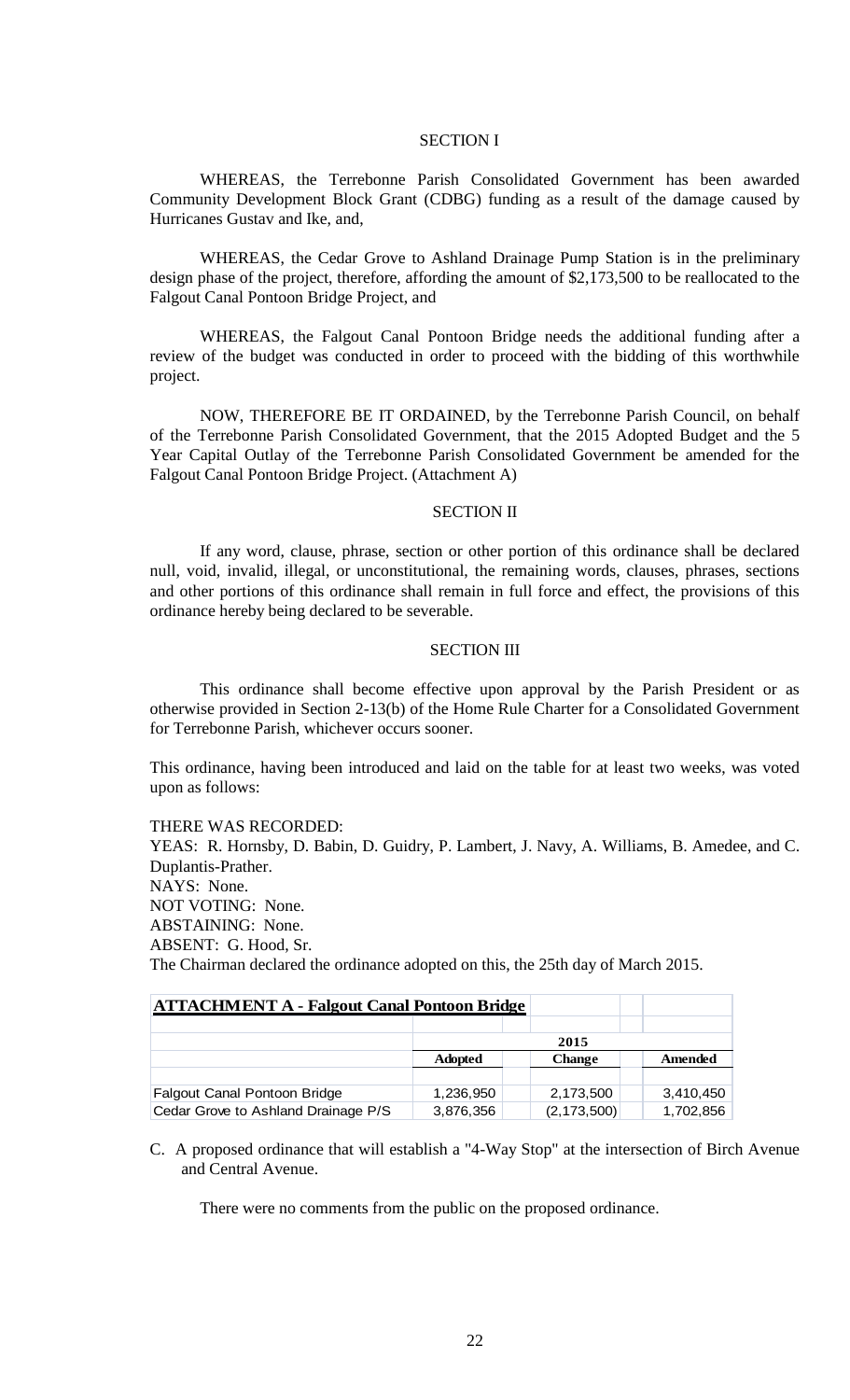Ms. C. Duplantis-Prather moved, seconded by Ms. A. Williams, "THAT, the Council close the aforementioned public hearing."

The Chairman called for a vote on the motion offered by Ms. C. Duplantis-Prather. THERE WAS RECORDED: YEAS: R. Hornsby, D. Babin, D. Guidry, P. Lambert, J. Navy, A. Williams, B. Amedée and C. Duplantis-Prather. NAYS: None. ABSENT: G. Hood, Sr. The Chairman declared the motion adopted.

OFFERED BY: Ms. C. Duplantis-Prather SECONDED BY: Ms. A. Williams

### ORDINANCE NO. 8531

AN ORDINANCE AMENDING THE PARISH CODE OF TERREBONNE PARISH, CHAPTER 18, MOTOR VEHICLES AND TRAFFIC, ARTICLE IV. OPERATION OF VEHICLES, DIVISION 2. PARISH, SECTION 18-87. FOUR-WAY STOP INTERSECTIONS, TO ESTABLISH A "4-WAY STOP" AT THE INTERSECTION OF BIRCH AVENUE AND CENTRAL AVENUE; TO AUTHORIZE THE INSTALLATION OF THE REQUIRED SIGNS; AND TO ADDRESS OTHER MATTERS RELATIVE THERETO.

#### SECTION I

BE IT ORDAINED by the Terrebonne Parish Council, in regular session convened, acting pursuant to the authority invested in it by the Constitution and laws of the State of Louisiana, the Home Rule Charter for a Consolidated Government for Terrebonne Parish, and including, but not limited to, LSA R.S. 33:1368 and other statutes of the State of Louisiana, to amend the parish Codes of Terrebonne Parish, Chapter 18. Motor Vehicles and Traffic, Article IV. Operation of Vehicles, Division 2. Parish, Section 18-87. Four-way stop intersections, so as to establish a "4 Way Stop" at the intersection of Birch Avenue and Central Avenue, as follows:

# CHAPTER 18. MOTOR VEHICLES AND TRAFFIC ARTICLE IV. OPERATION OF VEHICLES DIVISION 2. PARISH SECTION 18-87. FOUR-WAY STOP INTERSECTIONS

The intersection of Birch Avenue and Central Avenue shall hereby be established as a "4 Way Stop" and the appropriate "4 Way Stop" signs shall be erected and maintained at said location. Any vehicle traveling at the aforementioned location shall respect and adhere to the signs as posted.

### SECTION II

If any word, clause, phrase, section or other portion of this ordinance shall be declared null, void, invalid, illegal, or unconstitutional, the remaining words, clauses, phrases, sections or other portions of this ordinance shall remain in full force and effect, the provisions of this section hereby being declared to be severable.

### SECTION III

Any ordinance or part thereof in conflict herewith is hereby repealed.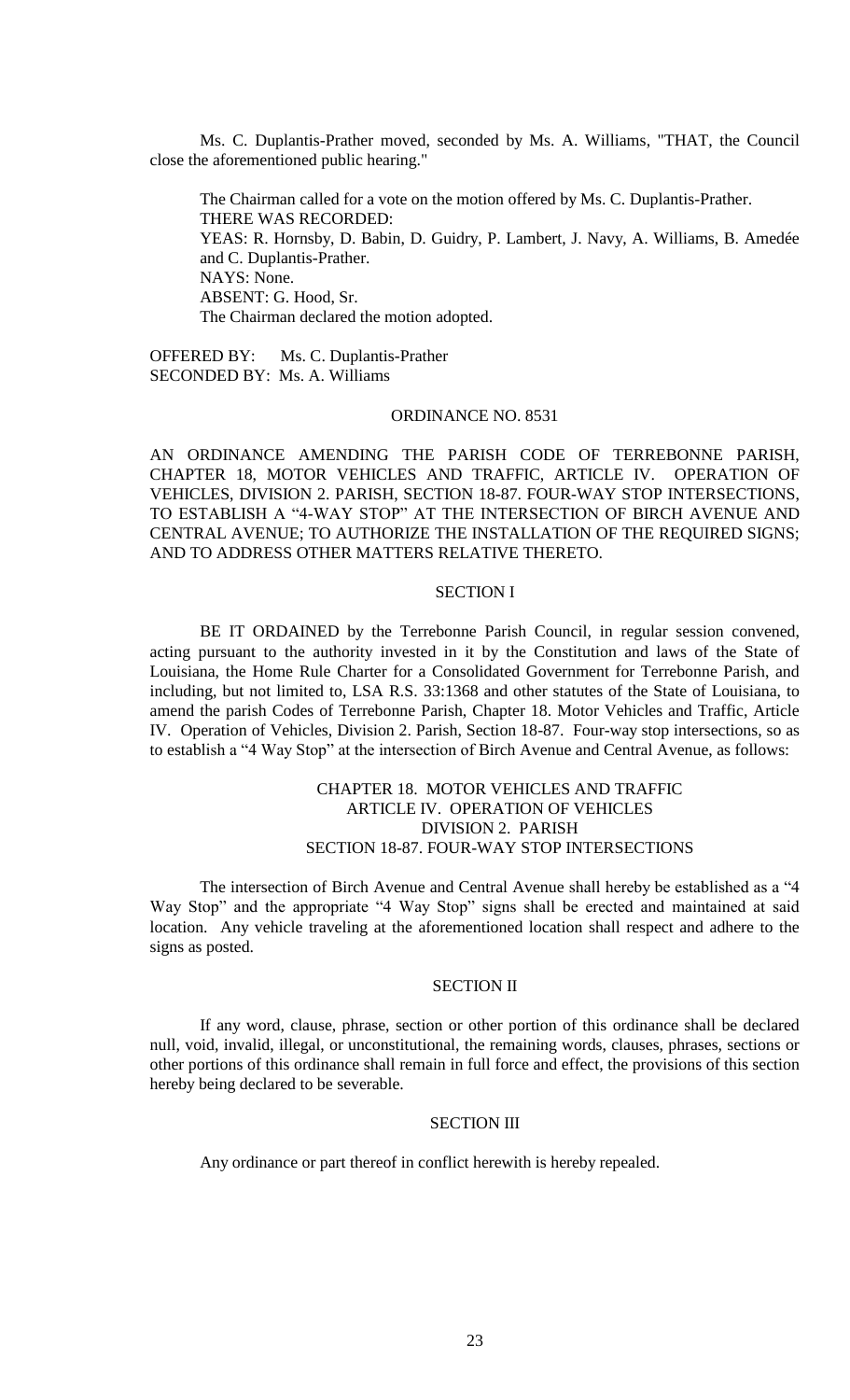### SECTION IV

This ordinance shall become effective upon approval by the Parish President or as otherwise provided in Section 2-13 (b) of the Home Rule Charter for Consolidated Government for Terrebonne Parish, whichever occurs sooner.

This ordinance, having been introduced and laid on the table for at least two weeks, was voted upon as follows:

THERE WAS RECORDED:

YEAS: R. Hornsby, D. Babin, D. Guidry, P. Lambert, J. Navy, A. Williams, B. Amedee, and C. Duplantis-Prather. NAYS: None. NOT VOTING: None. ABSTAINING: None. ABSENT: G. Hood, Sr. The Chairman declared the ordinance adopted on this, the 25th day of March 2015.

- D. A proposed ordinance to amend the 2015 Adopted Operating Budget and the 5 Year Capital Outlay of the Terrebonne Parish Consolidated Government for the following items: I. Animal Shelter Facility, \$438,000
	- II. Office of Emergency Preparedness State Homeland Security Prog. \$1,450

There were no comments from the public on the proposed ordinance.

Ms. A. Williams moved, seconded by Ms. B. Amedée, "THAT, the Council close the aforementioned public hearing."

The Chairman called for a vote on the motion offered by Ms. A. Williams. THERE WAS RECORDED: YEAS: R. Hornsby, D. Babin, D. Guidry, P. Lambert, J. Navy, A. Williams, B. Amedée and C. Duplantis-Prather.

NAYS: None. ABSENT: G. Hood, Sr.

The Chairman declared the motion adopted.

| OFFERED BY:  | Ms. A. Williams |
|--------------|-----------------|
| SECONDED BY: | Ms. B. Amedée   |

#### ORDINANCE NO. 8532

AN ORDINANCE TO AMEND THE 2015 ADOPTED OPERATING BUDGET AND THE 5-YEAR CAPITAL OUTLAY OF THE TERREBONNE PARISH CONSOLIDATED GOVERNMENT AS WELL AS APPROVE A COOPERATIVE ENDEAVOR AGREEMENT (CEA) FOR THE FOLLOWING ITEMS AND TO PROVIDE FOR RELATED MATTERS.

### **I. ANIMAL SHELTER FACILITY, \$438,000**

## **II. OFFICE OF EMERGENCY PREPAREDNESS – STATE HOMELAND SECURITY PROGRAM, \$1,450**

#### SECTION I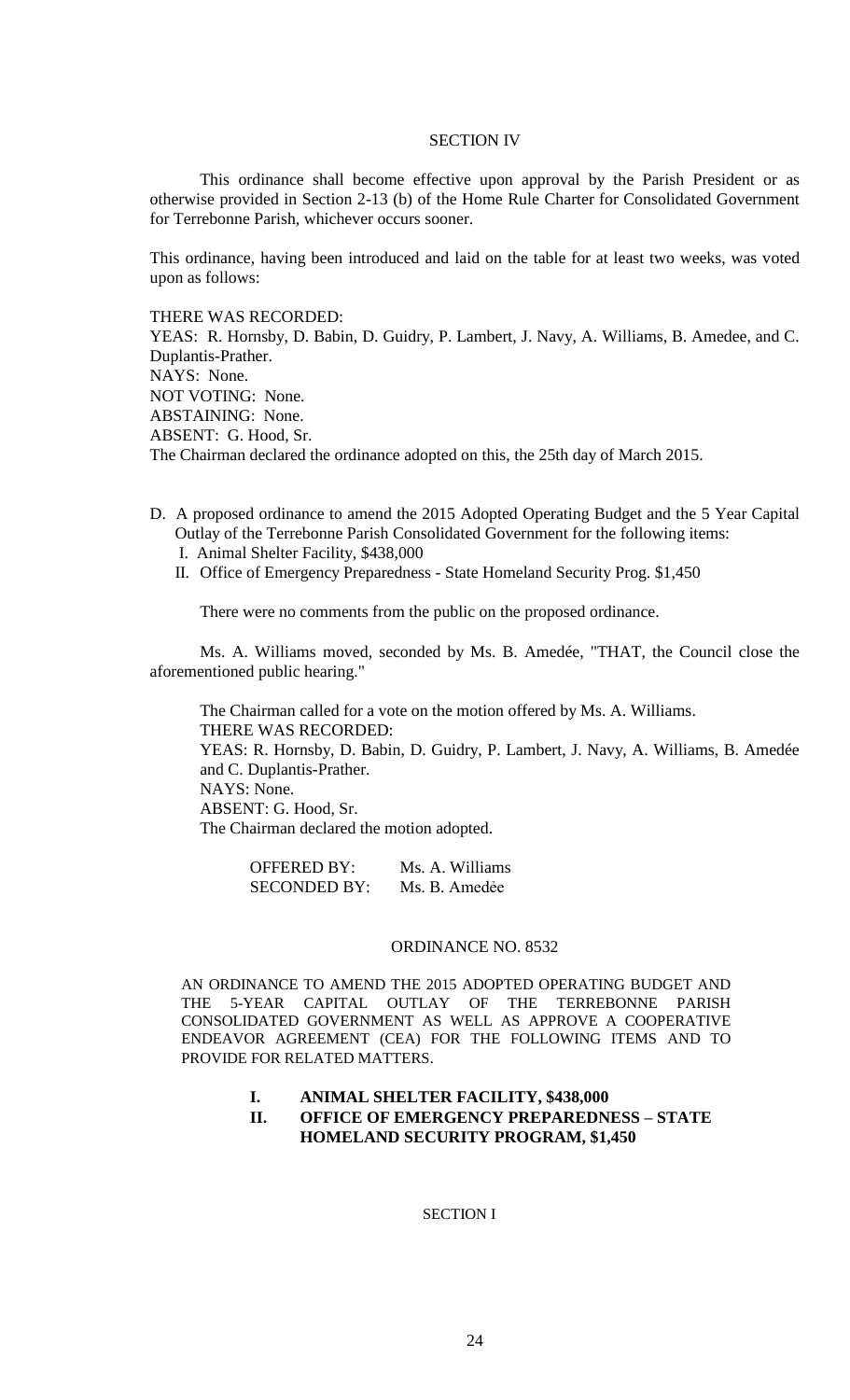WHEREAS, Article VII, Section 14 of the Louisiana Constitution provides that "[F]or a public purpose, the state and its political subdivisions or political corporations may engage in cooperative endeavors with each other, with the United States or its agencies, or with any public or private association, corporation, or individual", and

WHEREAS, the Terrebonne Parish Consolidated Government (TPCG) desires to construct a new Animal Shelter Facility that will provide humane care to the animals in our custody, and

WHEREAS, through Resolution No. 15-011 TPCG has entered into a Cooperative Endeavor Agreement with the State of Louisiana, for the Terrebonne Parish Animal Shelter Facility FP&C Project No. 50-J55-14-05, and

WHEREAS, the amount for this agreement \$438,000, and

WHEREAS, the TPCG believes that this will serve a public purpose and have a public benefit commensurate with the costs.

BE IT ORDAINED, by the Terrebonne Parish Council, on behalf of the Terrebonne Parish Consolidated Government, that the 2015 Adopted Operating Budget and the 5-Year Capital Outlay be amended for the Animal Shelter Facility Project. (Attachment A)

#### SECTION II

WHEREAS, the Parish has received a State Homeland Security Program - FY 2014 No. EMW-2014-SS-00045-S01 grant from the Governor's Office of Homeland Security and Emergency Preparedness in the amount of \$1,450, which the period of this grant expires February 28, 2016, and

WHEREAS, the Parish agrees to apply said funds towards CERT First Aid Training expenses and equipment of the Terrebonne Parish Office of Homeland Security and Emergency Preparedness expenses related directly to the operations of the Parish's Office of Emergency Preparedness Department including the attendance of the Director of the Office of Emergency Preparedness at the annual Parish Director's Conference.

BE IT FURTHER ORDAINED, by the Terrebonne Parish Council, on behalf of the Terrebonne Parish Consolidated Government, that the 2015 Adopted Operating Budget be amended for the Homeland Security Grant. (Attachment B)

### SECTION II

If any word, clause, phrase, section or other portion of this ordinance shall be declared null, void, invalid, illegal, or unconstitutional, the remaining words, clauses, phrases, sections and other portions of this ordinance shall remain in full force and effect, the provisions of this ordinance hereby being declared to be severable.

### SECTION III

This ordinance shall become effective upon approval by the Parish President or as otherwise provided in Section 2-13(b) of the Home Rule Charter for a Consolidated Government for Terrebonne Parish, whichever occurs sooner.

This ordinance, having been introduced and laid on the table for at least two weeks, was voted upon as follows:

### THERE WAS RECORDED: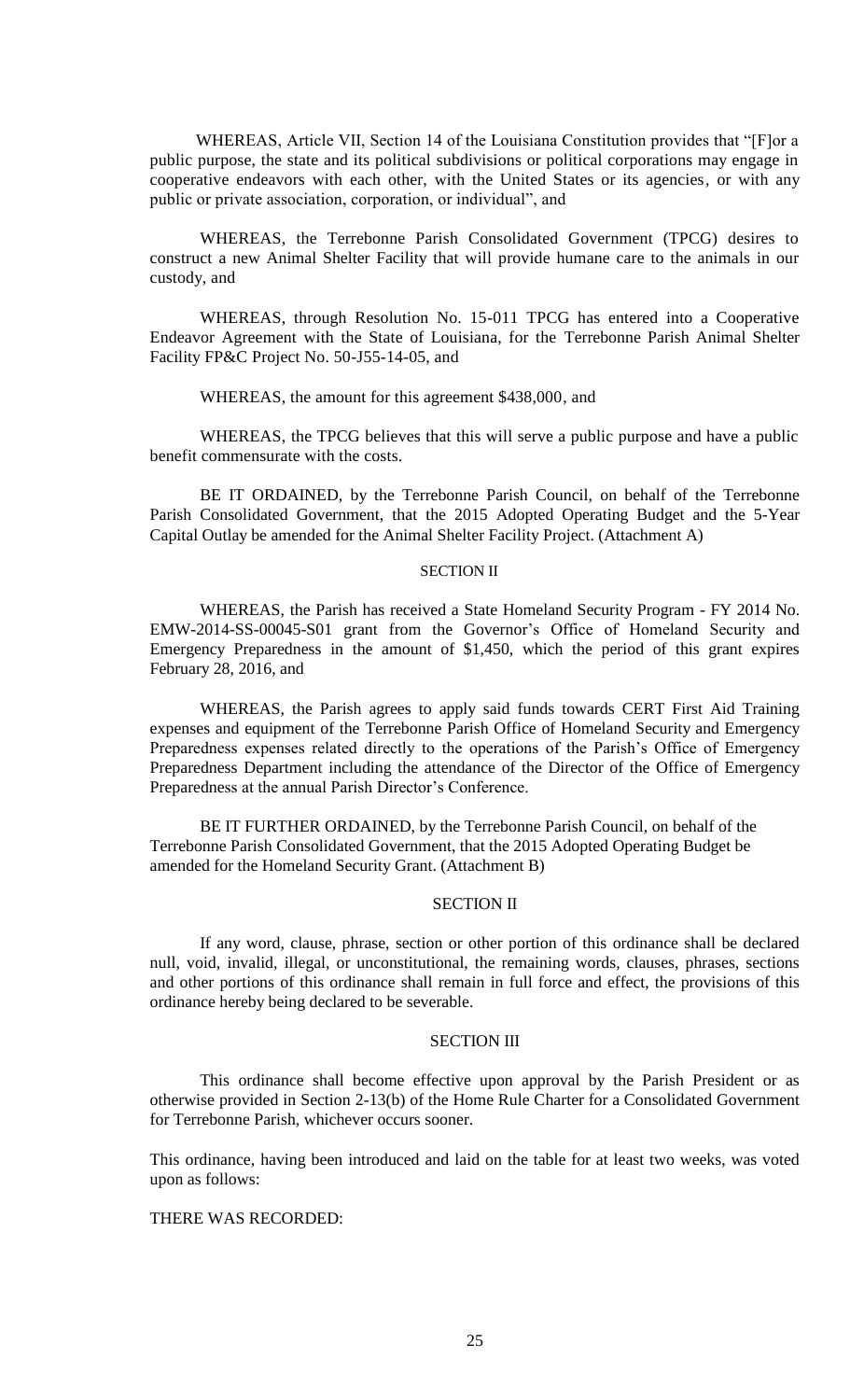YEAS: C. Duplantis-Prather, R. Hornsby, D. Babin, D. Guidry, P. Lambert, J. Navy, A. Williams, G. Hood, Sr., and . B. Amedee. NAYS: None. NOT VOTING: None. ABSTAINING: None. ABSENT: None. The Chairman declared the ordinance adopted on this, the 25th day of March 2015.

Mr. D. Babin moved, seconded by Ms. C. Duplantis-Prather, "THAT, the Council continue with the regular order of business."

The Chairman called for a vote on the motion offered by Mr. D. Babin. THERE WAS RECORDED: YEAS: R. Hornsby, D. Babin, D. Guidry, P. Lambert, J. Navy, A. Williams, B. Amedée and C. Duplantis-Prather. NAYS: None. ABSENT: G. Hood, Sr. The Chairman declared the motion adopted.

Councilwoman C. Duplantis-Prather read aloud a commendation honoring Ms. Mary Lynn Stewart as the "Public Citizen of the Year" and thanked her for her continued dedication and for being an outstanding member of the community.

Ms. Mary Lynn Stewart thanked the Council for this honor and stated that she truly enjoys contributing her work and resources to the community.

Councilwoman A. Williams and Parish President M. Claudet congratulated Ms. Stewart for her "well-deserved" commendation and thanked her for her hard work and dedication.

Councilman R. Hornsby read aloud a proclamation declaring the month of April 2015 as "Fair Housing Month", in order to guarantee citizens the freedom of choice for the selection of a home.

Administrator Kelli Cunningham, with Terrebonne Parish Housing & Human Services/Community Development Division, thanked the Council and Administration for the proclamation stating that on the Parish's website, www.tpcg.org, there is information pertaining to the Fair Housing Law and if the public has questions or concerns, she can be reached at (985) 873-6798.

The Council Chairman acknowledged Ms. Lisa Schilling, Executive Director of the South Central La. Human Services Authority, who addressed the Council with regards to services and operations that the authority provides. Ms. Schilling presented the Council with brochures, handouts, and pamphlets detailing the budget and services that South Central La. Human Services Authority has provided to the citizens of Terrebonne Parish throughout 2014. She gave a brief overview on the overall budget, the staffing numbers, the services provided to the different parishes which includes Lafourche, River Parishes, St. Mary and Terrebonne respectively; the number of individuals served statewide and the authority's accomplishments for 2014. Ms. Schilling also detailed services provided through millage funding and noted that the current deficit in their budget will affect some of the services provided.

Councilman J. Navy expressed his concern regarding the current budget cuts that the program is experiencing and stated that we all should be concerned about the mental health of residents especially with the current downfall of the economy; and noted that the millage rate should be adjusted in order to take care of the people of Terrebonne Parish due to the state's lack of involvement.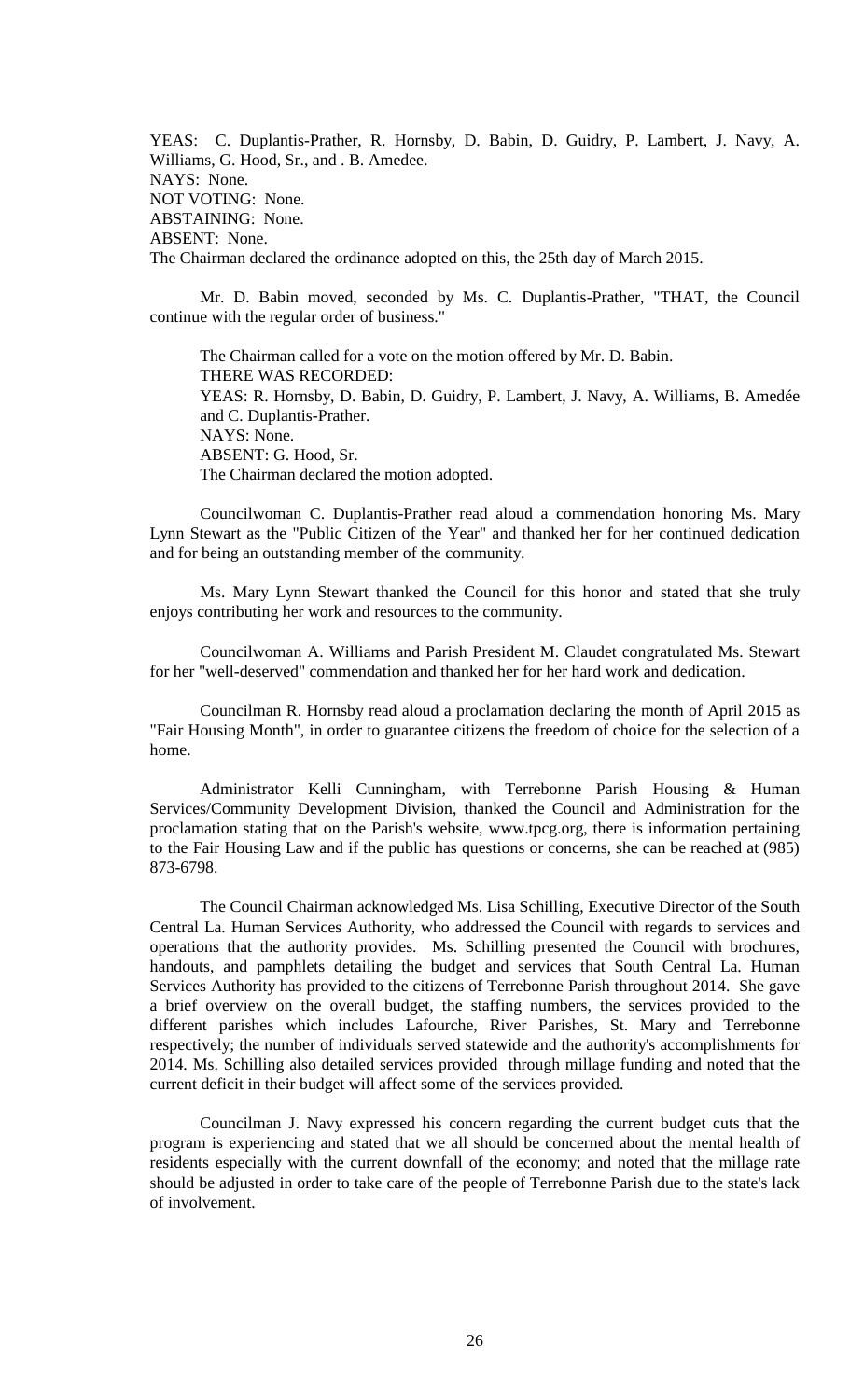Councilwomen B. Amedée and C. Duplantis-Prather and Council Chairman P. Lambert thanked Ms. Schilling for a complete and informative presentation and for addressing the needs of individuals with disabilities in Terrebonne Parish.

Under Agenda Item 2A - Public Wishing to Address the Council (No speaker cards were submitted as of agenda deadline)

Ms. B. Amedée moved, seconded by Mr. D. Babin, "THAT, the Council accept the minutes of the Terrebonne Parish Sales and Use Tax Advisory Board meeting dated 03/10/15 and ratify the following action taken at said meeting:

- 1) Recommendation to accept the 2015 Amended Budget
- 2) Recommendation that Mark Daigle be appointed to replace Mrs. Christa Lagarde as Director of the Sales and Use Tax Department upon Mrs. Largarde's retirement.
- 3) Recommendation that Mr. Daigle's salary be set at the same level as Mrs. Lagarde's departing salary."

The Chairman called for a vote on the motion offered by Ms. B. Amedée. THERE WAS RECORDED: YEAS: R. Hornsby, D. Babin, D. Guidry, P. Lambert, J. Navy, A. Williams, B. Amedée and C. Duplantis-Prather. NAYS: None. ABSENT: G. Hood, Sr. The Chairman declared the motion adopted.

Parish President M. Claudet congratulated Mrs. Christa Lagarde on her retirement and stated that he looks forward to working with Mr. Mark Daigle on the Sales and Use Tax Advisory Board.

Mrs. Christa Lagarde, retiring Director of the Sales and Use Tax Department, thanked the Council, Administration, the Advisory Board and her colleagues for the support, help, and encouragement that was construed to her.

Mr. Mark Daigle, newly appointed Director of the Sales and Use Tax Department, thanked Mrs. Lagarde for her recommendation and stated that he hopes to "fill her shoes".

The Chairman called for report on the Public Services Committee meeting held on 3/23/15, whereupon the Committee Chairwoman rendered the following:

# PUBLIC SERVICES COMMITTEE

#### MARCH 23, 2015

The Chairwoman, A. Williams, called the Public Services Committee meeting to order at 5:30 p. m. in the Terrebonne Parish Council Meeting Room with an Invocation led by Committee member J. Navy and the Pledge of Allegiance by Committee member C. Duplantis-Prather. Upon roll call, Committee Members recorded as present were: B. Amedẻe, D. Babin, C. Duplantis-Prather, D. Guidry, R. Hornsby, P. Lambert, J. Navy, and A. Williams. Committee member G. Hood, Sr. was recorded as absent. A quorum was declared present.

OFFERED BY: Mr. D. Babin SECONDED: Ms. C. Duplantis-Prather

RESOLUTION NO. 15-107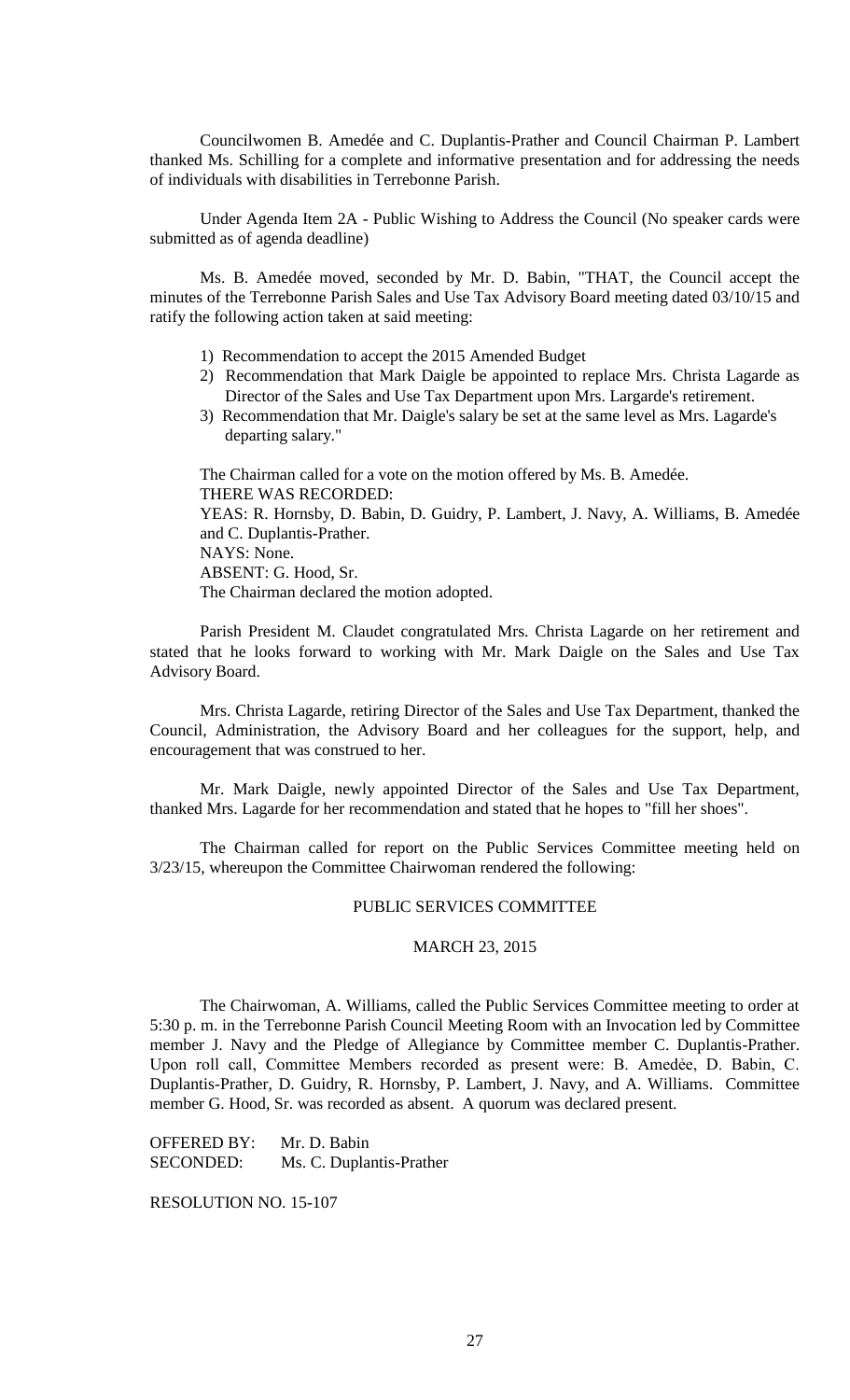# **A RESOLUTION AUTHORIZING THE PARISH PRESIDENT TO AMEND THE COOPERATIVE ENDEAVOR AGREEMENT BETWEEN TERREBONNE PARISH CONSOLIDATED GOVERNMENT AND THE TERREBONNE PARISH SHERRIF'S OFFICE**

**WHEREAS**, TPCG and the SHERIFF recognize the need and advantage of a coordinated program for litter cleanup and control within Terrebonne Parish; and

**WHEREAS**, the SHERIFF has an interest in providing this service through the Sheriff's cleanup and control program; and

**WHEREAS**, TPCG and the SHERIFF desire to amend the existing cooperative endeavor to extend the term of the agreement, and to accomplish the goal of litter cleanup and control within Terrebonne Parish.

**NOW THEREFORE, BE IT RESOLVED** by the Terrebonne Parish Council on behalf of Terrebonne Parish Consolidated Government that the Parish President, Michel Claudet, is hereby authorized to execute an amendment to the cooperative endeavor agreement between the Terrebonne Parish Consolidated Government and the Terrebonne Parish Sheriff's Office, containing substantially the same terms as those set out in the attached amendment; and

**BE IT FURTHER RESOLVED** that if any provision or item of this resolution or the application thereof is held invalid, such invalidity shall not affect other provision; items; or applications of this resolution which can be given effect within the invalid provisions, items, or applications and to this end the provisions of this resolution are hereby declared severable.

THERE WAS RECORDED: YEAS: J. Navy, A. Williams, B. Amedée, C. Duplantis-Prather, R. Hornsby, D. Babin, D. Guidry, and P. Lambert. NAYS: None. ABSTAINING: None. ABSENT: G. Hood, Sr. The Chairwoman declared the resolution adopted on this, the 23rd day of March 2015.

\* \* \* \* \* \* \* \* \*

OFFERED BY: Mr. R. Hornsby SECONDED: Mr. D. Babin

RESOLUTION NO. 15-108

A resolution ratifying the appointment of the Architectural firm of Perez, APC, to provide professional services for the **South Louisiana Wetlands Discovery Center (SLWDC)**; and authorizing execution of an architectural agreement for these services.

**WHEREAS**, the Terrebonne Parish Consolidated Government wishes to oversee a project for the South Louisiana Wetlands Discovery Center, and

**WHEREAS**, the architectural firm of Perez, APC, has been selected to provide the required services for the South Louisiana Wetlands Discovery Center Project (SLWDC); and

**NOW, THEREFORE BE IT RESOLVED** that the Terrebonne Parish Council does hereby ratify the appointment of the engineering firm of Perez, APC, by Terrebonne Parish President Michel Claudet for professional engineering services for the South Louisiana Wetlands Discovery Center Project (SLWDC); and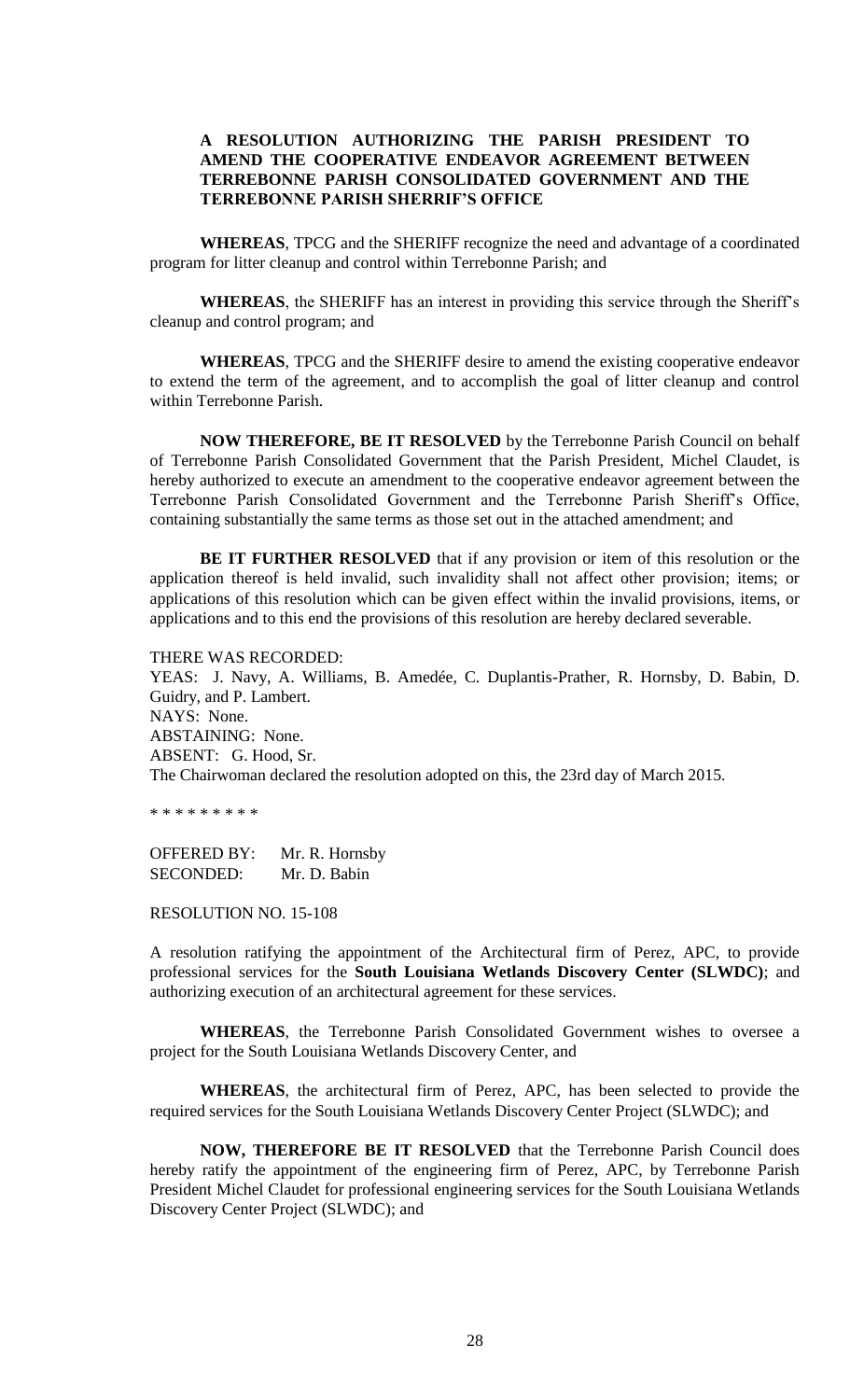**BE IT FURTHER RESOLVED** that the Terrebonne Parish Council, on behalf of the Terrebonne Parish Consolidated Government, does hereby authorize the execution of an architectural agreement with the engineering firm of Perez, APC by Terrebonne Parish President Michel Claudet, for the South Louisiana Wetlands Discovery Center Project (SLWDC).

THERE WAS RECORDED: YEAS: J. Navy, A. Williams, B. Amedée, C. Duplantis-Prather, R. Hornsby, D. Babin, D. Guidry, and P. Lambert. NAYS: None. ABSTAINING: None. ABSENT: G. Hood, Sr. The Chairwoman declared the resolution adopted on this, the 23rd day of March 2015.

\* \* \* \* \* \* \* \* \*

OFFERED BY: Ms. C. Duplantis-Prather SECONDED: Mr. D. Babin

RESOLUTION NO. 15-109

A resolution awarding and authorizing the signing of the construction Contract for Parish Project No. 13-BRG-47, Westside Blvd. Bridge, Terrebonne Parish Consolidated Government, Terrebonne Parish, Louisiana, and authorizing the issuance of the Notice to Proceed.

**WHEREAS**, the Terrebonne Parish Consolidated Government did receive construction bids on Parish Project No. 13-BRG-47, Westside Blvd. Bridge, Terrebonne Parish, Louisiana, and,

**WHEREAS**, the lowest and best bid was that submitted by Gray Construction Corporation, in the overall amount of \$408,930.00, and

**NOW, THEREFORE, BE IT RESOLVED** that the Terrebonne Parish Consolidated Government awards the construction contract to Gray Construction Corporation, in the overall amount of \$408,930.00, and

**BE IT FURTHER RESOLVED,** that the President of Terrebonne Parish Consolidated Government, be and he is hereby authorized and empowered to sign a construction contract for and on behalf of the Terrebonne Parish Consolidated Government with Gray Construction Corporation, upon receipt of the performance bond in the amount of the contract price, and

**BE IT FURTHER RESOLVED**, that upon receipt of required certificates of insurance evidencing coverage as provided in the project specifications and upon execution and recordation of all contract documents, that the Engineer is hereby authorized to issue the Notice to Proceed to the Contractor to commence construction of the project.

THERE WAS RECORDED: YEAS: J. Navy, A. Williams, B. Amedée, C. Duplantis-Prather, R. Hornsby, D. Babin, D. Guidry, and P. Lambert. NAYS: None. ABSTAINING: None. ABSENT: G. Hood, Sr. The Chairwoman declared the resolution adopted on this, the 23rd day of March 2015.

\* \* \* \* \* \* \* \* \*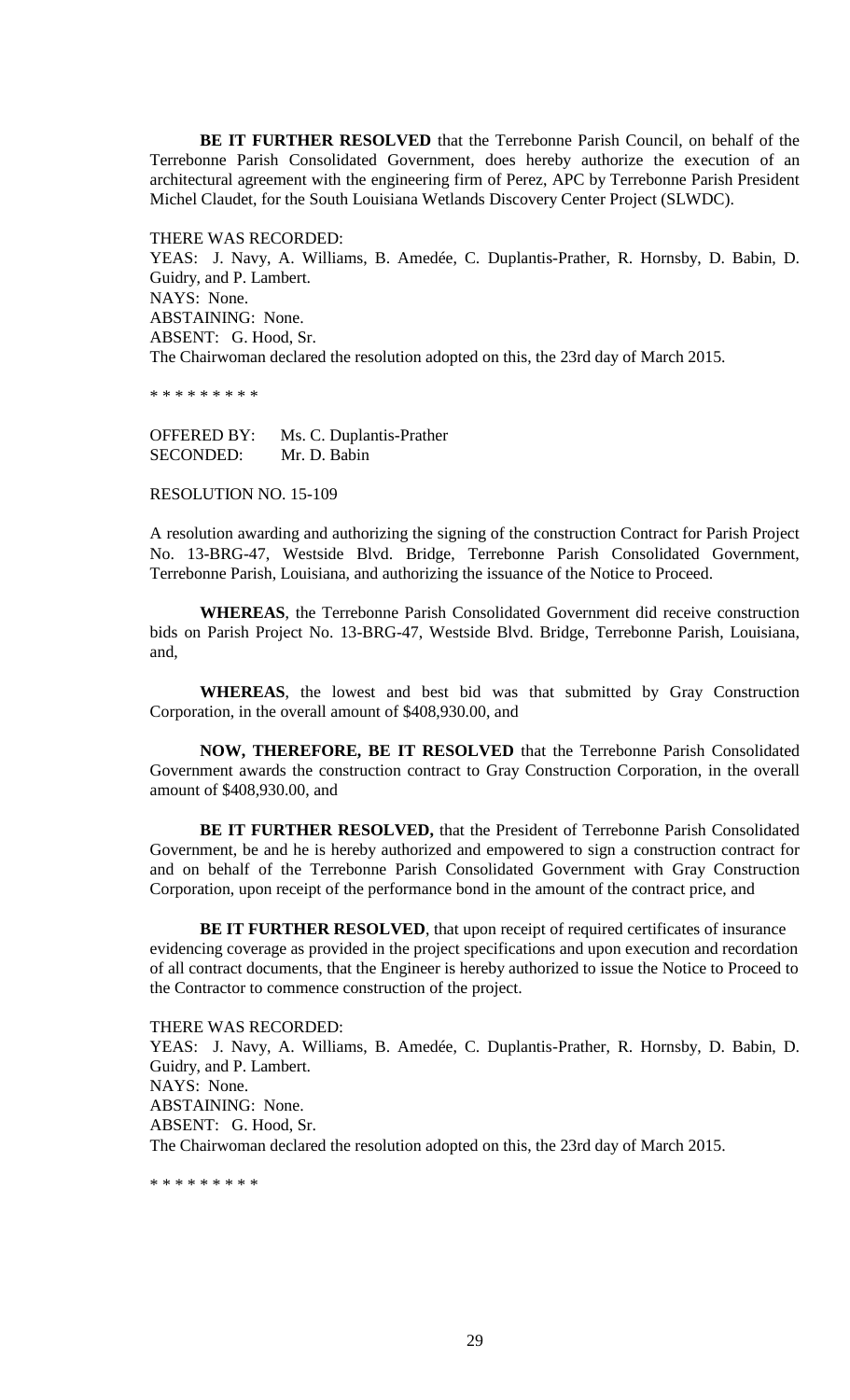Committee Chairwoman A. Williams read aloud a memo from Committee member G. Hood, Sr. explaining that his absence from tonight's proceedings is due to an out-of-town personal matter.

OFFERED BY: Ms. C. Duplantis-Prather SECONDED: Mr. J. Navy

# RESOLUTION NO. 15-110

A resolution providing for the acceptance of work performed by Gray Construction Corporation, in accordance with the Certificate of Substantial Completion for Parish Project 14-PKG-01, Houma Downtown Parking Lot - Ellender, Terrebonne Parish, Louisiana.

**WHEREAS**, the Terrebonne Parish Consolidated Government entered into a contract dated September 29, 2014 with Gray Construction Corporation, Recordation Number 1464038, for Parish Project No. 14-PKG-01, Houma Downtown Parking Lot - Ellender, Terrebonne Parish, Louisiana, and

**WHEREAS**, the work performed has been inspected by authorized representatives of the Owner, Engineer, and Contractor and found to be substantially complete, and

**WHEREAS**, the Engineer for this project, Providence/GSE Associates, LLC, recommends the acceptance of the substantial completion,

**NOW, THEREFORE BE IT RESOLVED** that the Terrebonne Parish Council, on behalf of the Terrebonne Parish Consolidated Government, does hereby accept the work performed, effective as of the date of recording of this resolution, and does authorize and direct the Clerk of Court and Ex-Officio Recorder of Mortgages of Terrebonne Parish to note this acceptance thereof in the margin of the inscription of said contract under Entry No. 1464038 of the Records of Terrebonne Parish, Louisiana, and

**BE IT FURTHER RESOLVED** that a certified copy of the resolution be forwarded to the Engineer, Providence/GSE Associates, LLC, and

**BE IT FURTHER RESOLVED** that a certified copy of the resolution be recorded in the office of the Clerk of Court of Terrebonne Parish to commence a 45-day clear lien period, and

**BE IT FURTHER RESOLVED** that the Administration is authorized to make payment of retainage upon the presentation of a Clear Lien Certificate.

THERE WAS RECORDED: YEAS: J. Navy, A. Williams, B. Amedée, C. Duplantis-Prather, R. Hornsby, D. Babin, D. Guidry, and P. Lambert. NAYS: None. ABSTAINING: None. ABSENT: G. Hood, Sr. The Chairwoman declared the resolution adopted on this, the 23rd day of March 2015.

\* \* \* \* \* \* \* \* \*

Mr. P. Lambert moved, seconded by Mr. R. Hornsby and Ms. C. Duplantis-Prather, "THAT, the Public Services Committee defer Agenda Item 5 - (Discussion and possible action regarding the partially sunken barge in Bayou Terrebonne at 721 Crochetville Road) until the next committee meeting."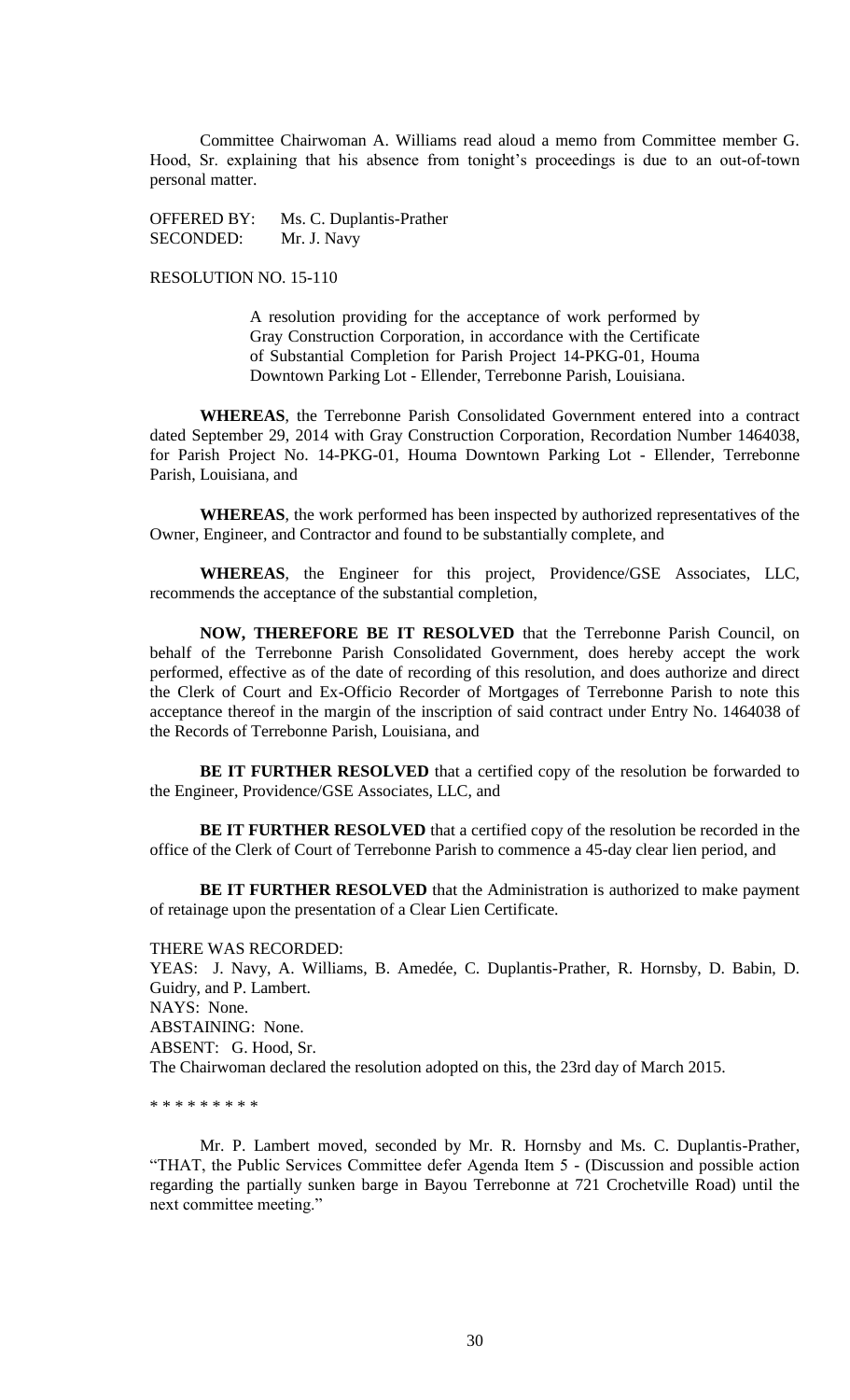The Chairwoman called for a vote on the motion offered by Mr. P. Lambert. THERE WAS RECORDED: YEAS: B. Amedẻe, D. Babin, C. Duplantis-Prather, D. Guidry, R. Hornsby, P. Lambert, J. Navy, and A. Williams. NAYS: None. ABSENT: G. Hood, Sr. The Chairwoman declared the motion adopted.

Ms. C. Duplantis-Prather moved, seconded by Mr. R. Hornsby, "THAT, there being no further business to come before the Public Services Committee, the meeting be adjourned."

The Chairwoman called for the vote on the motion offered by Ms. C. Duplantis-Prather. THERE WAS RECORDED:

YEAS: B. Amedẻe, D. Babin, C. Duplantis-Prather, D. Guidry, R. Hornsby, P. Lambert, J. Navy, and A. Williams.

NAYS: None.

ABSENT: G. Hood, Sr.

The Chairwoman declared the motion adopted and the meeting was adjourned at 5:35 p.m.

Arlanda Williams, Chairwoman

Tammy E. Triggs, Minute Clerk

Ms. A. Williams moved, seconded by Mr. R. Hornsby, "THAT, the Council accept and ratify the minutes of the Public Services Committee meeting held on 03/23/15."

The Chairman called for a vote on the motion offered by Ms. A. Williams. THERE WAS RECORDED: YEAS: R. Hornsby, D. Babin, D. Guidry, P. Lambert, J. Navy, A. Williams, B. Amedée and C. Duplantis-Prather. NAYS: None. ABSENT: G. Hood, Sr. The Chairman declared the motion adopted.

The Chairman called for a report on the Community Development and Planning Committee meeting held on 03/23/15, whereupon the Committee Chairwoman noting ratification of minutes calls public hearings on April 8, 2015 at 6:30 p.m. rendered the following:

### COMMUNITY DEVELOPMENT & PLANNING COMMITTEE

## MARCH 23, 2015

The Chairwoman, C. Duplantis-Prather, called the Community Development & Planning Committee meeting to order at 5:40 p. m. in the Terrebonne Parish Council Meeting Room with an Invocation offered by Committee member J. Navy and the Pledge of Allegiance by Committee member A. Williams. Upon roll call, Committee Members recorded as present were: B. Amedẻe, D. Babin, C. Duplantis-Prather, D. Guidry, R. Hornsby, P. Lambert, J. Navy, and A. Williams. Committee member G. Hood, Sr. was recorded as absent. A quorum was declared present.

OFFERED BY: Ms. A. Williams SECONDED: Mr. R. Hornsby

RESOLUTION NO. 15-111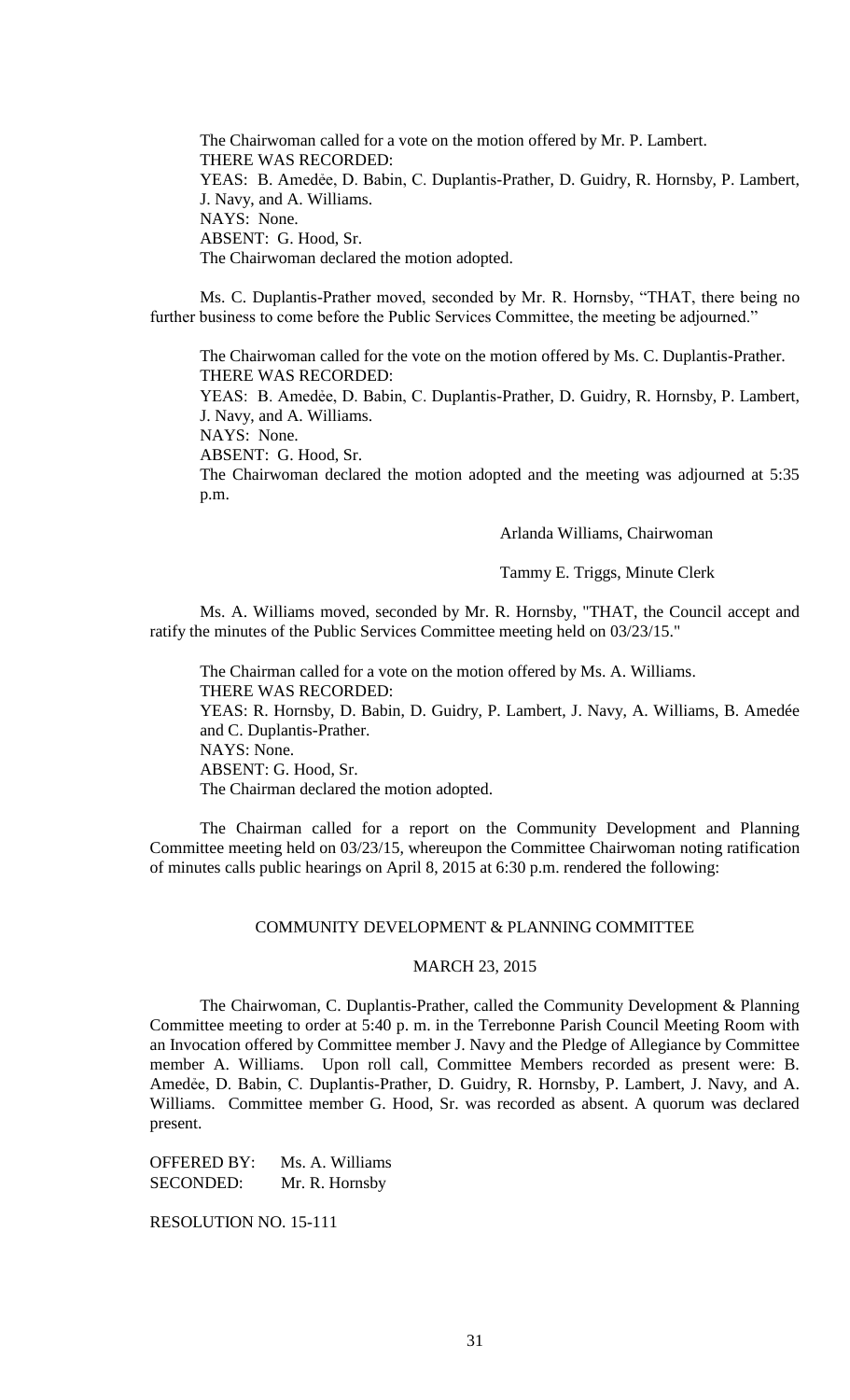A Resolution giving Notice of Intent to adopt an Ordinance to dedicate and accept the maintenance/operation of the street(s), drainage servitudes, and rights-of-way for "Trinity Commercial Park, Addendum No. 2, Phases A & B;" energize and accept the street lights; and to incorporate "Deep Water Lane" and the extension of "Trinity Lane" into the Enhanced 911 Emergency Response System for the purpose of providing a better means of locating addresses.

THEREFORE, BE IT RESOLVED by the Terrebonne Parish Council (Community Development and Planning Committee), on behalf of the Terrebonne Parish Consolidated Government, that Notice of Intent is given for adopting an ordinance to dedicate and accept the maintenance/operation of the street(s), drainage servitudes, and rights-of-way for "Trinity Commercial Park, Addendum No. 2, Phases A & B;" energize and accept the street lights; and to incorporate "Deep Water Lane" and the extension of "Trinity Lane" into the Enhanced 911 Emergency Response System for the purpose of providing a better means of locating addresses.

BE IT FURTHER RESOLVED that a public hearing on said ordinance be called for Wednesday, April 8, 2015 at 6:30 p.m.

THERE WAS RECORDED:

YEAS: J. Navy, A. Williams, B. Amedée, C. Duplantis-Prather, R. Hornsby, D. Babin, D. Guidry, and P. Lambert. NAYS: None. ABSTAINING: None. ABSENT: G. Hood, Sr. The Chairwoman declared the resolution adopted on this, the 23rd day of March 2015.

\* \* \* \* \* \* \* \* \*

OFFERED BY: Mr. R. Hornsby SECONDED: Mr. D. Babin

RESOLUTION NO. 15-112

# **A RESOLUTION REQUESTING LOUISIANA DEPARTMENT OF TRANSPORTATION DEVELOPMENT (LADOTD) TO INSTALL A TURNING LANE AT THE INTERSECTION OF HWY 311 AND BAYOU COUNTRY PARKWAY.**

**WHEREAS,** Terrebonne Parish Government and Recreation District 2/3 are currently constructing Bayou Country Sports Park on 140 acres along Hwy 311 and;

**WHEREAS,** Baseball, softball, and soccer tournaments are anticipated to draw large crowds in conjunction with public tennis courts, splash park, dog park, biking and walking trails and other park amenities, and;

**WHEREAS**, LADOTD has installed several turning lanes along Hwy 311 that have greatly improved the traffic flow.

**NOW THEREFORE BE IT RESOLVED**, by the Terrebonne Parish Consolidated Government, that the Council does hereby execute this resolution and send to the Louisiana Department of Transportation and Development requesting the construction of a turning lane at Hwy 311 and Bayou Country Parkway.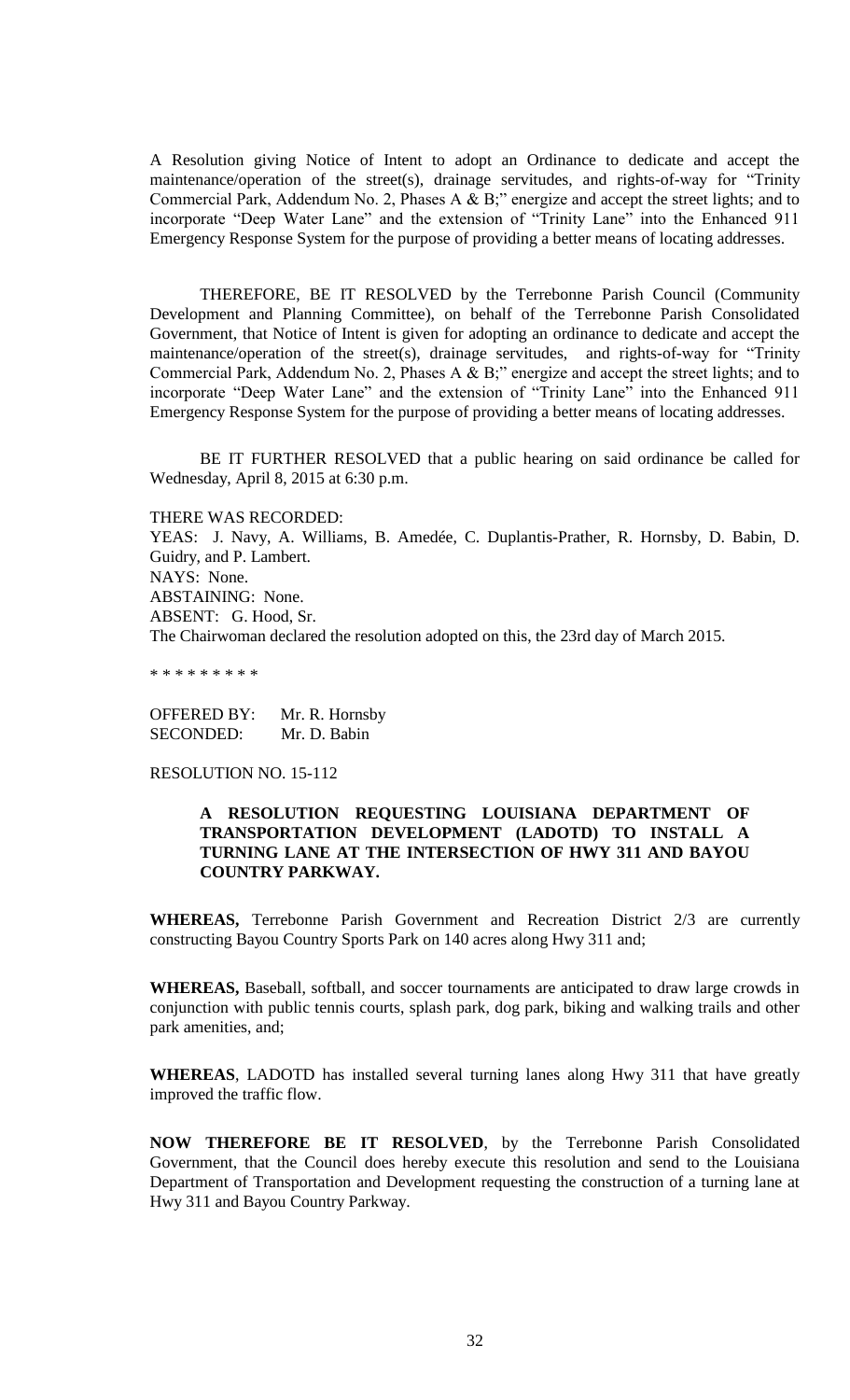THERE WAS RECORDED: YEAS: J. Navy, A. Williams, B. Amedée, C. Duplantis-Prather, R. Hornsby, D. Babin, D. Guidry, and P. Lambert. NAYS: None. ABSTAINING: None. ABSENT: G. Hood, Sr. The Chairwoman declared the resolution adopted on this, the 23rd day of March 2015.

\* \* \* \* \* \* \* \* \*

OFFERED BY: Mr. D. Babin SECONDED: Mr. R. Hornsby

RESOLUTION NO. 15-113

# **RESOLUTION REQUESTING THE APPROVAL OF THE HAZARD MITIGATION PLAN UPDATE DEVELOPED UNDER THE TERREBONNE PARISH HAZARD MITIGIATION PROGRAM WITH FUNDING PROVIDED UNDER A FEMA PREDISASTER MITIGATION GRANT**

WHEREAS, on October 30, 2000, the President signed into law the Disaster Mitigation Act of 2000 (DMA 2000), and

WHEREAS, DMA 2000 amends the Robert T. Stafford Disaster Relief and Emergency Assistance Act by, among other things, adding a new section, 322—Mitigation Planning—which places new emphasis on local mitigation planning, and

WHEREAS, Section 322 requires local governments to develop and submit mitigation plans as a condition of receiving Hazard Mitigation Grant Program (HMGP) project grants, and

WHEREAS, an Interim Final Rule (the Rule) for implementing Section 322 was published in the Federal Register, 44 CFR Parts 201 and 206, on February 26, 2002, with requirements for Local Plans found in Part 201.6, and

WHEREAS, in Louisiana, the Governor's Office of Homeland Security and Emergency Preparedness (GOHSEP) local mitigation planning initiative is focused at the parish level, and

WHEREAS, Federal Emergency Management Agency (FEMA) and GOHSEP procedures have been adhered to and the draft plan and edits requested by FEMA are attached for review and approval, and,

WHEREAS, the Terrebonne Parish Consolidated Government, nonprofits, state agencies, business interests, tribes, and elected officials participated in preparation of the plan update and the Terrebonne Parish Consolidated Government supports the plan as it pertains to the entire parish,

NOW THEREFORE, be it resolved by the Terrebonne Parish Council that the Parish President and council does hereby approve and adopt the overall Hazard Mitigation Plan Update dated March 2015.

THERE WAS RECORDED:

YEAS: J. Navy, A. Williams, B. Amedée, C. Duplantis-Prather, R. Hornsby, D. Babin, D. Guidry, and P. Lambert. NAYS: None. ABSTAINING: None. ABSENT: G. Hood, Sr.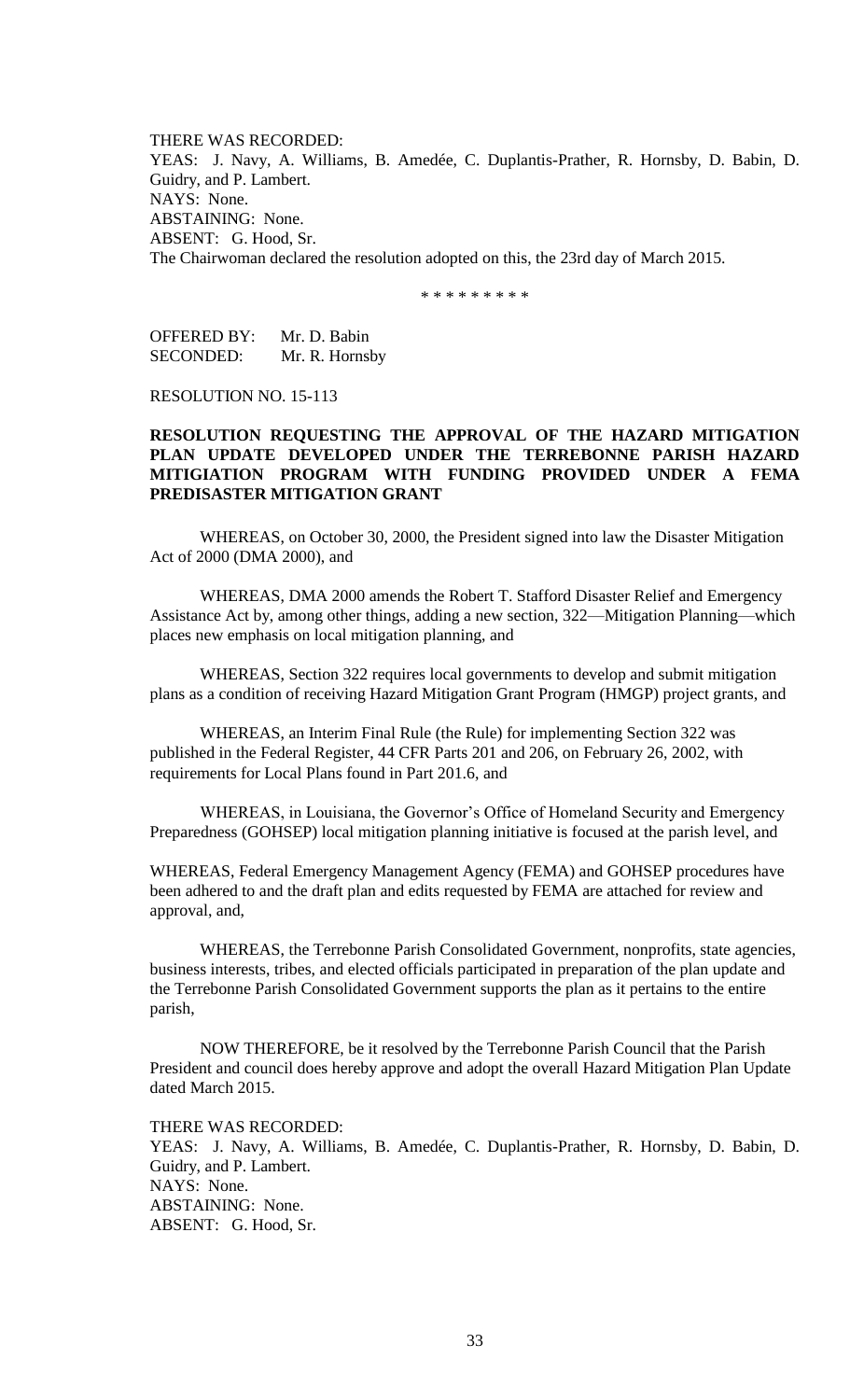The Chairwoman declared the resolution adopted on this, the 23rd day of March 2015.

\* \* \* \* \* \* \* \* \*

Chairwoman C. Duplantis-Prather stated that the Planning and Zoning Department has requested that Agenda Item 4 (Discussion and possible action regarding new Open Land Zoning District (OL-2) for environmentally sensitive areas in Terrebonne Parish, consideration of adopting a resolution that will amend the Zoning Ordinance, Chapter 28 of the Parish Code to create a new zoning district to be titled OL-2 (Open Land-2), and to call a public hearing on May 13, 2015 at 6:30 p.m.) be deferred until the next committee meeting (April 6, 2015).

Ms. A. Williams moved, seconded by Mr. R. Hornsby, "THAT, there being no further business to come before the Community Development & Planning Committee, the meeting be adjourned."

The Chairwoman called for the vote on the motion offered by Ms. A. Williams. THERE WAS RECORDED: YEAS: B. Amedẻe, D. Babin, C. Duplantis-Prather, D. Guidry, R. Hornsby, P. Lambert, J. Navy, and A. Williams. NAYS: None. ABSENT: G. Hood, Sr. The Chairwoman declared the motion adopted and the meeting was adjourned at 5:44 p. m.

C. Duplantis-Prather, Chairwoman

Tammy E. Triggs, Minute Clerk

Ms. C. Duplantis-Prather moved, seconded by Ms. A. Williams and Mr. D. Babin, "THAT, the Council accept and ratify the minutes of the Community Development and Planning Committee meeting held on 03/23/15."

The Chairman called for a vote on the motion offered by Ms. C. Duplantis-Prather. THERE WAS RECORDED:

YEAS: R. Hornsby, D. Babin, D. Guidry, P. Lambert, J. Navy, A. Williams, B. Amedée and C. Duplantis-Prather.

NAYS: None.

ABSENT: G. Hood, Sr.

The Chairman declared the motion adopted.

The Chairman called for a report on the Budget and Finance Committee meeting held on 03/23/15, whereupon the Committee Chairman noting ratification of minutes calls public hearings on April 8, 2015 at 6:30 p.m. rendered the following:

# BUDGET & FINANCE COMMITTEE

#### MARCH 23, 2015

The Chairman, John Navy, called the Budget & Finance Committee meeting to order at 5:50 p. m. in the Terrebonne Parish Council Meeting Room with an Invocation offered by Committee member A. Williams and the Pledge of Allegiance by Committee member C. Duplantis-Prather. Upon roll call, Committee Members recorded as present were: B. Amedẻe, D. Babin, C. Duplantis-Prather, D. Guidry, R. Hornsby, P. Lambert, J. Navy, and A. Williams. Committee member G. Hood, Sr. was recorded as absent. A quorum was declared present.

OFFERED BY: Ms. A. Williams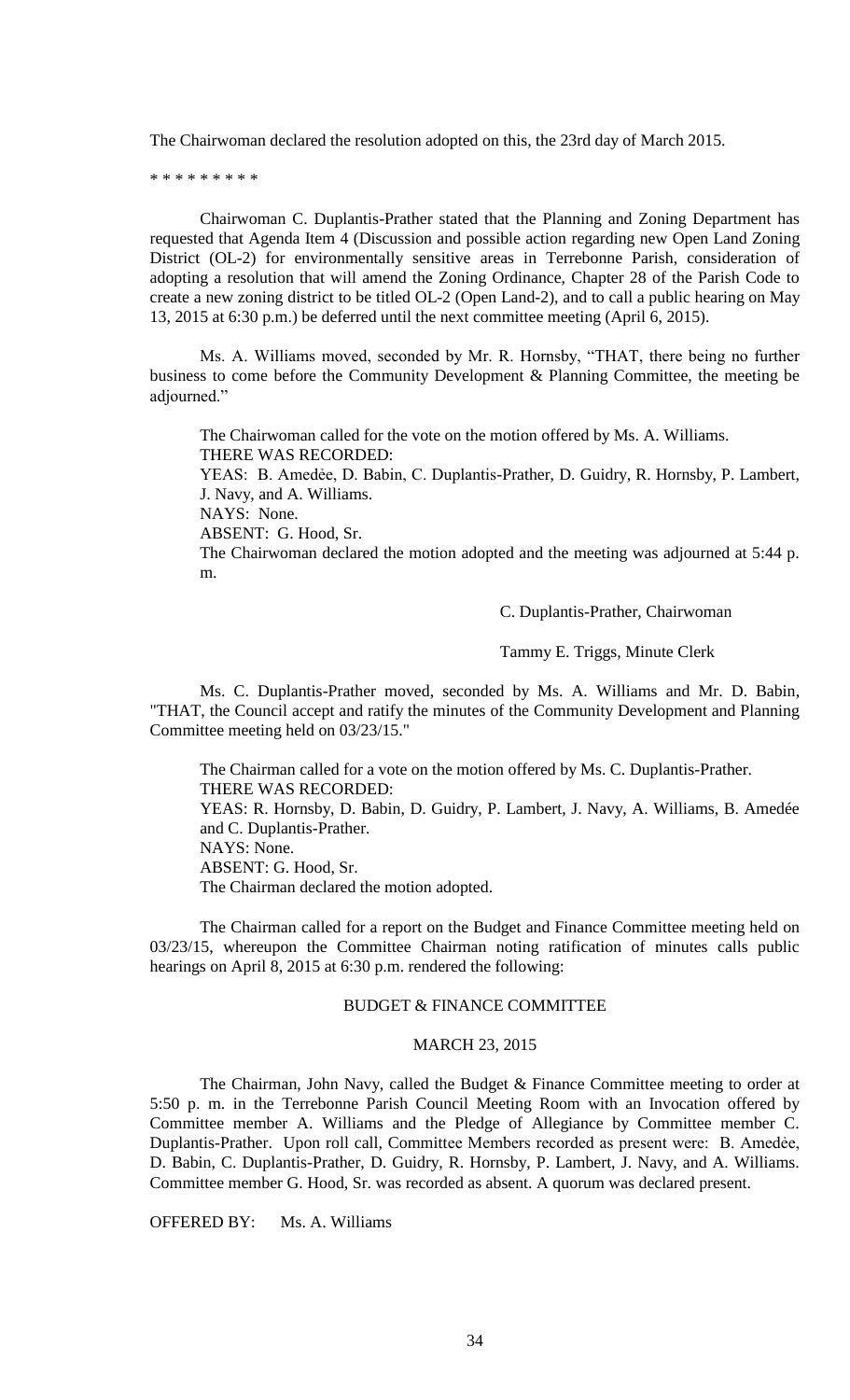### SECONDED: Ms. C. Duplantis-Prather

### RESOLUTION NO. 15-114

A resolution authorizing the Parish President to execute an application form to the Louisiana Commission on Law Enforcement and the Administration of Criminal Justice 2015 CVA Grant for the Houma Police Department of the Terrebonne Parish Consolidated Government; and to address other matters relative thereto.

**WHEREAS,** the Houma Police Department of the Terrebonne Parish Consolidated Government has been approved to implement an application for a grant from the Louisiana Commission on Law Enforcement and the Administration of Criminal Justice Fiscal Year 2015 CVA Fund (2379) in the amount of Nine Thousand Five Hundred and Sixty four dollars (\$9,564.00) for the Terrebonne Parish Consolidated Government. The Fiscal Year 2015 CVA Fund will provide grant funding to improve the effectiveness of our Police Officers by providing them with overtime to outreach towards victims, and

**WHEREAS,** the Parish Administrative staff and the Parish Finance Department will oversee the application process in the implementation and meeting all the requirements set forth by the Louisiana Commission on Law Enforcement and the Administration of Criminal Justice and,

**NOW, THEREFORE BE IT RESOLVED,** that the Terrebonne Parish Council on behalf of the Terrebonne Parish Consolidated Government, authorizes the Parish President to execute any and all necessary documents to implement the grant from the Louisiana Commission on Law Enforcement and the Administration of Criminal Justice and to address other matters relative thereto.

#### THERE WAS RECORDED:

YEAS: J. Navy, A. Williams, B. Amedée, C. Duplantis-Prather, R. Hornsby, D. Babin, D. Guidry, and P. Lambert. NAYS: None. ABSTAINING: None. ABSENT: G. Hood, Sr. The Chairman declared the resolution adopted on this, the 23rd day of March 2015.

\* \* \* \* \* \* \* \* \*

Mr. P. Lambert moved, seconded by Ms. B. Amedèe, "THAT, the Budget & Finance Committee introduce an ordinance to declare one (1) 1982 Chevrolet Step Van and one (1) 1991 John Deere 570B Road Grader from the Roads and Bridges Division of the Public Works Department, with a value in excess of \$5,000.00, as surplus and authorizing said items to be disposed of through legally approved methods and call a public hearing on April 8, 2015 at 6:30 p.m."

The Chairman called for the vote on the motion offered by Mr. P. Lambert. THERE WAS RECORDED: YEAS: B. Amedẻe, D. Babin, C. Duplantis-Prather, D. Guidry, R. Hornsby, P. Lambert, J. Navy, and A. Williams. NAYS: None. ABSENT: G. Hood, Sr. The Chairman declared the motion adopted.

OFFERED BY: Mr. P. Lambert SECONDED: Ms. B. Amedée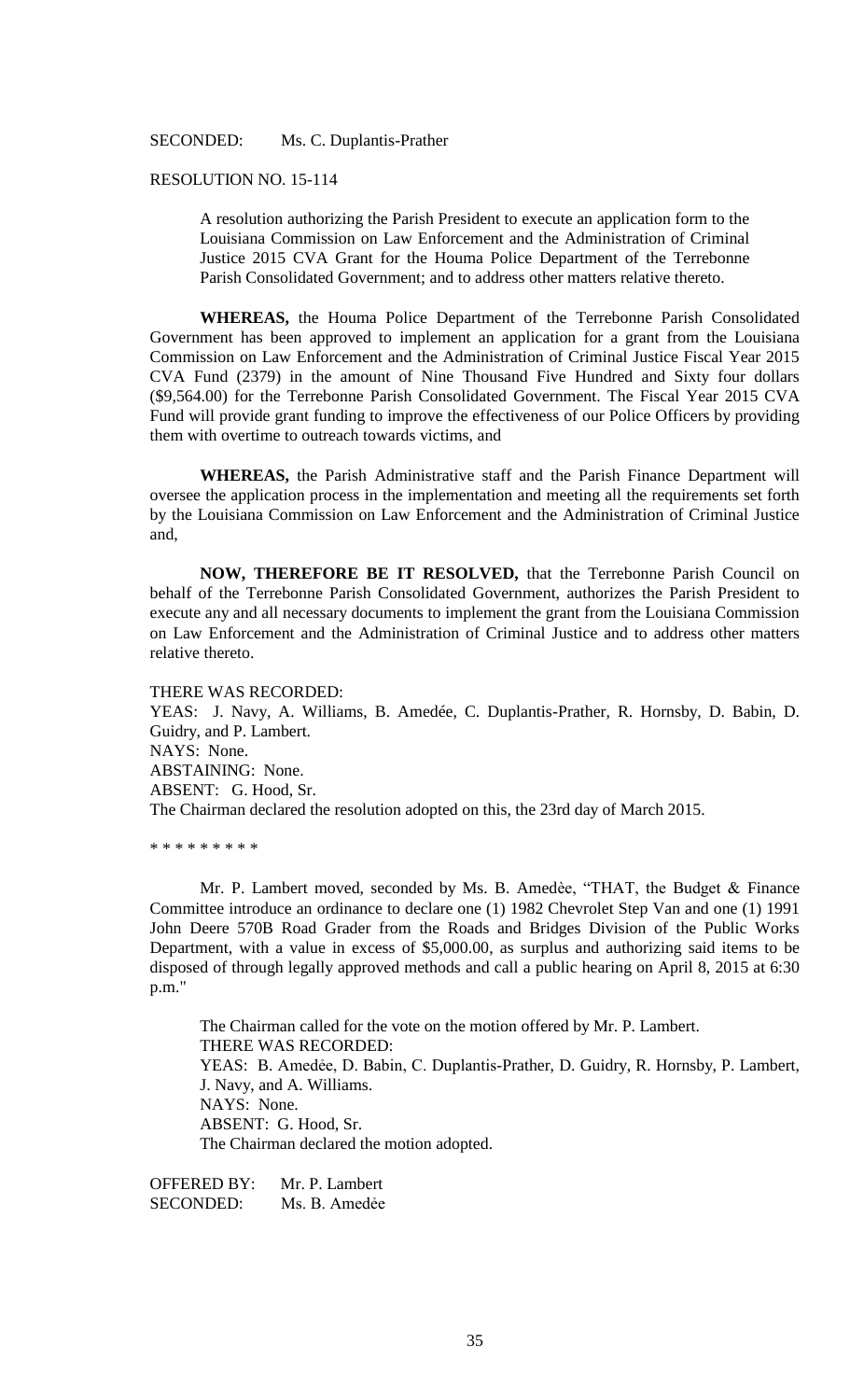### RESOLUTION NO. 15-115

**WHEREAS,** Louisiana Statutory Law provides for the disposal of surplus movable property having a value of \$5,000.00 or less, in addition to other legally permissible means, at private sale which is, in the opinion of the governing authority, not needed for public purposes; and

**WHEREAS**, the movable property listed in the attached Exhibit A each have a valued of \$5,000.00 or less, as indicated by the values set out next to each item on the attached Exhibit A; and

**WHEREAS**, the parish administration has recommended that the movable property listed in the attached Exhibit A be declared surplus as the items are no longer useful, nor do they serve a public purpose and authorizes immediate award to the highest bidder for all items, including those where the highest bid exceeds \$5,000.00; and

**NOW THEREFORE, BE IT RESOLOVED** by the Terrebonne Parish Council that the movable property listed in the attached Exhibit A be declared surplus and grants authorization to dispose of said items by private sale or by any other legally approved method to the highest bidder pursuant to statutory law, including those where the highest bid exceeds \$5,000.00.

#### THERE WAS RECORDED:

YEAS: J. Navy, A. Williams, B. Amedée, C. Duplantis-Prather, R. Hornsby, D. Babin, D. Guidry, and P. Lambert. NAYS: None. ABSTAINING: None. ABSENT: G. Hood, Sr. The Chairman declared the resolution adopted on this, the 23rd day of March 2015.

\* \* \* \* \* \* \* \* \*

#### **Exhibit "A" March 2015 Surplus List**

**Civic Center:** 2 - CPU with Monitors, Mice and Keyboards / \$6.00

**Fire:**

1 - Desk Work Center / \$15.00 1 - Copier / \$2.00

**Forced Drainage:**

3 - Diesel Engines / \$300.00

### **Head Start:**

- 2 Desk Chair / \$4.00
- 1 Tricycle, broken / \$0.00
- 1 Monitor Stand / \$2.00

### **Housing & Human Services:**

- 5 Desktop Computers / \$5.00
- 1 Typewriter, broken / \$0.00
- 1 Laminating Machine / \$5.00
- 5 Printers / \$5.00
- 1 Docking Station / \$3.00
- 3 Laptops / \$15.00 1 - Scanner / \$1.00
- 
- 1 Fax Machine / \$1.00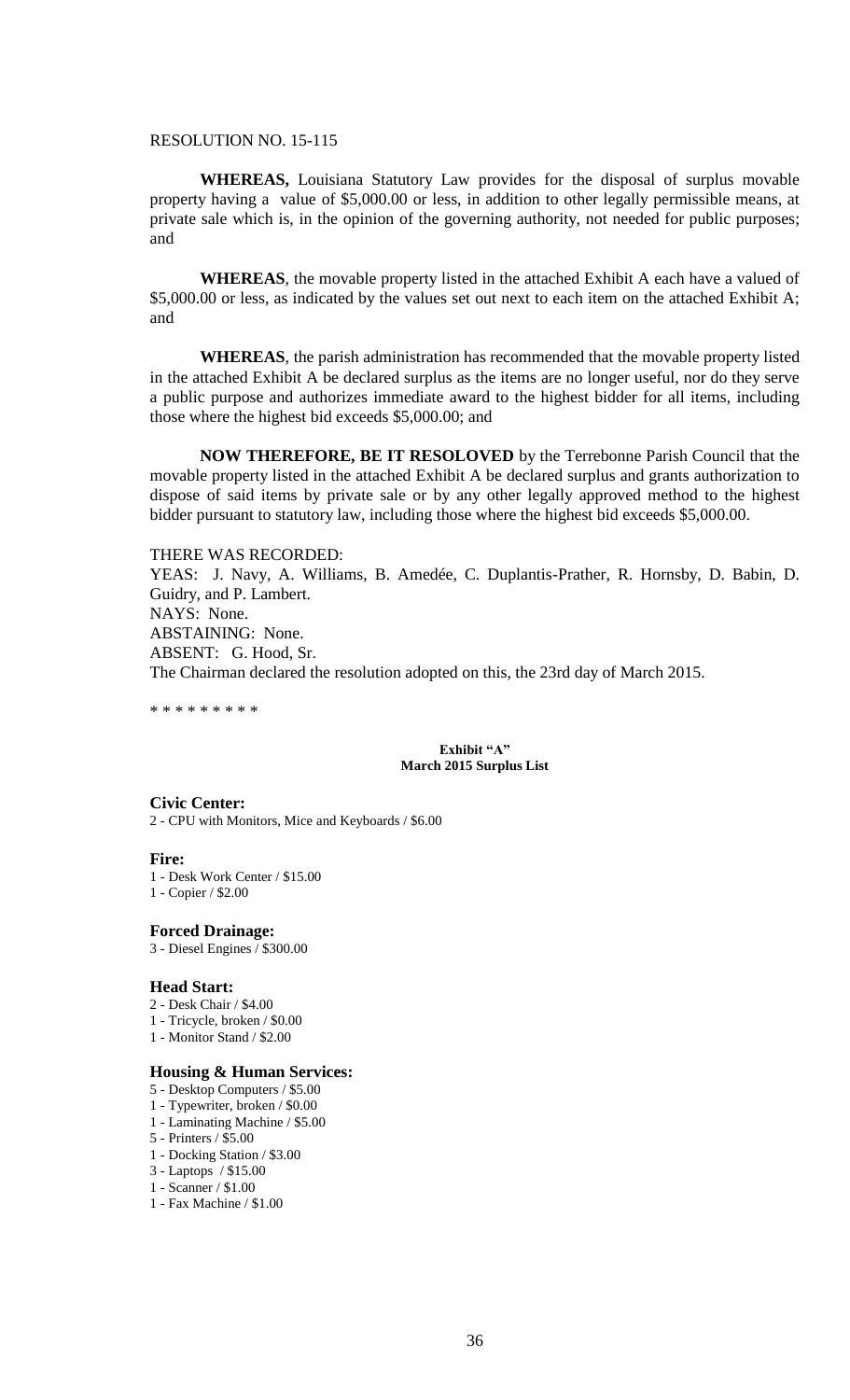**Jail:** 8 - Law Books / \$0.00

**Planning:** 1 - All in One Printer / \$5.00

**Police:** 1 - Desktop Computer / \$1.00

**Utilities Administration:** 1 - Plotter / \$110.00

OFFERED BY: Mr. D. Guidry SECONDED: Ms. C. Duplantis-Prather

RESOLUTION NO. 15-116

WHEREAS, Article VII, Section 14 of the Louisiana Constitution authorizes the use of public funds and property "for programs of social welfare for the aid and support of the needy"; and

WHEREAS, the Attorney General for the State of Louisiana has determined that the mentally handicapped and developmentally disabled qualify as needy within the meaning of Article VII, Section 14 of the Louisiana Constitution; and

WHEREAS, Article VII, Section 14 of the Louisiana Constitution further provides that "[F]or a public purpose, the state and its political subdivisions or political corporations may engage in cooperative endeavors with each other, with the United States or its agencies, or with any public or private association, corporation or individual"; and,

WHEREAS, South Central Louisiana Human Services Authority (SCLHSA), a local governing entity contracted through the Department of Health and Hospitals, is authorized to direct the operation and management of public, community-based programs and services relative to mental health, developmental disabilities, and addictive disorders services in Terrebonne Parish; and

WHEREAS, TPCG believes that partially funding the services of SCLHSA by paying for certain social service contracts for mentoring/counseling, transportation, a peer supportive opportunity center and security for its Treatment Center serves the public purpose of serving the mental health, developmental disabilities, and addictive disorders services for needy citizens in Terrebonne Parish; and

NOW, THEREFORE BE IT RESOLVED by the Terrebonne Parish Council (Budget and Finance Committee), on behalf of the Terrebonne Parish Consolidated Government, hereby authorizes Michel H. Claudet, Parish President to enter into a contract with South Central Louisiana Human Services Authority for an amount not to exceed \$308,000.

THERE WAS RECORDED:

YEAS: J. Navy, A. Williams, B. Amedée, C. Duplantis-Prather, R. Hornsby, D. Babin, D. Guidry, and P. Lambert. NAYS: None. ABSTAINING: None. ABSENT: G. Hood, Sr. The Chairman declared the resolution adopted on this, the 23rd day of March 2015.

\* \* \* \* \* \* \* \* \*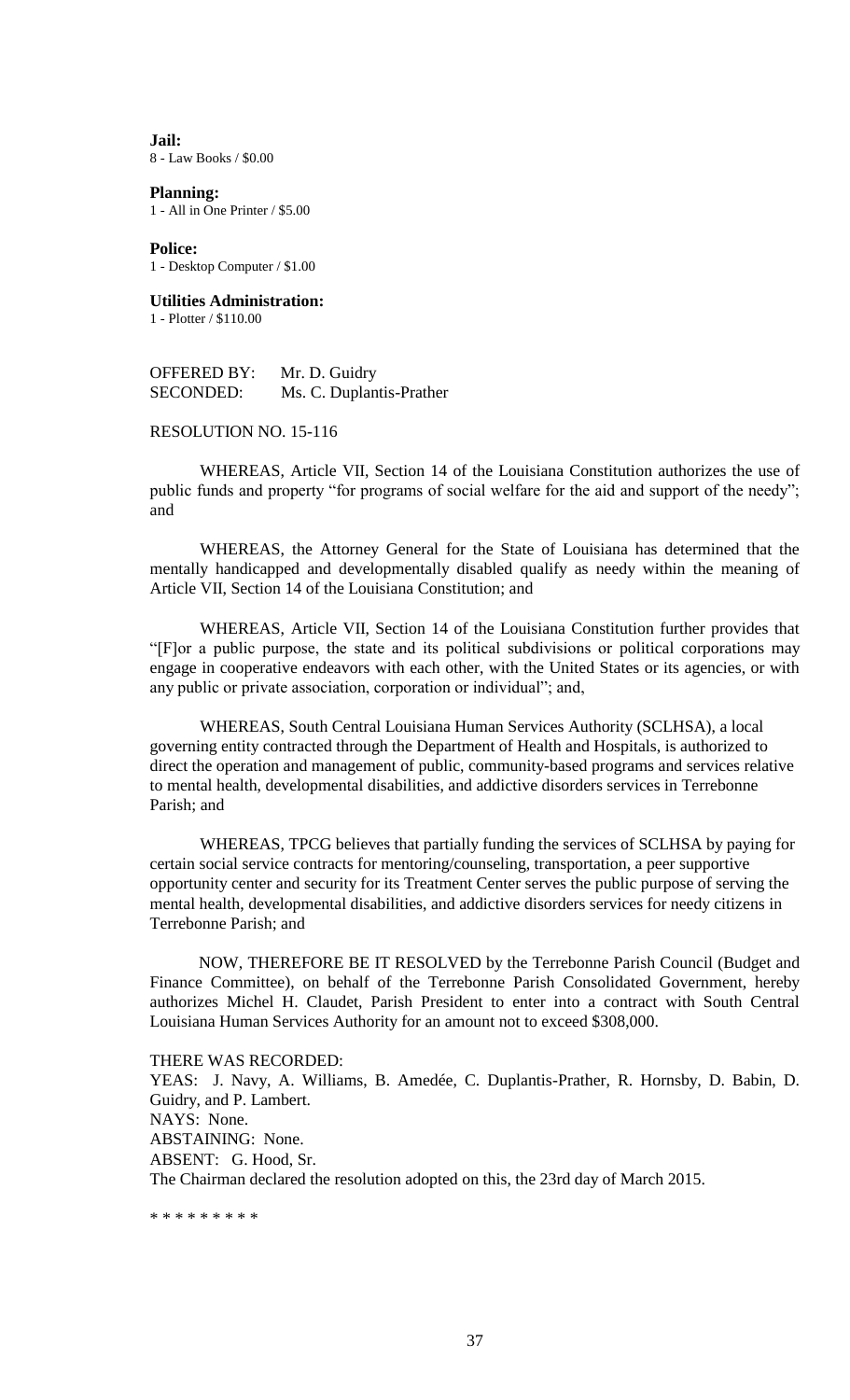OFFERED BY: Ms. A. Williams SECONDED: Mr. D. Babin

RESOLUTION NO. 15-117

**WHEREAS,** on February 27, 2015 bids were received by the Terrebonne Parish Consolidated Government for Bid No. 14-WHSE-40 (Partial Re-Bid) Purchase of New/Unused Gas Material for Departmental Use (12-Month Requirements Contract) for Warehouse Inventory, and

**WHEREAS,** after careful review by the Purchasing Division it has been determined that the bids Louisiana Utilities Supply Company and John H. Carter Company should be rejected for failure to comply with "Requirements and Instruction for Bidders", and

**WHEREAS,** Parish Administration has concurred with the recommendation that the bids of Louisiana Utilities Supply Company and John H. Carter Company be rejected, as per attached documents, and

**NOW, THEREFORE BE IT RESOLVED** by the Terrebonne Parish Council (Budget & Finance Committee), on behalf of the Terrebonne Parish Consolidated Government that the recommendation of Parish Administration be accepted and the aforementioned bids be rejected

THERE WAS RECORDED:

YEAS: J. Navy, A. Williams, B. Amedée, C. Duplantis-Prather, R. Hornsby, D. Babin, D. Guidry, and P. Lambert. NAYS: None. ABSTAINING: None. ABSENT: G. Hood, Sr. The Chairman declared the resolution adopted on this, the 23rd day of March 2015.

\* \* \* \* \* \* \* \* \*

OFFERED BY: Mr. D. Babin SECONDED: Mr. P. Lambert and Ms. A. Williams

RESOLUTION NO. 15-118

A resolution authorizing the Parish President to execute an application form to the Louisiana Commission on Law Enforcement and the Administration of Criminal Justice 2015 Task Force Grant for the Houma Police Department of the Terrebonne Parish Consolidated Government; and to address other matters relative thereto.

**WHEREAS,** the Houma Police Department of the Terrebonne Parish Consolidated Government has been approved to implement an application for a grant from the Louisiana Commission on Law Enforcement and the Administration of Criminal Justice Fiscal Year 2015 Task Force Fund (2411) in the amount of Thirty One Thousand six hundred and forty six dollars (\$31,646.00) for the Terrebonne Parish Consolidated Government. The Fiscal Year 2015 Task Force Fund will provide grant funding to improve the effectiveness and safety of our Police Officers by providing them with overtime to target problem areas within the City of Houma and Assumption Parish, and

**WHEREAS,** the Parish Administrative staff and the Parish Finance Department will oversee the application process in the implementation and meeting all the requirements set forth by the Louisiana Commission on Law Enforcement and the Administration of Criminal Justice and,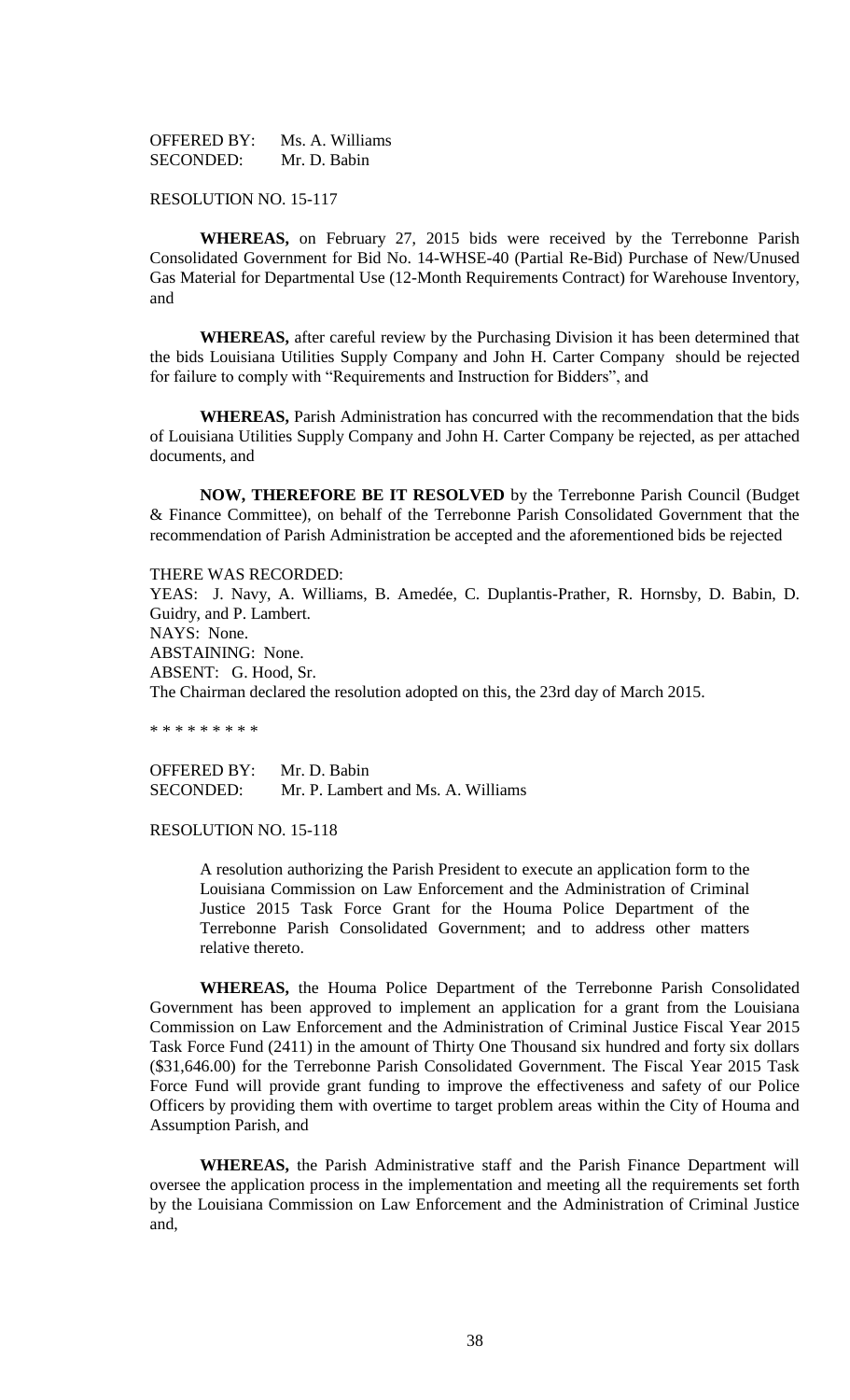**NOW, THEREFORE BE IT RESOLVED,** that the Terrebonne Parish Council on behalf of the Terrebonne Parish Consolidated Government, authorizes the Parish President to execute any and all necessary documents to implement the grant from the Louisiana Commission on Law Enforcement and the Administration of Criminal Justice and to address other matters relative thereto.

THERE WAS RECORDED:

YEAS: J. Navy, A. Williams, B. Amedée, C. Duplantis-Prather, R. Hornsby, D. Babin, D. Guidry, and P. Lambert. NAYS: None. ABSTAINING: None. ABSENT: G. Hood, Sr. The Chairman declared the resolution adopted on this, the 23rd day of March 2015.

\* \* \* \* \* \* \* \* \*

Mr. D. Babin moved, seconded by Mr. D. Guidry, "THAT, the Budget & Finance Committee introduce an ordinance to amend the 2015 Adopted Operating Budget and the 5 Year Capital Outlay of the Terrebonne Parish Consolidated Government for the following items:

- I. Downtown Development, \$675,000
- II. City Marshal Fund, Two New Positions, \$0
- III. Fire Department Vehicle Repairs, \$500
- IV. Automatic Bar Screen Cleaners Project, \$22,361
- V. HOME Grant program, \$146,239

and call a public hearing on said matter on April 8, 2015 at 6:30 p.m."

The Chairman called for the vote on the motion offered by Mr. D. Babin. THERE WAS RECORDED: YEAS: B. Amedẻe, D. Babin, C. Duplantis-Prather, D. Guidry, R. Hornsby, P. Lambert, J. Navy, and A. Williams. NAYS: None. ABSENT: G. Hood, Sr. The Chairman declared the motion adopted.

OFFERED BY: Mr. D. Babin SECONDED: Mr. D. Guidry

RESOLUTION NO. 15-119

**WHEREAS**, on MARCH 2, 2015 bids were received by the Terrebonne Parish Consolidated Government for Bid 14-PLANT-45 Purchase of New/Unused Turbine Part for Unit 16 Overhaul for the Electric Generation Division of the Utilities Department and

**WHEREAS**, after careful review by the Purchasing Division, Thomas Bourg, Utilities Director and Cyr LeBoueuf, Electric Generation Superintendent it has been determined that the lowest qualified bid is that of ARM Services, LLC in the amount of Fifty-Four Thousand, Three Hundred Twenty Dollars and Ninety Cents (\$54,320.90) and that the bid of Turbo Parts, LLC should be rejected for failure to comply with the "Requirement and Instructions for Bidders", and

**WHEREAS**, Parish Administration has concurred with the recommendation that the bid of ARM Services, LLC be accepted for the purchase of turbine parts for the Electric Generation Division and the bid of Turbo Parts, LLC be rejected as per attached documents, and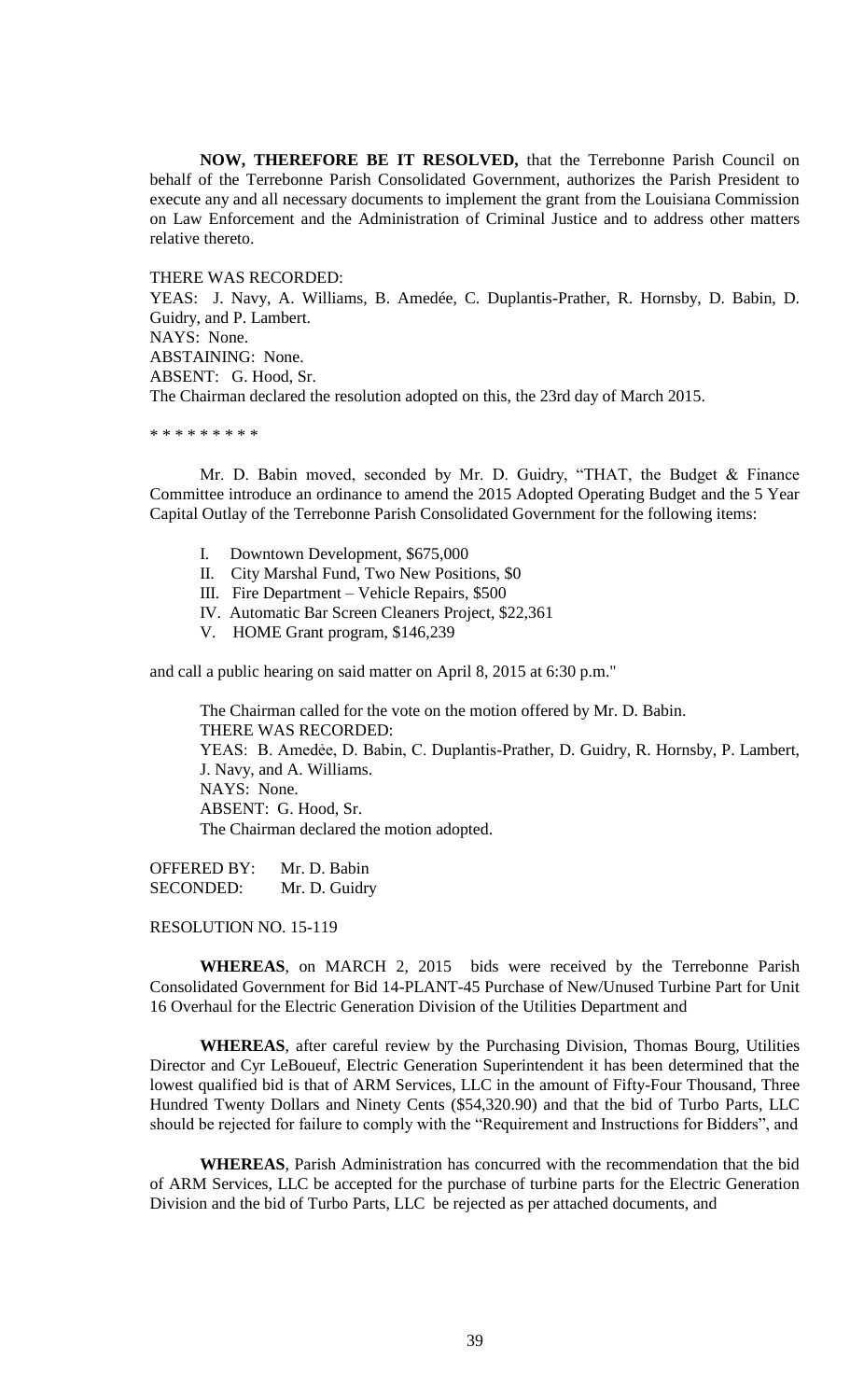**NOW, THEREFORE BE IT RESOLVED** by Terrebonne Parish Council (Budget and Finance Committee), on behalf of the Terrebonne Parish Consolidated Government, that the recommendation of the Parish Administration be accepted for the purchase of turbine parts as per attached documents

THERE WAS RECORDED: YEAS: J. Navy, A. Williams, B. Amedée, C. Duplantis-Prather, R. Hornsby, D. Babin, D. Guidry, and P. Lambert. NAYS: None. ABSTAINING: None. ABSENT: G. Hood, Sr. The Chairman declared the resolution adopted on this, the 23rd day of March 2015.

\* \* \* \* \* \* \* \* \*

Ms. C. Duplantis-Prather moved, seconded by Ms. A. Williams, "THAT, there being no further business to come before the Budget & Finance Committee, the meeting be adjourned."

The Chairman called for the vote on the motion offered by Ms. C. Duplantis-Prather. THERE WAS RECORDED: YEAS: B. Amedẻe, D. Babin, C. Duplantis-Prather, D. Guidry, R. Hornsby, P. Lambert, J. Navy, and A. Williams. NAYS: None. ABSENT: G. Hood, Sr. The Chairman declared the motion adopted and the meeting was adjourned at 5:54 p.m.

John Navy, Chairman

Tammy E. Triggs, Minute Clerk

Mr. J. Navy moved, seconded by Mr. D. Babin and Ms. B. Amedée, "THAT, the Council accept and ratify the minutes of Budget and Finance Committee meeting held on 03/23/15."

The Chairman called for a vote on the motion offered by Mr. J. Navy. THERE WAS RECORDED: YEAS: R. Hornsby, D. Babin, D. Guidry, P. Lambert, J. Navy, A. Williams, B. Amedée and C. Duplantis-Prather. NAYS: None. ABSENT: G. Hood, Sr. The Chairman declared the motion adopted.

The Chairman called for a report on the Policy, Procedure & Legal Committee meeting held on 03/23/15, whereupon the Committee Vice-Chairwoman rendered the following:

### POLICY, PROCEDURE, & LEGAL COMMITTEE

### MARCH 23, 2015

The Vice-Chairwoman, B. Amedèe, called the Policy, Procedure, & Legal Committee meeting to order at 6:00 p. m. in the Terrebonne Parish Council Meeting Room with an Invocation offered by Committee member R. Hornsby and the Pledge of Allegiance led by Committee member A. Williams. Upon roll call, Committee Members recorded as present were: B. Amedẻe, D. Babin, C. Duplantis-Prather, D. Guidry, R. Hornsby, P. Lambert, J. Navy, and A. Williams. Committee member G. Hood, Sr. was recorded as absent. A quorum was declared present.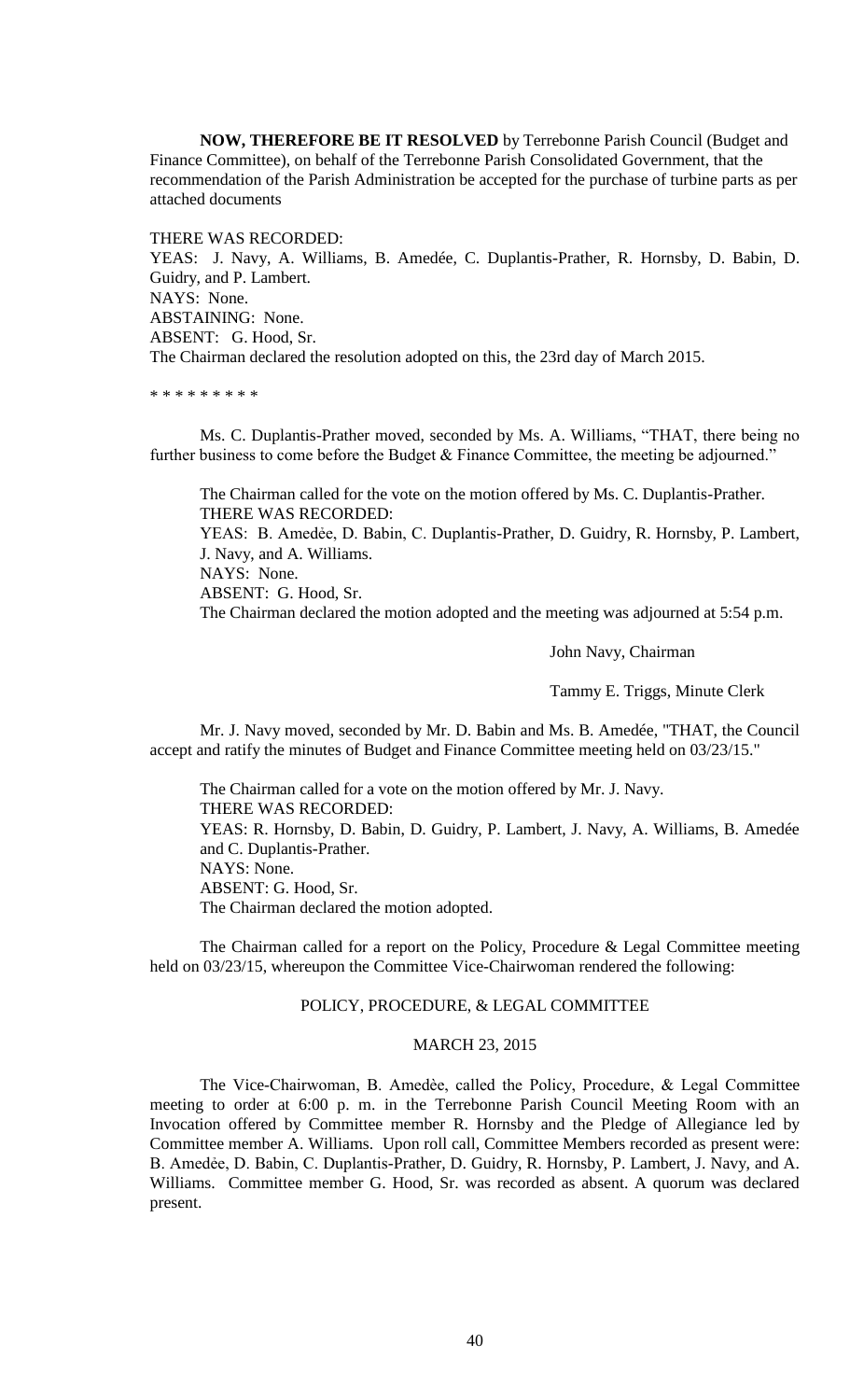Ms. A. Williams moved, seconded by Ms. C. Duplantis-Prather, "THAT, the Policy, Procedure, & Legal Committee approve the co-sponsorship of the Public Health Region 3, regional health assessment to be held on May 6, 2015 at the Houma Civic Center."

The Vice-Chairwoman called for the vote on the motion offered by Ms. A. Williams. THERE WAS RECORDED: YEAS: B. Amedẻe, D. Babin, C. Duplantis-Prather, D. Guidry, R. Hornsby, P. Lambert, J. Navy, and A. Williams. NAYS: None. ABSENT: G. Hood, Sr. The Vice-Chairwoman declared the motion adopted.

OFFERED BY: Ms. A. Williams SECONDED: Mr. R. Hornsby

RESOLUTION NO. 15-120

## **A RESOLUTION AUTHORIZING THE PARISH PRESIDENT TO EXECUTE A COOPERATIVE ENDEAVOR AGREEMENT BETWEEN TERREBONNE PARISH CONSOLIDATED GOVERNMENT AND RECREATION DISTRICT #11**

**WHEREAS,** Louisiana Revised Statute 33:1324 provides that any parish or political subdivision of the state may make agreements between or among themselves to engage jointly in the acquisition or improvement of any public project or improvement provided that at least one of the participants to the agreement is authorized under a provision of law to perform such activity for completion of the undertaking; and

**WHEREAS**, Rec.11 was created in accordance with state law to provide and maintain recreational facilities within the district; and

**WHEREAS**, on January 10, 1997 and as amended from time to time to add facilities, the Terrebonne Parish Consolidated Government and the Terrebonne Parish Recreation District No. 11, appearing as Recreation District No. 11, entered into an *Intergovernmental Agreement, Lease and Sublease* ("Lease Agreement") of certain TPCG properties and office space for the purposes of facilitating the start-up operations of the DISTRICT pursuant to the outcome of the November 18, 1995 election for the levy of a special tax that would fund the construction and operation of recreational facilities for the DISTRICT; and

**WHEREAS**, TPCG currently sees a need to progress the management of these facilities in order to advance the purposes of the district; and

**WHEREAS,** Rec. 11 desires assistance in the day to day management of the operations of the District and its maintenance; and

**WHEREAS**, Rec.11 is currently receiving a millage of 15 mils to fund its operations and maintenance; and

**WHEREAS**, TPCG is familiar with Rec.11 properties, has provided ongoing assistance to Rec. 11 with its operations and agrees to assume the day to day management of all the parks, facilities, programs and maintenance on behalf of Rec. 11 ; and

**NOW THEREFORE, BE IT RESOLVED** by the Terrebonne Parish Council on behalf of Terrebonne Parish Consolidated Government that the Parish President, Michel Claudet, is hereby authorized to execute a cooperative endeavor agreement between the Terrebonne Parish Consolidated Government and Recreation District #11 containing substantially the same terms as those set out in the attached agreement.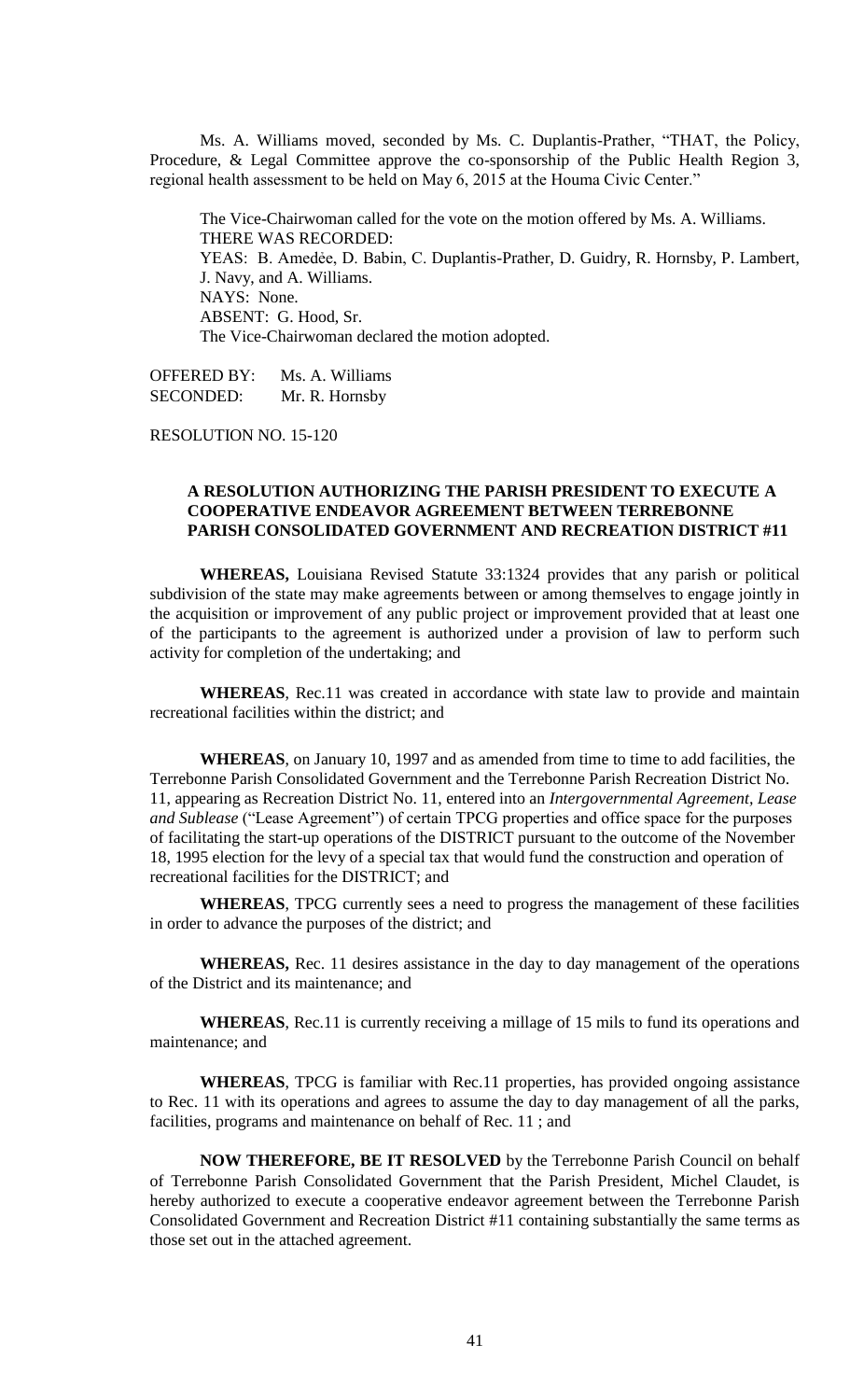THERE WAS RECORDED: YEAS: J. Navy, A. Williams, B. Amedée, C. Duplantis-Prather, R. Hornsby, D. Babin, D. Guidry, and P. Lambert. NAYS: None. ABSTAINING: None. ABSENT: G. Hood, Sr. The Vice-Chairwoman declared the resolution adopted on this, the 23rd day of March 2015.

\* \* \* \* \* \* \* \* \*

Upon questioning from Committee member D. Guidry, Terrebonne Parish Recreation Director Sterling Washington stated that with the changes that are being implemented they will have someone at the recreation center at all times to oversee maintenance and/or upkeep of the facility, employee accountability and other day-to-day activities.

Upon questioning from Committee member J. Navy, Terrebonne Recreation District No. 11 Board President Rev. Vincent Fusilier stated that there will be no changes in the Mechanicville Summer Camps Programs and that they will be conducted in the same manner as last year.

Parish President M. Claudet thanked Mr. Washington and Rev. Fusilier for all of their hard work and for their cooperation in partnering with TPCG to make Recreation District No. 11 a success.

Upon questioning from Committee Member R. Hornsby, Mr. Sterling Washington explained that the financial matters of Recreation District No. 11 will be handled by Accountant Teri St. Peter and overseen by the Terrebonne Parish Chief Finance Officer Jamie Elfert and her staff.

OFFERED BY: Mr. D. Babin SECONDED: Mr. D. Guidry

RESOLUTION NO. 15-121

# **A RESOLUTION REQUESTING THAT PRESIDENT BARACK OBAMA EXTEND THE PUBLIC COMMENT PERIOD ON EXECUTIVE ORDER 13690 AND DELAY THE IMPLEMENTATION UNTIL AFFECTED STAKEHOLDERS ARE ADEQUATELY CONSULTED ON ITS IMPACTS.**

**WHEREAS**, on January 30, 2015, President Barack Obama issued Executive Order 13690, creating a Federal Flood Risk Management Standard that directs all agencies to use one of three resiliency criteria in their policies, projects, and programs receiving federal funding; and,

**WHEREAS**, Executive Order 13690 included many provisions to this end, including amending President Jimmy Carter's May 24, 1977 Executive Order 11988, regarding Floodplain Management; and,

**WHEREAS**, Executive Order 13690 expands the limits of the federally defined flood plain to one of the following criteria: 1) the best available climate change science, 2) two to three feet above the 100-year flood plain, or 3) the 500-year flood plain; and,

**WHEREAS**, most of South Louisiana is located within the 500-year flood plain, and Executive Order 13690 would restrict future federal investment in the State; and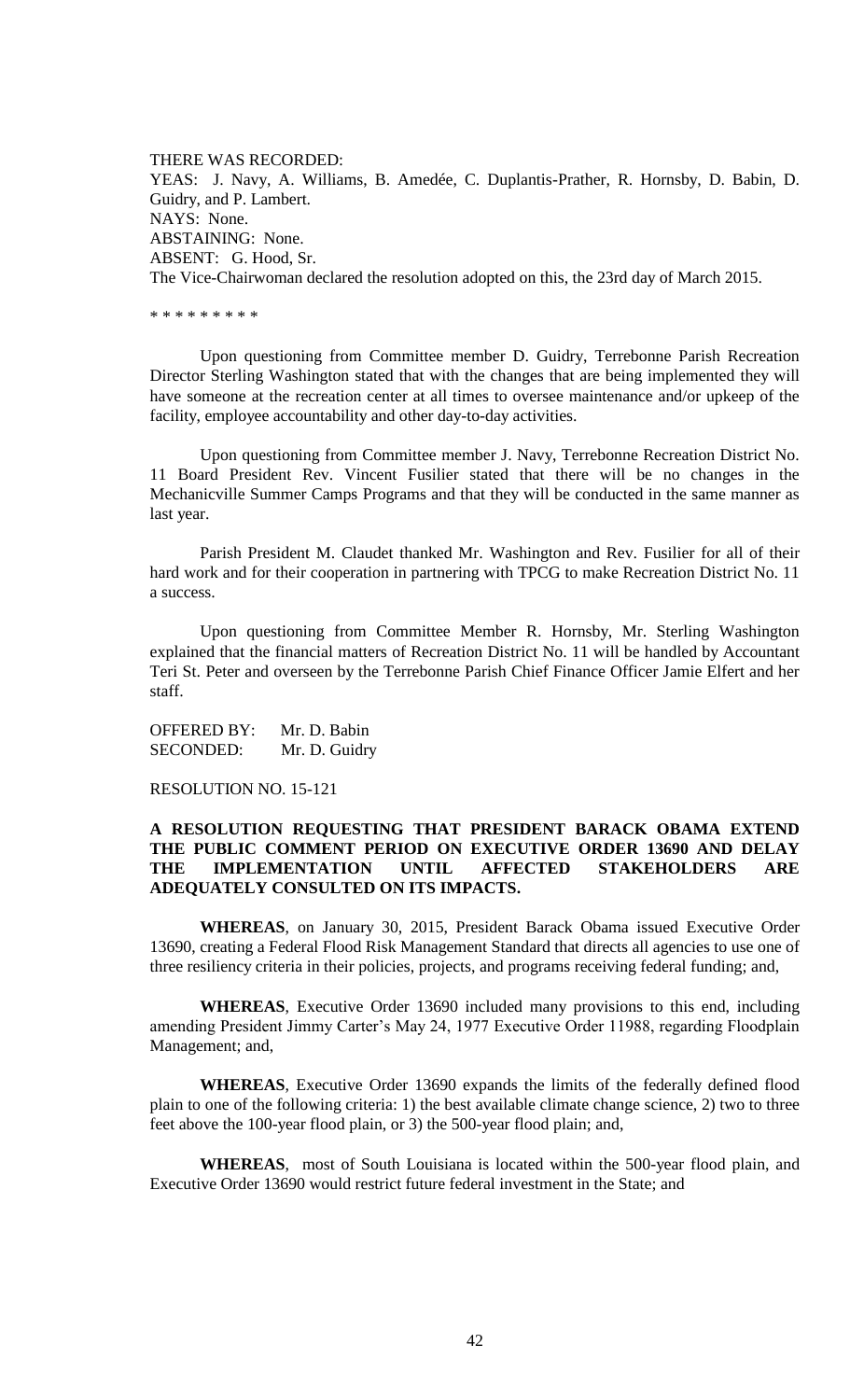**WHEREAS**, Executive Order 13690 could prohibit federal agencies from making any federal investment in the expanded flood plain through any policy, project, or program, potentially impacting the U.S. Small Business Administration, the U.S. Department of Housing and Urban Development, the U.S. Department of Transportation (specifically, the Transportation Investment Generating Economic Recovery, or "TIGER" Discretionary Grant Program), the National Flood Insurance Program, the U.S. Army Corps of Engineers, the U.S. Department of Agriculture, the Federal Emergency Management Agency, and many other agencies; and,

**WHEREAS**, Executive Order 13690 called for solicitation and consideration of stakeholder input; and

**WHEREAS**, the National Association of Counties (NACo) has passed a national resolution urging President Obama to extend the public comment period and has requested Congress and President Obama to direct all federal agencies to engage with NACo and state and local government agencies prior to implementation of Executive Order 13690;

**NOW THEREFORE BE IT RESOLVED**, by the Terrebonne Parish Council, that it hereby requests the members of the Louisiana Federal Delegation to request that President Barack Obama extend the public comment period on Executive Order 13690 and delay the implementation of the order until NACo and State and Local Governments are consulted on the impacts of the order.

THERE WAS RECORDED:

YEAS: J. Navy, A. Williams, B. Amedée, C. Duplantis-Prather, R. Hornsby, D. Babin, D. Guidry, and P. Lambert. NAYS: None. ABSTAINING: None. ABSENT: G. Hood, Sr. The Vice-Chairwoman declared the resolution adopted on this, the 23rd day of March 2015.

\* \* \* \* \* \* \* \* \*

Committee member C. Duplantis-Prather requested that this item - discussion and possible action with regards to NACo's Dental Discount and Health Discount Program be placed on the agenda so that parish employees and other individuals are made aware of and can possibly benefit from enrolling in this extra discount program.

Ms. C. Duplantis-Prather moved, seconded by Ms. A. Williams, "THAT, the Policy, Procedure and Legal Committee express its support of NACo's Dental Discount and Health Discount Programs and that the implementation of said programs be referred to Administration."

The Vice-Chairwoman called for the vote on the motion offered by Ms. Duplantis-Prather. THERE WAS RECORDED: YEAS: B. Amedẻe, D. Babin, C. Duplantis-Prather, D. Guidry, R. Hornsby, P. Lambert, J. Navy, and A. Williams. NAYS: None. ABSENT: G. Hood, Sr. The Vice-Chairwoman declared the motion adopted.

Committee member A. Williams explained that by supporting these dental and health programs, Terrebonne Parish is creating healthy citizens and/or residents, a healthy work force and a healthy parish.

Committee member B. Amedèe suggested that, once this program is approved, an individual from the Human Resource Department or any department affiliated with this program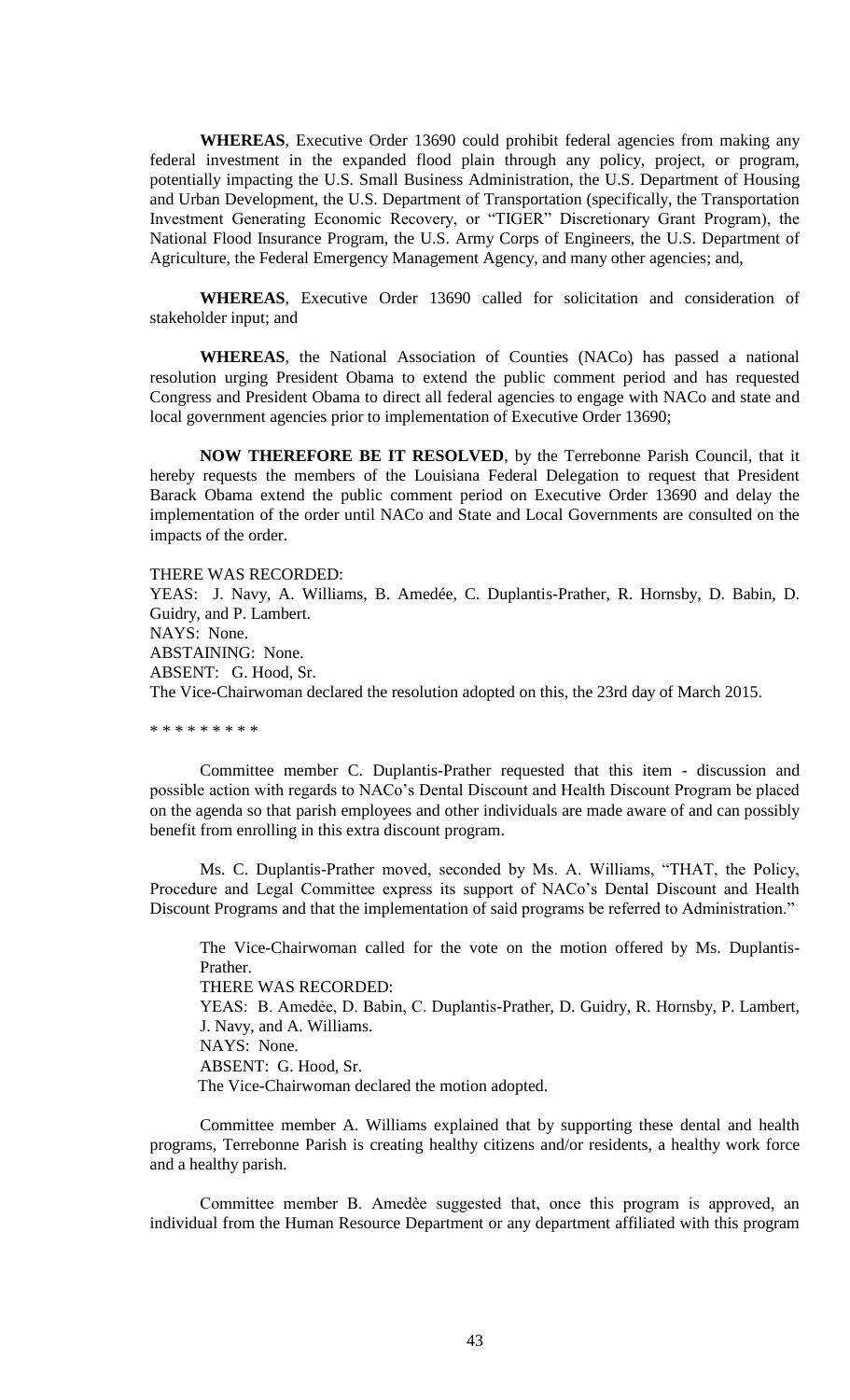come before the Council to give a brief overview of the benefits outlined in this discount program.

 Ms. C. Duplantis-Prather moved, seconded by Ms. A. Williams, "THAT, the Policy, Procedure, & Legal Committee, Parish Attorney C. Alcock, all Council members, Parish President M. Claudet, Attorney Andrew Lemmon and Attorney Charles Ellis convene into Executive Session at 6:14 p.m. pursuant to La.R.S. 42:16-17 to discuss to the following:

Vanguard Environmental, LLC Commercial Exploration and Production Waste Facility Air Emission Permit Determination; Proceedings under the Louisiana Environmental Quality Act, La.R.S. 30:2001,et seq, 19<sup>th</sup> JDC, Parish of East Baton Rouge, No. 636299, Sec.26."

The Vice-Chairwoman called for the vote on the motion offered by Ms. C. Duplantis-Prather.

THERE WAS RECORDED:

YEAS: B. Amedẻe, D. Babin, C. Duplantis-Prather, D. Guidry, R. Hornsby, P. Lambert, J. Navy, and A. Williams. NAYS: None.

ABSENT: G. Hood, Sr.

The Vice-Chairwoman declared the motion adopted.

 Ms. A. Williams moved, seconded by Mr. D. Guidry, "THAT, the Policy, Procedure, & Legal Committee reconvene into the regular order of business at 7:32 p.m., as per written agenda."

The Vice-Chairwoman called for the vote on the motion offered by Ms. A. Williams. THERE WAS RECORDED: YEAS: B. Amedẻe, D. Babin, C. Duplantis-Prather, D. Guidry, R. Hornsby, P. Lambert, J. Navy, and A. Williams. NAYS: None. ABSENT: G. Hood, Sr. The Vice-Chairwoman declared the motion adopted.

Ms. C. Duplantis-Prather moved, seconded by Ms. A. Williams, "THAT, the Policy, Procedure and Legal Committee concur with the recommendation of the legal department with regards to:

'Vanguard Environmental, LLC Commercial Exploration and Production Waste Facility Air Emission Permit Determination; Proceedings under the Louisiana Environmental Quality Act, La.R.S. 30:2001,et seq, 19<sup>th</sup> JDC, Parish of East Baton Rouge, No. 636299, Sec. 26'."

The Vice-Chairwoman called for the vote on the motion offered by Ms. C. Duplantis-Prather.

THERE WAS RECORDED: YEAS: B. Amedẻe, D. Babin, C. Duplantis-Prather, D. Guidry, P. Lambert, J. Navy, and A. Williams. NAYS: None. ABSENT: G. Hood, Sr. ABSTAINING: R. Hornsby. The Vice-Chairwoman declared the motion adopted.

Parish Attorney C. Alcock explained she is recommending that authorization be given to Parish President M. Claudet to engage the Lemmon Law Firm, specifically Attorney Andrew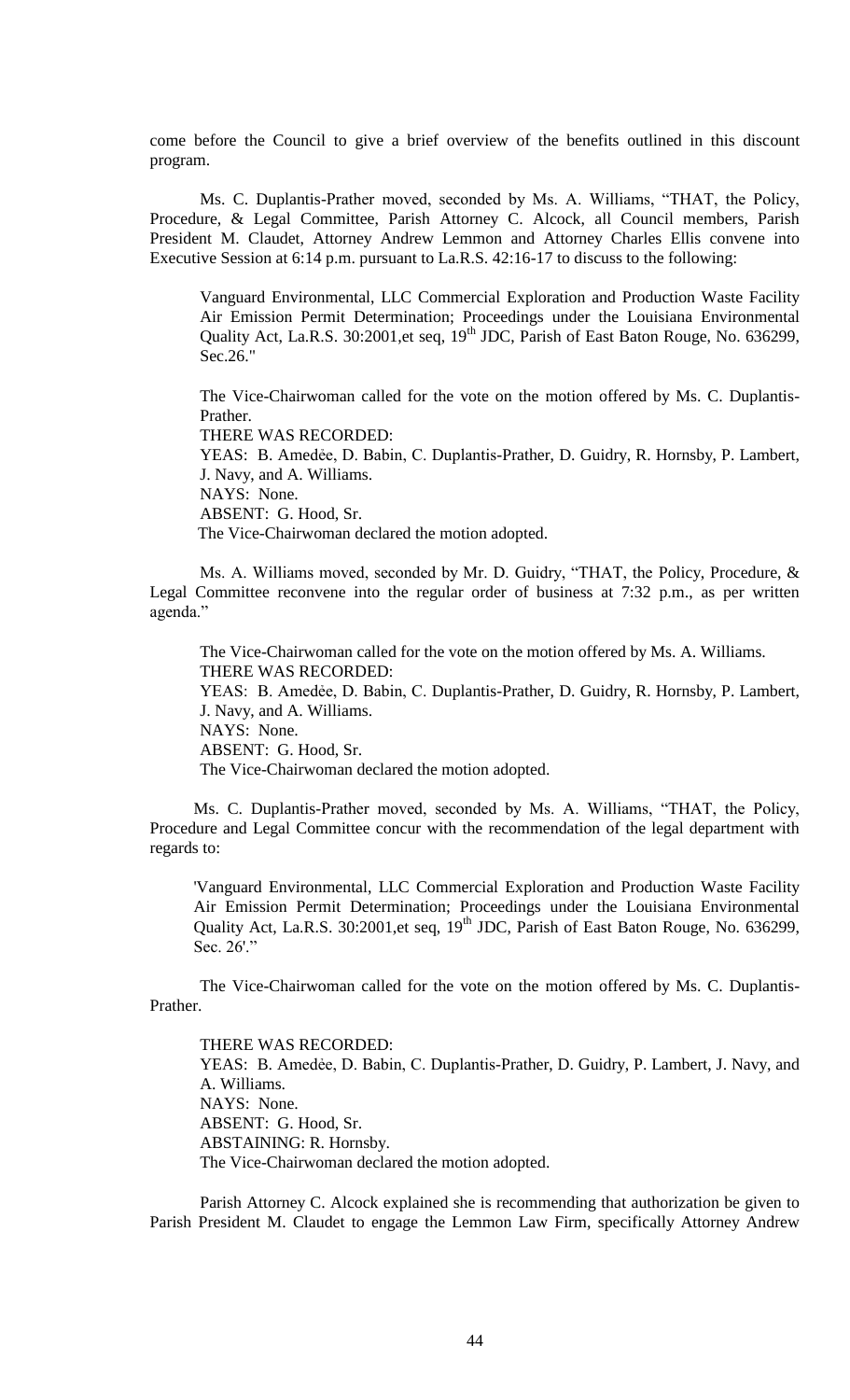Lemmon and Attorney Charles Ellis, to secure an amicus curiae brief on behalf of Terrebonne Parish in the matter relative to: 'Vanguard Environmental, LLC Commercial Exploration and Production Waste Facility Air Emission Permit Determination; Proceedings under the Louisiana Environmental Quality Act, La.R.S. 30:2001,et seq, 19<sup>th</sup> JDC, Parish of East Baton Rouge, No. 636299, Sec. 26'.

Ms. C. Duplantis-Prather moved, seconded by Ms. A. Williams, "THAT, there being no further business to come before the Policy, Procedure, & Legal Committee, the meeting be adjourned."

The Vice-Chairwoman called for the vote on the motion offered by Ms. C. Duplantis-Prather.

THERE WAS RECORDED:

YEAS: B. Amedẻe, D. Babin, C. Duplantis-Prather, D. Guidry, R. Hornsby, P. Lambert, J. Navy, and A. Williams.

NAYS: None.

ABSENT: G. Hood, Sr.

The Vice-Chairwoman declared the motion adopted and the meeting was adjourned at 7:34 p. m.

Beryl Amedѐe, Vice-Chairwoman

Tammy E. Triggs, Minute Clerk

Ms. B. Amedée moved, seconded by Mr. D. Babin, "THAT, the Council accept and ratify the minutes of the Policy, Procedure and Legal Committee meeting held on 03/25/15."

The Chairman called for a vote on the motion offered by Ms. B. Amedée. THERE WAS RECORDED: YEAS: R. Hornsby, D. Babin, D. Guidry, P. Lambert, J. Navy, A. Williams, B. Amedée and C. Duplantis-Prather. NAYS: None. ABSENT: G. Hood, Sr. The Chairman declared the motion adopted.

Under Agenda Item 4A - Street Lights: Light installations, removals and/or activations (No Street Light List were submitted as of agenda deadline)

Ms. C. Duplantis-Prather moved, seconded by Ms. B. Amedée, "THAT, the Council hold nominations open for the one long-standing vacancy on the Bayou Blue Fire Protection District Board until further notice."

The Chairman called for a vote on the motion offered by Ms. C. Duplantis-Prather. THERE WAS RECORDED: YEAS: R. Hornsby, D. Babin, D. Guidry, P. Lambert, J. Navy, A. Williams, B. Amedée and C. Duplantis-Prather. NAYS: None. ABSENT: G. Hood, Sr. The Chairman declared the motion adopted.

Councilwoman B. Amedée stated that the Bayou Blue Protection Board has a long standing vacancy and the Chairman of the Board stated that things are better than they have been in the past and encouraged residents residing in the district to volunteer.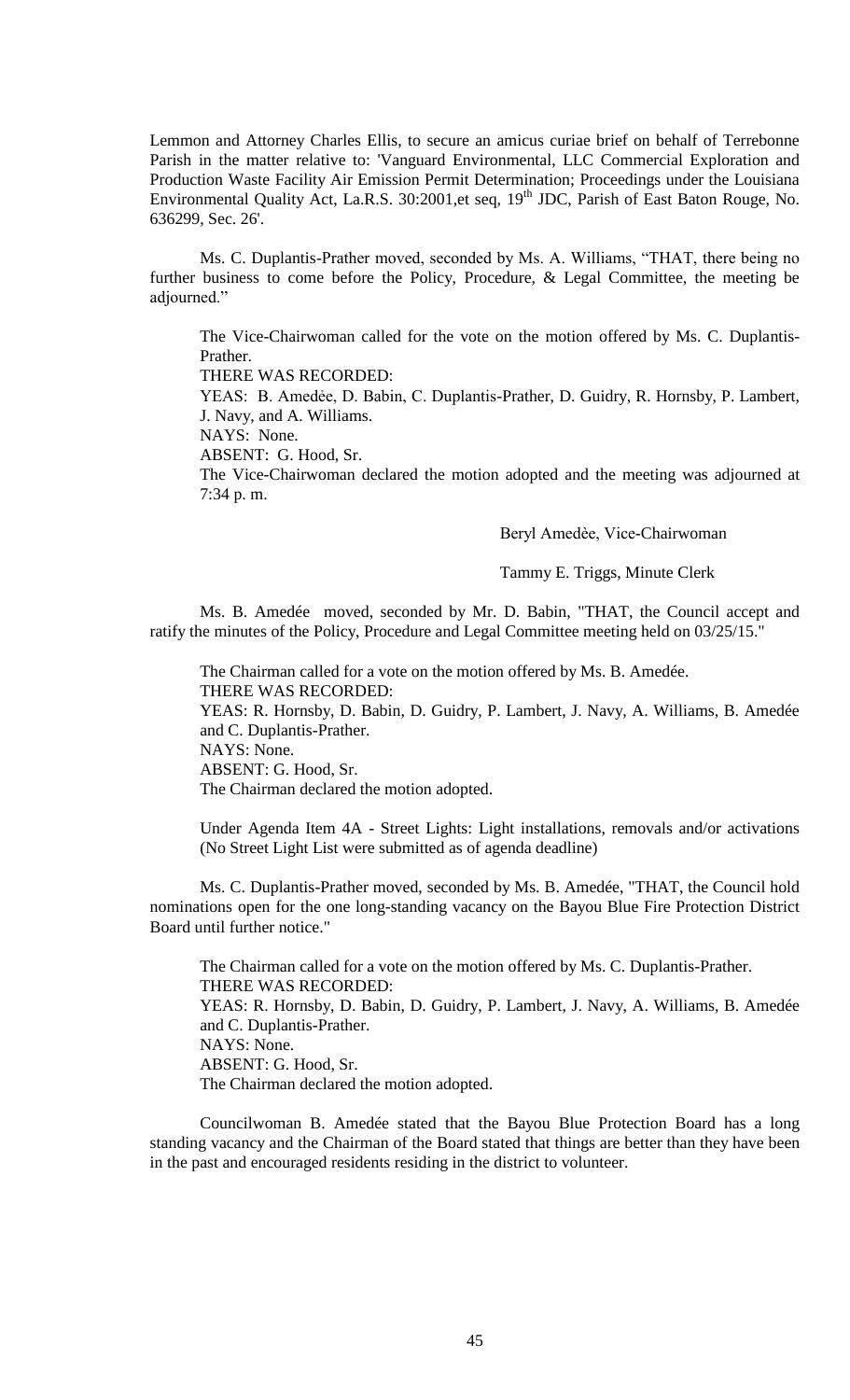Mr. R. Hornsby moved, seconded by Mr. D. Guidry, "THAT, the Council hold nominations for the one expiring term on the Recreation District No. 2,3 Board until the next Council meeting."

The Chairman called for a vote on the motion offered by Mr. R. Hornsby. THERE WAS RECORDED: YEAS: R. Hornsby, D. Babin, D. Guidry, P. Lambert, J. Navy, A. Williams, B. Amedée and C. Duplantis-Prather. NAYS: None. ABSENT: G. Hood, Sr. The Chairman declared the motion adopted.

Ms. A. Williams moved, seconded by Ms. C. Duplantis-Prather, "THAT, the Council ratify Parish President Claudet's appointment of Mr. Kevin Ghirardi to serve on the Houma-Terrebonne Regional Planning Commission."

The Chairman called for a vote on the motion offered by Ms. A. Williams. THERE WAS RECORDED: YEAS: R. Hornsby, D. Babin, D. Guidry, P. Lambert, J. Navy, A. Williams, B. Amedée and C. Duplantis-Prather. NAYS: None. ABSENT: G. Hood, Sr. The Chairman declared the motion adopted.

The Chairman announced the following vacancies, which he noted will be handled as per usual procedure:

• One expiring term on the Recreation District No. 10 Board.

Under Agenda Item 7A - Announcements, Council Members

- Councilman R. Hornsby thanked Mr. Lyle LeBlanc and the Department of Transportation for fixing the pot holes on Hwy 311.
- Councilwoman C. Duplantis-Prather announced to every pet owner to have their pets spayed and neutered to help control the pet population and asked that if a stray animal is found, please contact the Animal Shelter at (985) 873-6709.
- Councilwoman B. Amedée announced to the residents of Acadian Villa that they should be receiving a letter with details of work that will be done in their area.
- Councilwoman B. Amedée announced to the Waubun neighborhood that the bids have been received and the drainage project is underway.
- Councilwoman B. Amedée announced that funding was found for the overpass lighting in her district.
- Councilwoman B. Amedée announced that the South Louisiana Community Orchestra will host "An Evening at the Opera" on Sunday, April 12, 2015 at 3:00 p.m. at Harvest Cathedral.
- Councilman D. Guidry announced to the mariners that the between March 31st and April 2nd that Bayou Petit Caillou will be closed by the Tank Battery at Cocodrie due to the installation of the floodgate barge; noting that this is another big step for the Morganza of the Gulf Project and thanked the Levee District for all the help that they have done.
- Councilman D. Babin expressed that the Constitution of Louisiana protects everything besides healthcare and education and that people need to "urge" their legislators to help protect healthcare and education.

Under Agenda Item 7B - Announcements, Parish President